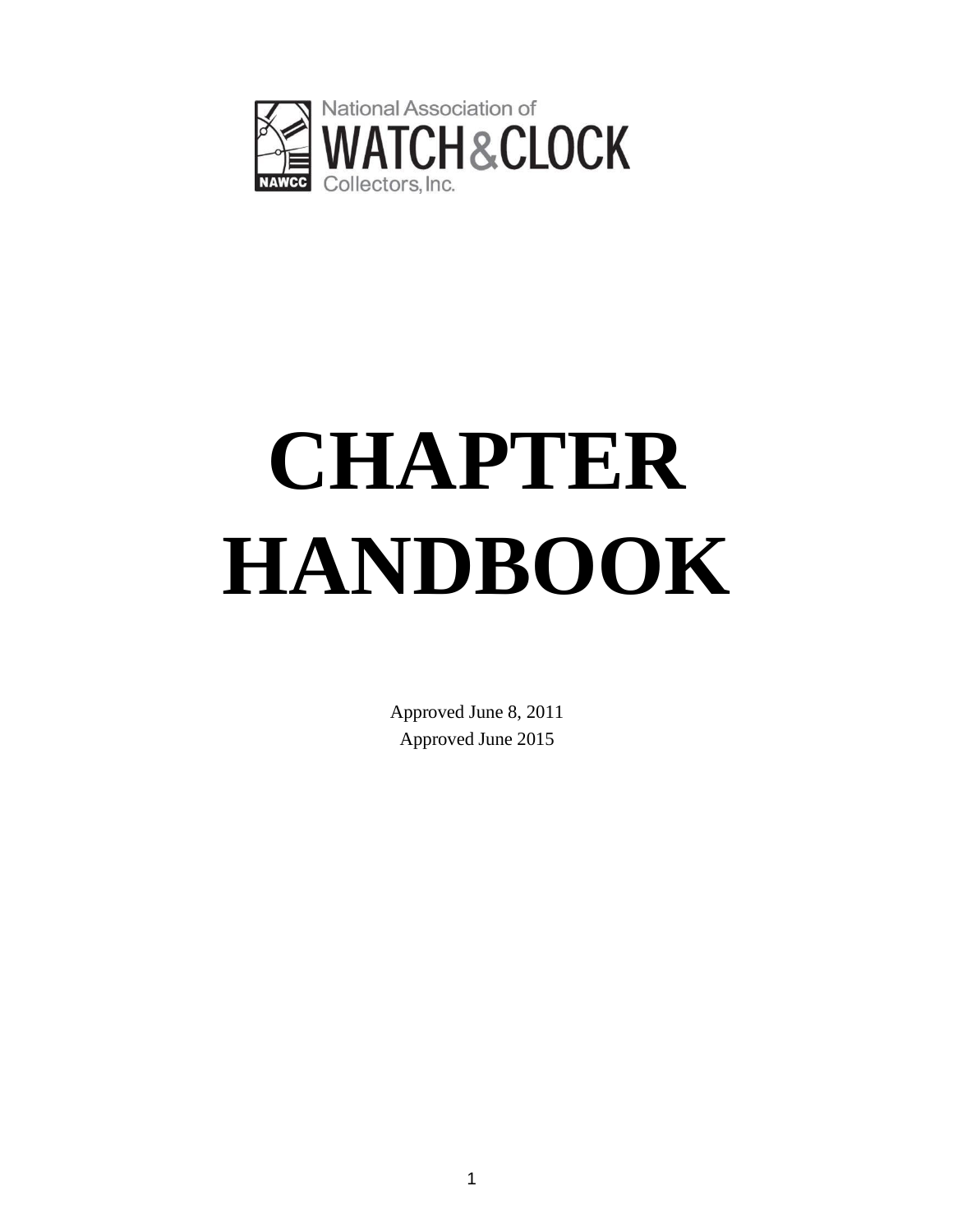| 2.1 |                                                                           |  |  |
|-----|---------------------------------------------------------------------------|--|--|
| 2.2 |                                                                           |  |  |
|     |                                                                           |  |  |
| 3.1 |                                                                           |  |  |
|     |                                                                           |  |  |
| 4.1 |                                                                           |  |  |
| 4.2 |                                                                           |  |  |
| 4.3 |                                                                           |  |  |
| 4.4 |                                                                           |  |  |
|     |                                                                           |  |  |
|     |                                                                           |  |  |
|     |                                                                           |  |  |
|     | 5.0 SETTING UP LEGAL & FINANCIAL STRUCTURE FOR A CHAPTER  8               |  |  |
| 5.1 |                                                                           |  |  |
| 5.2 |                                                                           |  |  |
| 5.3 | <b>Registering for Tax-Exempt Status (International Chapters Only)  8</b> |  |  |
| 5.4 |                                                                           |  |  |
| 5.5 |                                                                           |  |  |
|     |                                                                           |  |  |
|     |                                                                           |  |  |
| 5.6 |                                                                           |  |  |
|     |                                                                           |  |  |
| 6.1 |                                                                           |  |  |
| 6.2 |                                                                           |  |  |
| 6.3 |                                                                           |  |  |
| 6.4 |                                                                           |  |  |
|     |                                                                           |  |  |
|     |                                                                           |  |  |
| 8.1 |                                                                           |  |  |
| 8.2 |                                                                           |  |  |
| 8.3 |                                                                           |  |  |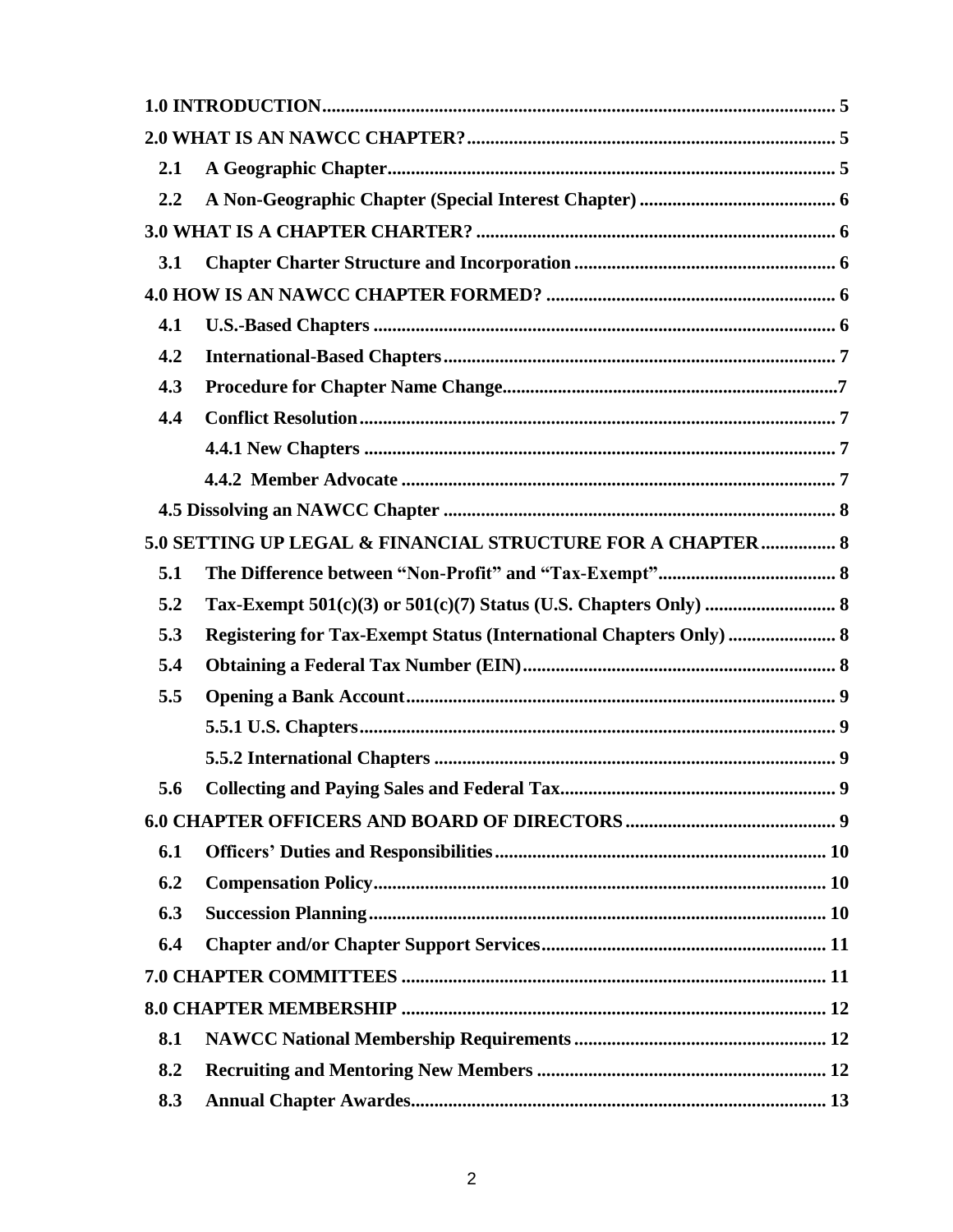| 9.1         |                                                             |  |
|-------------|-------------------------------------------------------------|--|
| 9.2         |                                                             |  |
| 9.3         |                                                             |  |
| 9.4         |                                                             |  |
| 9.5         |                                                             |  |
| 9.6         |                                                             |  |
| 9.7         |                                                             |  |
| 9.8         |                                                             |  |
|             | 10.0 COMMUNICATING VIA NEWSLETTER, EMAIL, AND WEBSITE 14    |  |
|             |                                                             |  |
|             |                                                             |  |
|             |                                                             |  |
| 12.2        |                                                             |  |
|             |                                                             |  |
|             |                                                             |  |
|             |                                                             |  |
|             |                                                             |  |
|             | 14.0 CHAPTER PUBLICITY & RELATIONSHIPS WITH NEWS MEDIA  16  |  |
|             |                                                             |  |
| 15.1        |                                                             |  |
| 15.2        |                                                             |  |
|             | 16.0 CHAPTER RESPONSIBILITIES RELATED TO NAWCC NATIONAL  17 |  |
|             |                                                             |  |
| 16.2        | Maintaining Membership and Membership Roster/Database 17    |  |
| 16.3        |                                                             |  |
|             |                                                             |  |
| <b>16.5</b> |                                                             |  |
|             |                                                             |  |
|             |                                                             |  |
|             |                                                             |  |
| 17.2        |                                                             |  |
|             |                                                             |  |
| 18.1        |                                                             |  |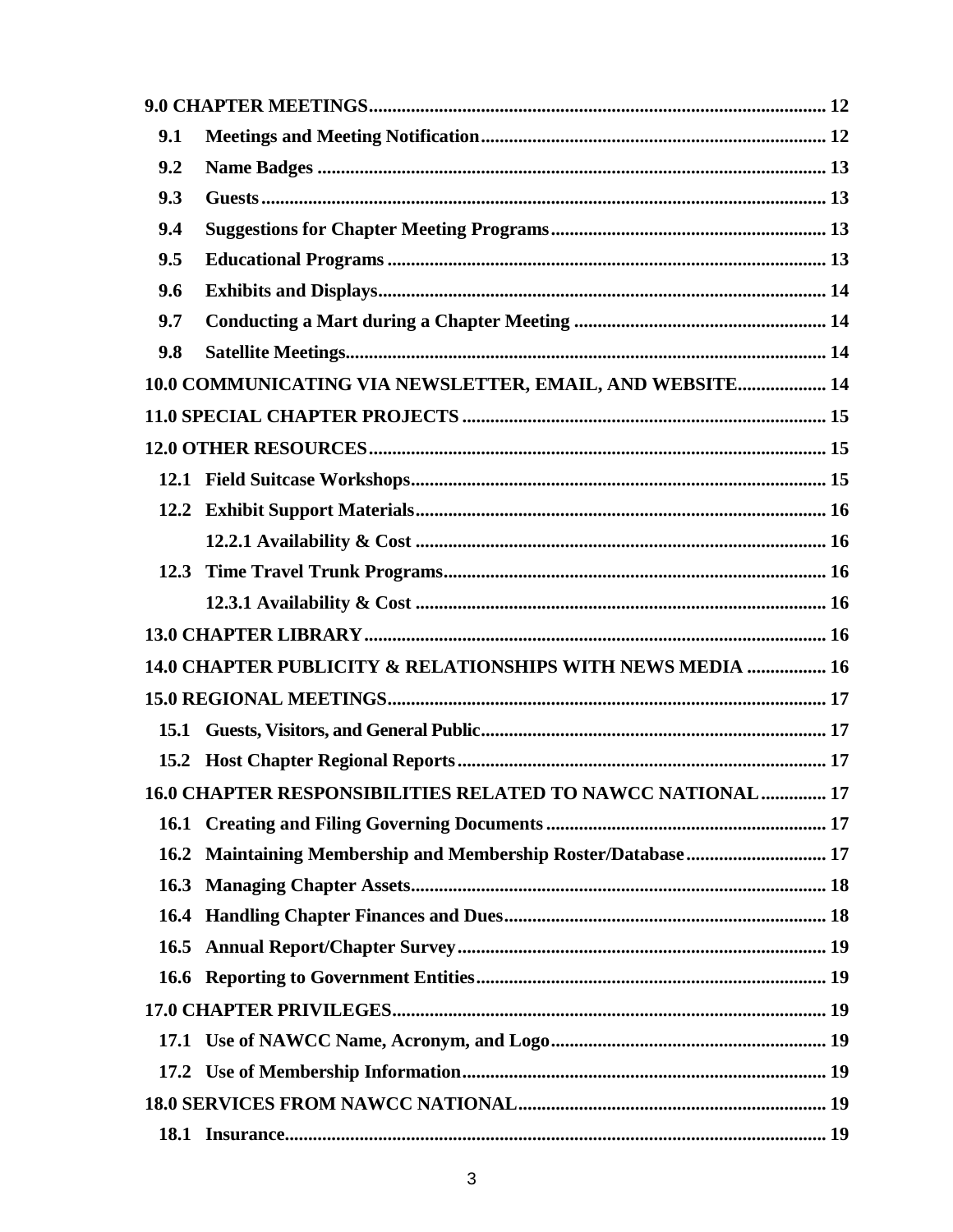| 19.0 NAWCC NATIONAL STAFF, BOARD, AND COMMITTEE CONTACTS 21               |  |
|---------------------------------------------------------------------------|--|
|                                                                           |  |
| A. Definitions of Members and Guests at Meetings, Regionals, and National |  |
|                                                                           |  |
|                                                                           |  |
|                                                                           |  |
|                                                                           |  |
|                                                                           |  |
|                                                                           |  |
|                                                                           |  |
|                                                                           |  |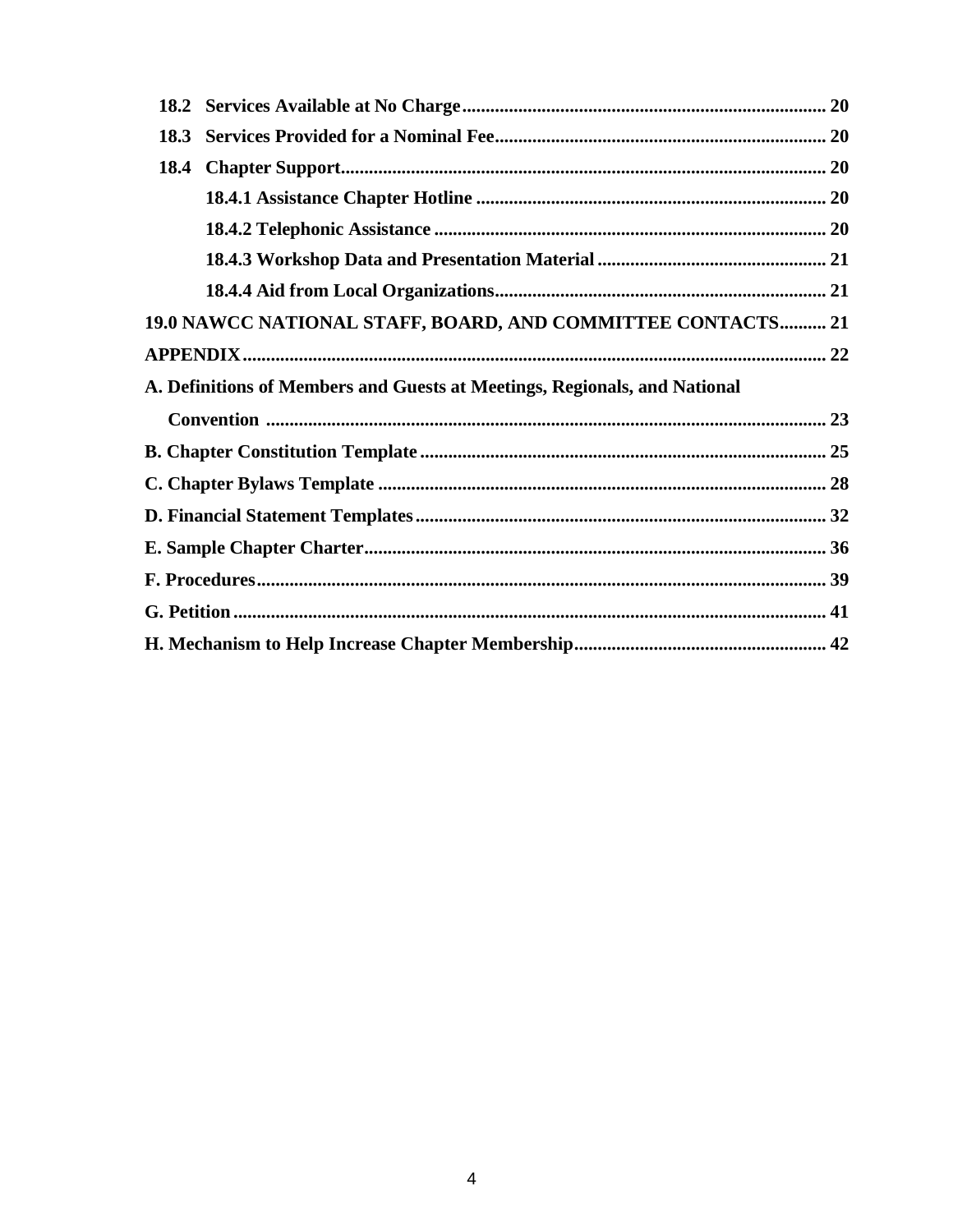#### **1.0 INTRODUCTION WELCOME:**

Members in the National Watch and Clock Association (NAWCC) enjoy many benefits and opportunities. Among the most treasured are the friendships established while networking with other members. Those opportunities and friendships expand through membership in a Chapter. The members and staff of the NAWCC welcome you to the world of Chapters and hope this Handbook will help you and your Chapter.

Chapters are the lifeblood of the NAWCC. Historically, we know that members who belong to Chapters stay with the Association longer than those who do not. This Chapter Handbook is intended to help Chapters thrive, thus benefiting their members and strengthening the NAWCC. Approximately half of our members belong to Chapters, and we hope this information will increase that number.

The Chapter Handbook was created by the Chapter Relations Committee and National staff and approved by the Board of Directors. See the *Watch & Clock Bulletin* for committee members. Members of this committee are a resource for guidance in Chapter and membership issues. They welcome your comments, suggestions, and questions. Periodically, the committee may contact Chapter officers to gather data (e.g., success stories) to share with other Chapters.

This Handbook is a guide based on the experiences of many successful Chapters. It includes information to define structures, outline responsibilities, and enumerate privileges.

### **2.0 WHAT IS AN NAWCC CHAPTER?**

An NAWCC Chapter is a group of NAWCC members in good standing who choose to join together to pursue their common horological interests under the auspices of the NAWCC. NAWCC Bylaws provide for Chapters, which may be formed on the basis of geographic region, shared interest, or other nongeographic association.

Chapters exist for the same purpose as the NAWCC, but they provide a greater degree of networking, intimacy, volunteerism, and camaraderie than at the national level. The mission of Chapters is to encourage and stimulate interest in the art and science of horology, thereby benefiting Chapter members and the public in the following ways:

- Promote and provide education in the art and science of horology.
- Provide regular meetings or interaction for social and educational exchanges.
- Sponsor regionals, conventions, symposiums, and other events of horological interest on a caseby-case basis.
- Provide horological research opportunities through the collection and presentation of horological material.
- Promote and provide the public display of horological artifacts and offer related education and research.
- Promote and provide opportunities for volunteerism and camaraderie.
- Cooperate with individuals, other Chapters, other institutions, and the public to stimulate genuine interest in the collection, conservation, interpretation, and exhibition of timepieces and other horological items.
- Support the NAWCC.
- Support financially specific NAWCC programs on a case-by-case basis.

Chapters should focus on these purposes and have fun doing so.

#### *2.1 A Geographic Chapter*

Geographic Chapters are organized, as the name suggests, within a geographic area that is defined by postal zip codes or other natural or man-made boundaries. Although most geographic Chapters are located in the United States, a subset of the geographic Chapter category is an International Chapter—one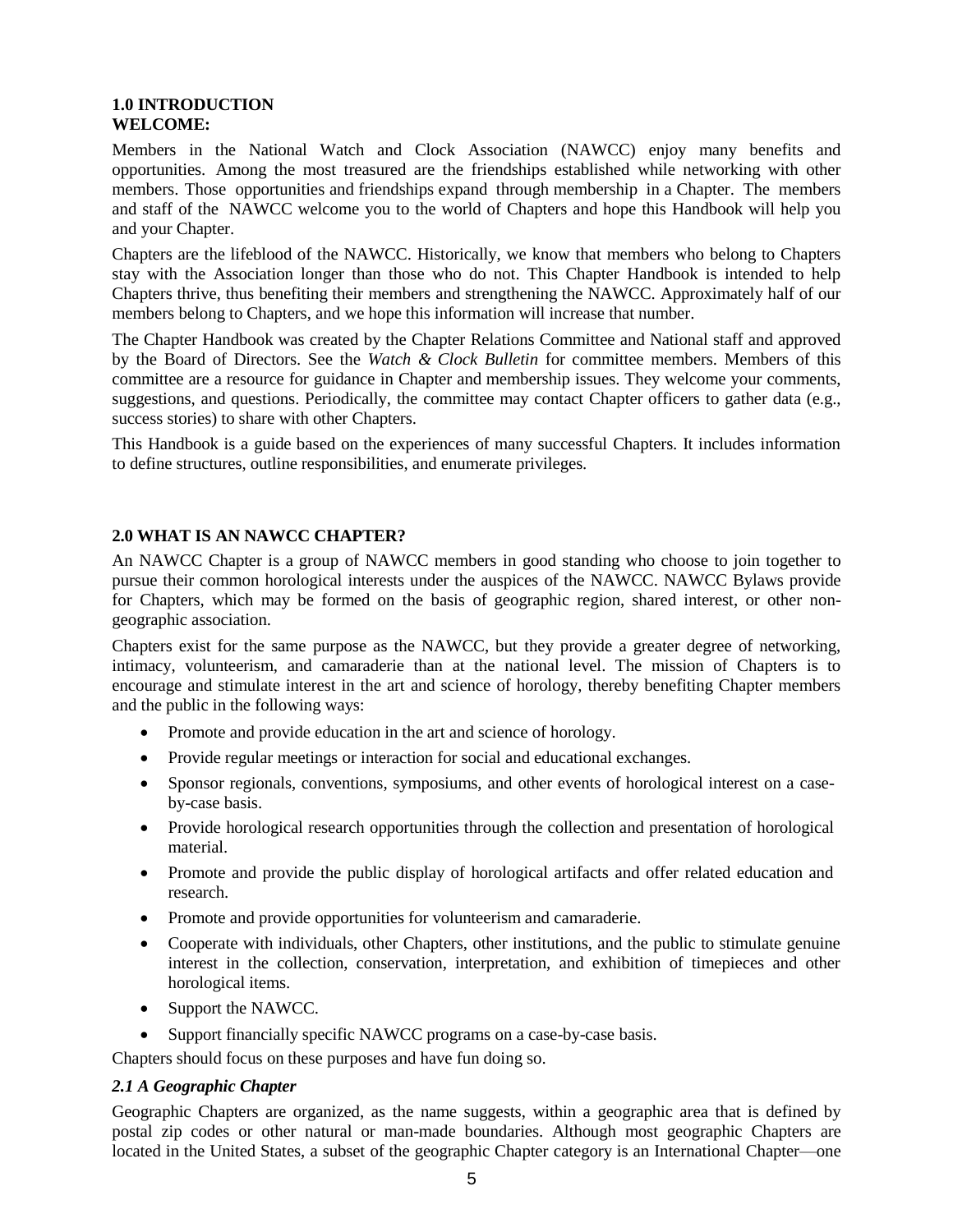or more located in a country other than the United States. Any NAWCC member may choose to join any geographic Chapter. There is no requirement that a member must live within the geographic boundary.

#### *2.2 A Non-Geographic Chapter (Special Interest Chapter)*

Chapters may also be organized around a common interest, such as tower clocks, horological tools, travel, and even years of service with the NAWCC, or it can be of general interest appropriate to the NAWCC's mission. There are no geographic boundaries for non-geographic Chapters. Any NAWCC member may choose to join any non-geographic Chapter. These Chapters are encouraged to use the Internet and other electronic communications to conduct Chapter business and provide member communications.

#### **3.0 WHAT IS A CHAPTER CHARTER?**

#### *3.1 Chapter Charter Structure and Incorporation*

A Chapter Charter is a written agreement between NAWCC National and the individual Chapter with horological interests who want to join together to pursue their horological interests under the auspices of the NAWCC. A clearly written Chapter Charter will not only better educate members about the NAWCC's core purposes but will also provide the Chapter with a basic resource for improved support, assistance, and communication.

All Chapters are considered independent entities, and each Chapter's structure is determined by each Chapter's members. A Chapter may be a group of members with no particular legal structure, or a Chapter may incorporate itself. In either case, *every Chapter must state that its purpose is to be a not-forprofit organization*. Although Chapter incorporation is strongly suggested, it is not required.

Incorporation helps to protect the officers, directors, and members from personal liability should a problem arise that perhaps results in a lawsuit (e.g., an accident resulting in bodily injury or damage to a displayed item during a Chapter meeting). Obviously, it is hoped that such incidents will never occur, but the possibility remains that individuals might be sued under certain circumstances. Without incorporation, every member of the Chapter is individually and severally liable for all financial claims. With incorporation, only the Chapter is liable, to the extent of its assets, if any.

In most cases, the cost to incorporate in most U.S. states can be minimal.

Applying for U.S.  $501(c)(3)$  or  $501(c)(7)$  tax-exempt status incurs additional costs and separate legal steps.

#### **4.0 HOW IS AN NAWCC CHAPTER FORMED?**

#### *4.1 U.S.-Based Chapters*

Chapters are formed by a group of NAWCC members in good standing who present a petition to the NAWCC Chapter Relations Committee. The committee reviews all the preliminary work to ensure that the paper work is in order, including verification of a minimum of 25 members' names on the petition. However, under unique conditions the Chapter Relations Committee will consider the formation of a Chapter with less than the standard 25 members based upon the signed petition by the new members and a detailed explanation for the exception. It is recommended that the future president of the new Chapter contact the Chair of the Chapter Relations Committee, prior to any effort on his or her part, to determine the viability of this undertaking. In addition, approval shall be based upon the condition that there are no conflicts with nearby Chapters or Chapters of like interest (e.g., Special Interest and Non-Geographic Chapters). A conflict could occur if the petition is for a geographic area already served by an existing Chapter, or if a request for a Special Interest Chapter duplicates the mission or purpose of another Special Interest Chapter. A petitioning Chapter must present as part of its request: (1) Chapter Constitution, (2) a set of Chapter Bylaws, and (3) if incorporating, a copy of the proposed Articles of Incorporation and any other legal documents. Bylaws and other documents must be consistent with the Constitution, Bylaws, and Standing Rules of the NAWCC. Refer to Appendices B and C for a template for a set of the Chapter Constitution and Bylaws.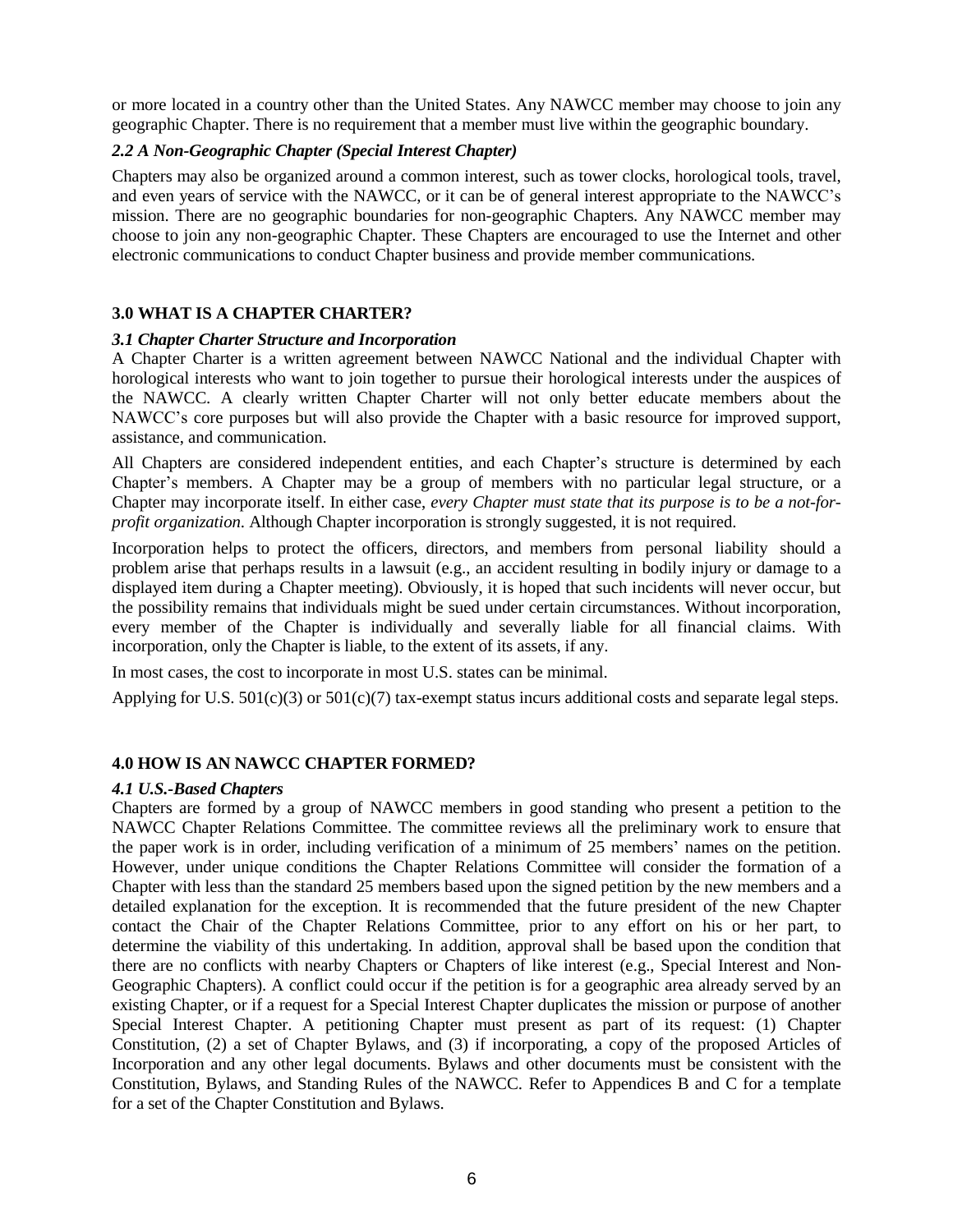The Chapter Relations Committee reviews all requests for a new Chapter and sends a report recommending approval or disapproval to the Board of Directors. The Board makes the final decision on new Chapter formation.

For document samples and further details on Charters and Tax-Exempt status, see Chapter Charter Application Packet. A copy of the Chapter Charter Application Packet can be obtained by contacting the NAWCC at 717-684-8261 or by fax at  $717-684-0878$  or downloading from [www.nawcc.org.](http://www.nawcc.org/)

#### *4.2 International-Based Chapters*

Chapters are formed by a group of NAWCC members in good standing who present a petition to the NAWCC Chapter Relations Committee. The committee reviews all the preliminary work to ensure that the paper work is in order, including verification of a minimum of 25 members' names on the petition, and that there are no geographic conflicts with nearby Chapters. However, under unique conditions the Chapter Relations Committee will consider the formation of a Chapter with less than the standard 25 members based upon the signed petition by the new members and a detailed explanation for the exception. It is recommended that the future president of the new Chapter contact the Chair of the Chapter Relations Committee, prior to any effort on their part, to determine the viability of this undertaking. It is up to the future officers to investigate any actions required by the governments of their country.

The Chapter Relations Committee reviews all requests for a new Chapter and sends a report recommending approval or disapproval to the Board of Directors. The Board makes the final decision on new Chapter formation.

#### *4.3 Procedure for a Chapter Name Change*

In the event a Chapter needs to change its name due to a location or a change of Interests, the Officers of the Chapter should all agree on the name change. In some cases, they will need to poll the membership for approval. Once everyone has agreed to the change, an Officer of the Chapter should contact the Chapter Relations Committee Chair and request approval. The CRC will discuss the validity of the change and will vote on it. If approved, the Chair will notify the Chapter and will alert the different NAWCC departments to update their files. Some states and cities have different legal requirements and policies. In this case, refer to Section 5.0 for filing, if necessary, to report changes.

#### *4.4 Conflict Resolution*

#### *4.4.1 New Chapters*

All conflicts associated with the establishment of a new Chapter shall be brought to the attention of the Chapter Relations Committee (CRC), in writing, identifying all issues applicable to the conflict. The CRC shall provide its decision, in writing, within a reasonable period of time to all the parties. Should any of the parties find that the decision of the CRC is unacceptable, then those parties shall have the right to appeal the decision by filing a Request for Appeal with the CRC with ALL NEW DATA to be considered. If some documents are not available, the CRC could support the organizing Chapter in generation and preparation of the document(s). The CRC shall present its appeal findings and recommendations to the Board of Directors in writing for a final decision. The decision of the Board of Directors shall be final.

#### *4.4.2 Member Advocate*

Should any member, in good standing, feel that there are issue(s) in the operation of their Chapter, such as but not limited to non-members in constant attendance or on the Chapter's Executive Council, or dissolving of the Chapter, etc. and only after the issue(s) were formally discussed with the Chapter's officers resulting in unsatisfactory solutions to the member, only then can the member contact the Chapter Relations Committee Member Advocate in writing to seek resolution. The Member Advocate has the obligation to discuss the issue(s) with the Chapter's officers and the member and recommend a viable solution to the parties and if necessary to the National Board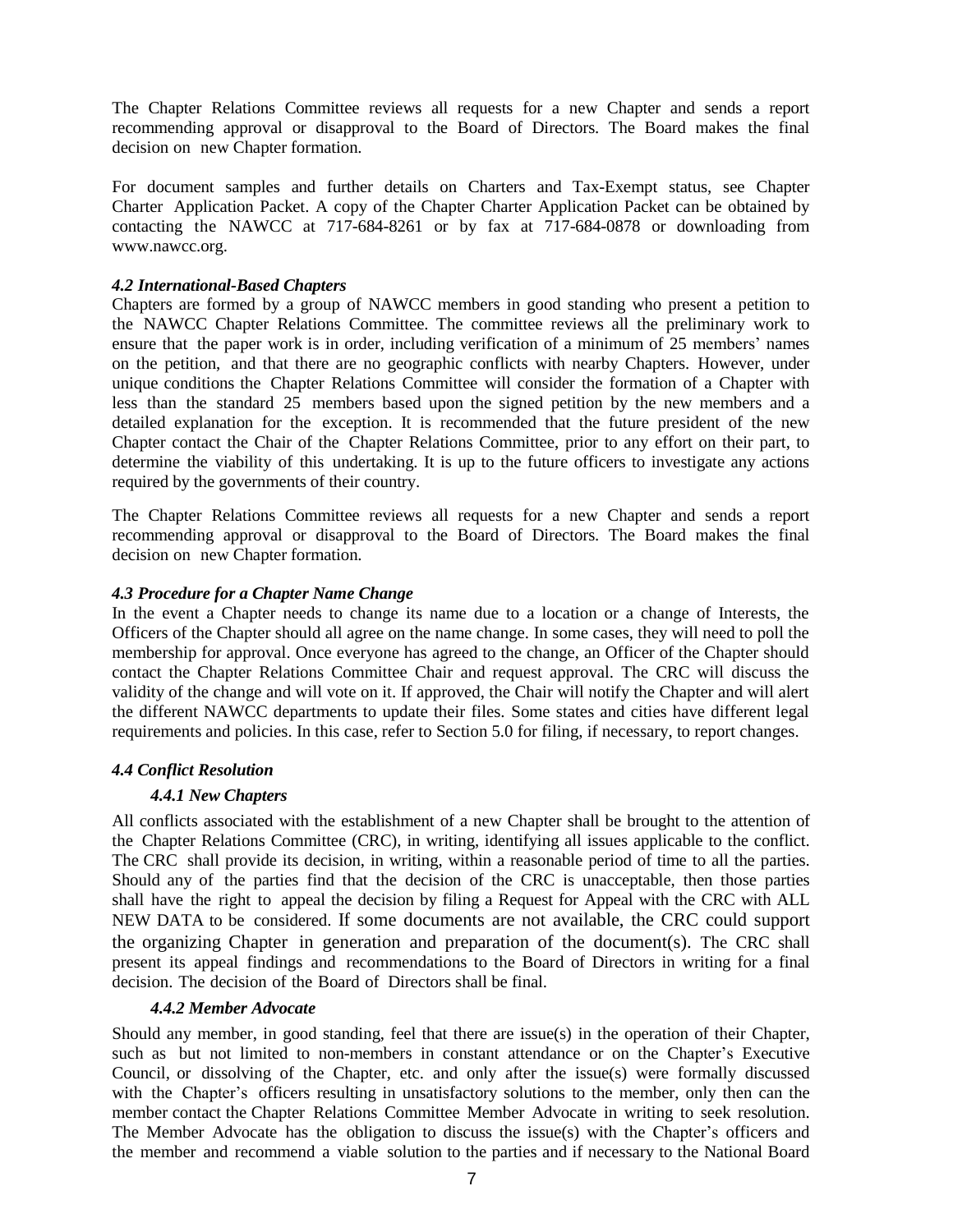of Directors (BOD) should the parties fail to reach agreement. The BOD shall be the only body authorized to provide a final solution to the stated issue(s).

#### *4.5 Dissolving an NAWCC Chapter*

Upon dissolution of a Chapter, the Chapter's assets must be transferred to a qualified not-for-profit entity. The transfer of Chapter assets shall be accomplished in accordance with the will of the members of the dissolving Chapter. Typically, this has been the NAWCC, but any museum, library, other not-for-profit organization, another non-profit Chapter, or as may otherwise be required by local laws and regulations. Request to relinquish a charter should be directed to the Chapter Relations Committee and if possible include a resolution approved by the remaining board members and/or officers. For specific details associated with this subject refer to Appendix F, Procedure No. P0001.The Chapter Relations Committee will then forward the request for Chapter dissolution to the Board of Directors for final approval and Charter recall.

#### **5.0 SETTING UP LEGAL & FINANCIAL STRUCTURE FOR A CHAPTER**

#### *5.1 The Difference between "Non-Profit" and "Tax-Exempt"*

Non-profit status is a state or provincial law concept. Non-profit status may make an organization eligible for certain benefits, such as sales, property, and income tax exemptions. Although most U.S. federal tax-exempt organizations are non-profit organizations, organizing as a non-profit organization at the state level does not automatically grant the organization exemption from federal income tax. To qualify as exempt from U.S. federal income taxes, an organization must meet requirements set forth in the Internal Revenue Code.

#### *5.2 Tax-Exempt 501(c)(3) or 501(c)(7) Status (U.S. Chapters Only)*

Beginning in 2008, all tax-exempt organizations are required to comply with United States Internal Revenue Service filing regulations. Each organization also may have to file for a Determination at some point. Because of the complexity of this new requirement, it is beyond the scope of this document. For additional details or information on group exemption contact the NAWCC Executive Director at 717-684-8261.

Note that the NAWCC and its Chapters are autonomous—The status of one organization does not affect the other.

#### *5.3 Registering for Tax-Exempt Status (International Chapters Only)*

International Chapters should contact their respective authorities to determine the legality and process for obtaining a tax-exempt status, registration of the Chapter name, incorporation, etc.

#### *5.4 Obtaining a Federal Tax Number (EIN)*

(An EIN pertains to U.S. Chapters only. International Chapters should follow requirements of the country in which they are located.) An EIN (Employer Identification Number) is a permanent number that can be used immediately for most business needs, including opening a bank account; applying for business licenses; and filing a tax return. However, no matter how you apply (phone, fax, mail, or online), it will take up to two weeks before your EIN becomes part of the IRS's permanent records. You must wait until this occurs before you can file an electronic return, make an electronic payment, or pass an IRS Taxpayer Identification Number matching program.

The EIN application can be completed online or by using Form SS-4 (Application for Employer Identification Number).

**ONLINE:** To view this form, [see www.irs.gov/pub/irs-pdf/fss4.pdf.](http://www.irs.gov/pub/irs-pdf/fss4.pdf) To download instructions for this form, see [www.irs.gov/pub/irs-pdf/iss4.pdf.](http://www.irs.gov/pub/irs-pdf/iss4.pdf)

**Important:** If you receive an EIN using the online EIN Assistant, do not complete a Form SS-4 for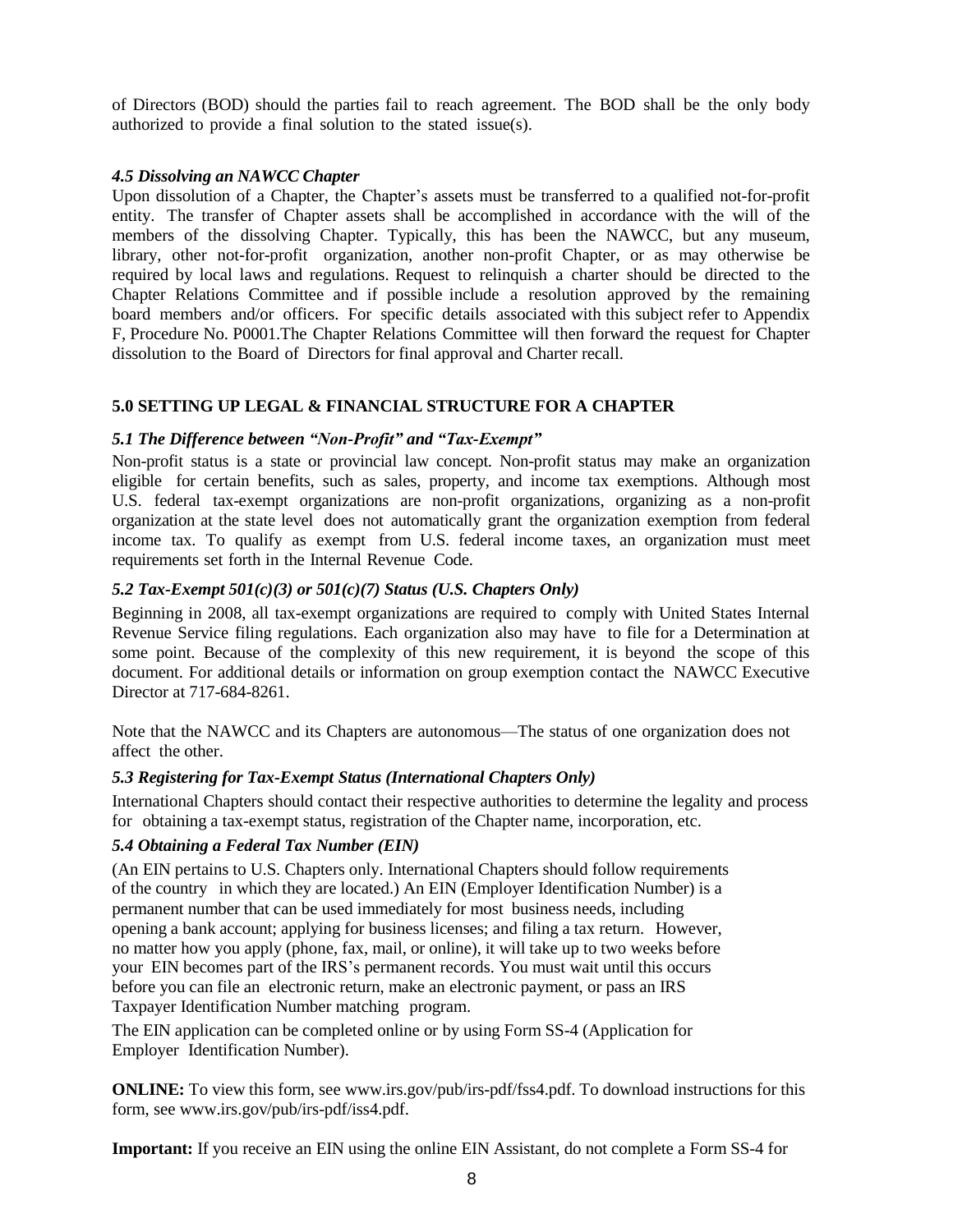the same organization. Complete Form SS-4 only if you decide to mail or fax an application for an EIN.

If you have questions about obtaining an EIN number for your Chapter, this link can provide additional information:

**ONLINE:** http://www.irs.gov/Businesses/Small-Businesses-&-Self-Employed/Apply-for-an-Employer-Identification-Number-(EIN)-Online

Use the following link to check whether you also need a state number or charter. **ONLINE:** http://www.irs.gov/Businesses/Small-Businesses-&-Self-Employed/State-Links-1

#### *5.5 Opening a Bank Account*

#### *5.5.1 U.S. Chapters*

In selecting a bank, consider those that offer non-profit-friendly assistance and helpful policies or tools such as free checking and low or no monthly charges. Institutions that have a location(s) convenient for the treasurer will obviously save time. Inform the bank that you wish to open a checking account for a non-profit organization. The bank will provide you with forms to be signed by the Chapter officers.

In advance, apply for a Federal Tax Number (Employer Identification Number [EIN]) for taxreporting purposes. You will need the Chapter EIN to complete the W9 form for the bank. See "Obtaining a Federal Tax Number (EIN)," above.

It is recommended that the account be set up to require two authorized signatures from among those authorized to sign (president and treasurer are most common) the checks.

#### *5.5.2 International Chapters*

When opening a bank account, all International Chapters shall comply with the laws, rules, and regulations as set forth by their local and national governments.

It is recommended that the account be set up to require two authorized signatures from among those authorized to sign (president and treasurer are most common) the checks.

#### *5.6 Collecting and Paying Sales and Federal Tax*

Members are, and always have been, responsible for collecting and paying state and local sales tax on sales and purchases of horological goods at Chapter marts and auctions. Some states have not enforced this at Chapter meetings and Regional events, because either those states are unaware that the events are occurring or the event's size makes the effort unfeasible. In any case, it is important to understand that members are obligated to pay state and local sales tax; neither the Chapter nor the NAWCC will support efforts to avoid paying such taxes. In addition, federal taxes may be due on profits from sales at Chapter and Regional marts, especially if the seller owns a business. Membership in the NAWCC and its Chapters does not remove any personal tax liability. It is suggested that each Chapter contact a local professional advisor for guidance in this area.

#### **6.0 CHAPTER OFFICERS AND BOARD OF DIRECTORS**

It is recommended that each Chapter have four officers: a president or chair, a vice president or vice chair, a secretary, and a treasurer; however, the offices of treasurer and secretary may be combined under one officer. Other officer positions may be created by the Chapter. A Board of Directors is recommended but should be consistent with the Chapter Bylaws as to the number and makeup. Every Chapter is required to have a set of Bylaws that detail its organizational structure. Their election or appointment, duties, and authority should be clearly defined in the Bylaws. (Refer to the Sample Chapter Bylaws in Appendix C.) The names and addresses of Chapter officers shall be provided to National as soon as possible after all elections or appointments or any other change of officers.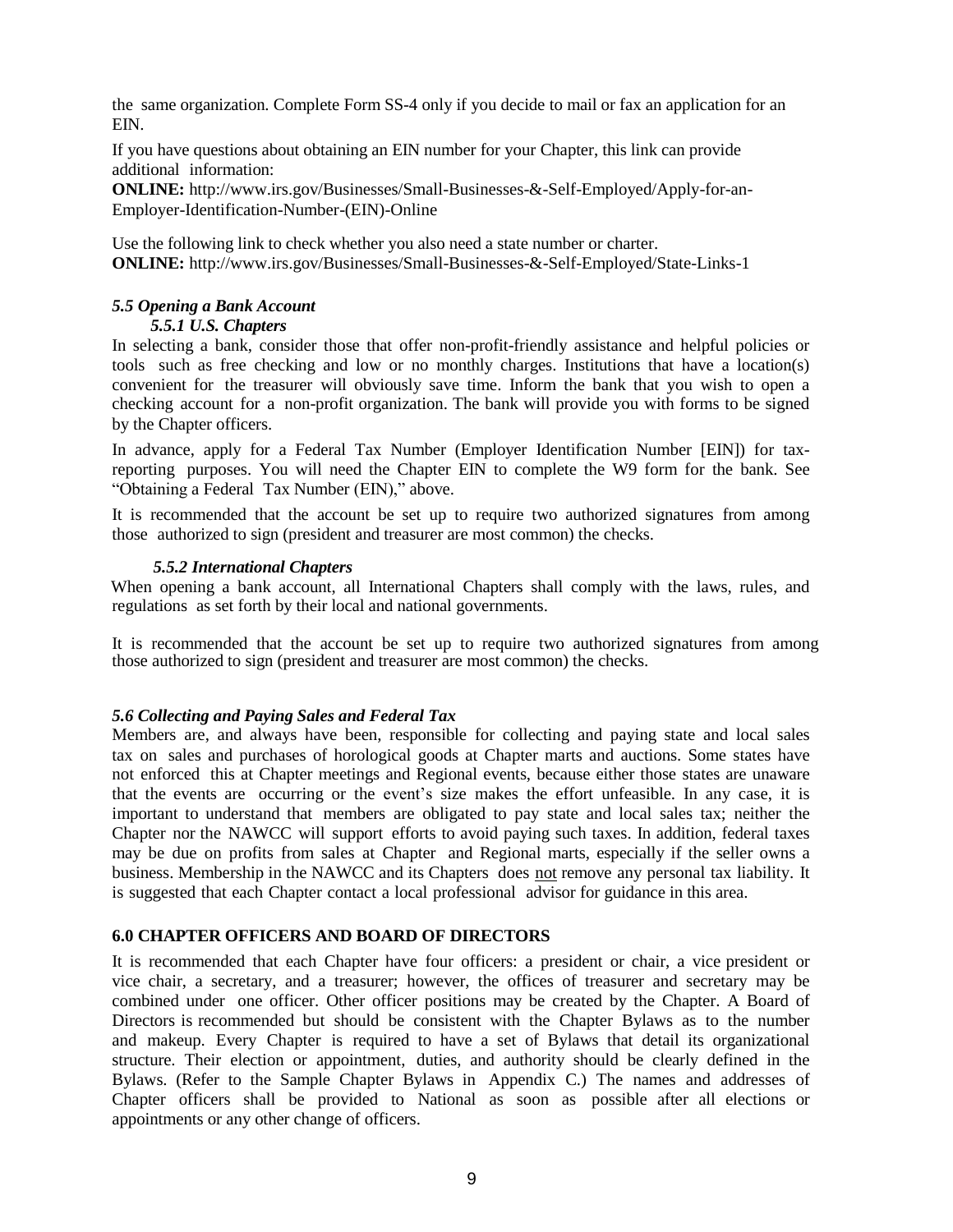Chapter officers should encourage members to serve on Chapter committees to gain experience with Chapter activities and prepare to serve as future officers.

#### *6.1 Officers' Duties and Responsibilities*

The duties and responsibilities of the officers shall be detailed in the Chapter's Bylaws and usually are the following:

| <b>Officer</b>                 | <b>Responsibilities</b>                                             |
|--------------------------------|---------------------------------------------------------------------|
| President (or Chair)           | Presides over meetings, facilitates important decision making, and  |
|                                | appoints committee chairs; when new presidents take office, they    |
|                                | need to compare actual practices for compliance with the            |
|                                | NAWCC and the Chapter's Bylaws.                                     |
| Vice President (or Vice Chair) | Supports the President in specific activities/tasks so as to enable |
|                                | the President to concentrate upon the operation of the Chapter. In  |
|                                | the absence of the President, presides over meetings, facilitates   |
|                                | important decision making, and appoints committee chairs; when      |
|                                | new presidents take office, they need to compare actual practices   |
|                                | for compliance with the NAWCC and the Chapter's Bylaws.             |
| Secretary or other Officer     | Records and reports the minutes of all meetings and maintains the   |
|                                | Chapter Roster unless a separate Membership Secretary is            |
|                                | appointed.                                                          |
| Treasurer                      | Maintains and reports the Chapter's financial records.              |

It is to be noted that the offices of Secretary and Treasurer may be held by the same individual.

Chapter officers should inform members about upcoming elections of National Directors, communicate candidate information, and emphasize the importance of voting in each election.

#### *6.2 Compensation Policy*

To avoid possible conflict of interest and to comply with generally accepted non-profit fiduciary requirements, no Chapter may compensate its members or their family members for services normally associated with running a Chapter. For example, members may NOT be paid a salary or other form of compensation for publishing a newsletter, keeping the books, working on a Regional, etc. However, members and family members are entitled to be reimbursed for out-ofpocket expenses.

#### *6.3 Succession Planning*

Succession planning is not only necessary and essential but it is a critical requirement for all Chapter Officers. Successful succession planning provides the continuity for easy transition of the Chapter Officer's duties and functions to the designated successor. Failure to initiate succession planning early in the Chapter President's term can and does result in Chapters having difficulty in finding leaders and thus begin to become inactive. Succession planning will not occur unless each Chapter Officer understands the need and takes the steps to ensure qualified persons are not only identified but that they are willing to assume responsibility when necessary.

The most logical, common, and reliable way for Chapters is to include the successor in the line of authority. Thus, each officer of a Chapter looks to the position below and works with this individual to assume his duties as he moves up in office. For example, the Chapter President works with the Chapter Vice President to see that he is trained and willing to become Chapter President. This same plan is then used for the Secretary to become Vice President, the Treasurer to become Secretary, and an Assistant Treasurer to become Treasurer. If each Officer is aware and willing at the time of his election, the process can continue on a smooth, formal, and consistent basis. However, if any individual cannot assume the next position due to special circumstances, it becomes his responsibility to inform other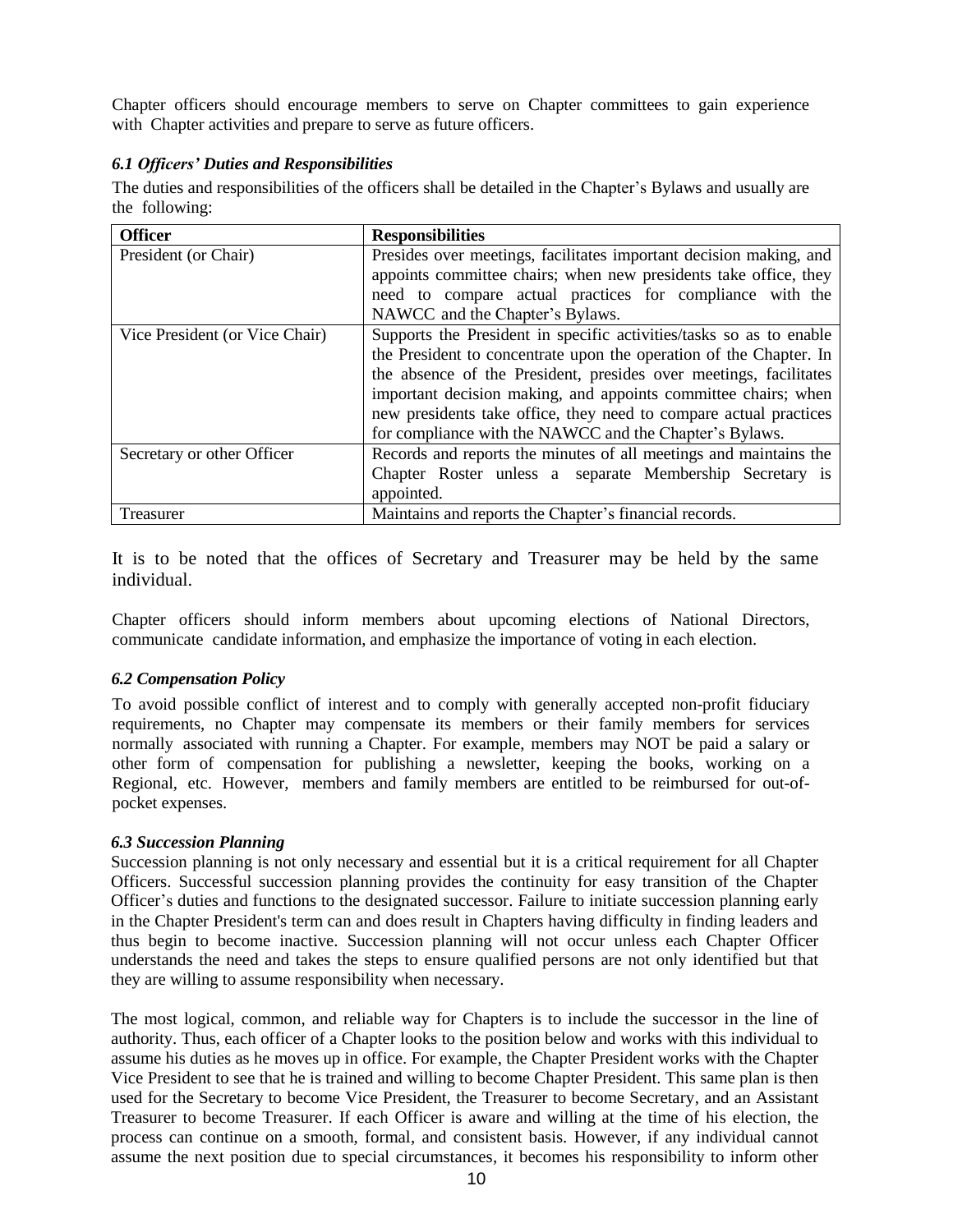Chapter Officers so they can make the necessary arrangements to insert another member to complete the term and to be part of the succession activity.

It is helpful if each officer creates a written list of the various duties that they perform, particularly those that are requested infrequently such as filing papers with the State and Federal governments to maintain incorporation. This should be reviewed and updated periodically. This along with mentoring will make for a smoother transition.

#### *6.4 Chapter and/or Chapter Officer Support Services*

The Chapter Relations Committee (CRC) believes that there are Chapter Officers who may require help with specific issues. Therefore, the CRC will attempt to aid the Chapter Officers with its issues by the possible support of a volunteer.

To make use of this service, a Chapter Officer is requested to contact the Chair of the NAWCC Chapter Relations Committee by email or US mail and identify the need for which a volunteer is requested. The Chair of the Chapter Relations Committee in consultation with other Committee members and the volunteer will identify the best fit for the need requested. The CRC will on a periodic basis monitor the support provided. Upon completion of the service a summary of the results of each experience will be written and kept as a permanent part of the Chapter Relations Committee permanent files.

#### **7.0 CHAPTER COMMITTEES**

The following are potential committees for a Chapter. (Note that some committees may consist of one person, whereas others may require many people.)

| <b>Committee Name</b>       | <b>Purpose</b>                                                    |  |  |
|-----------------------------|-------------------------------------------------------------------|--|--|
| Hospitality                 | Arranges for food and beverages at meetings and regionals         |  |  |
| Exhibit                     | Arranges for educational exhibits                                 |  |  |
| Program                     | Arranges for lectures, workshops, and Chapter programs            |  |  |
| Education                   | Arranges Field Suitcase courses, workshops, and seminars          |  |  |
| Photography                 | Records significant events, programs, and exhibits on suitable    |  |  |
|                             | media for archiving and publication                               |  |  |
| Historian                   | Keeps records of significant events, usually in scrapbook form    |  |  |
| Publicity                   | Contacts media with info about Chapter events and activities      |  |  |
| Nominations/Elections       | Selects candidates to run for elected officer positions           |  |  |
| Mart                        | Arranges for setup, teardown, and orderly proceedings in the mart |  |  |
|                             | room                                                              |  |  |
| Greeter/Welcoming/Sunshine  | Greets and makes new members and guests feel welcome and          |  |  |
|                             | reports on illness or death of members                            |  |  |
| <b>Special Projects</b>     | Arranges and oversees projects such as antique road shows and     |  |  |
|                             | public clock restoration                                          |  |  |
| Regional                    | Arranges everything necessary to conduct a successful Regional    |  |  |
|                             | event                                                             |  |  |
| Auction                     | Arranges for silent and live auctions                             |  |  |
| Librarian                   | Manages the Chapter's lending library                             |  |  |
| Newsletter Editor/Publisher | Composes and publishes a periodic Chapter newsletter including    |  |  |
|                             | the submission of Chapter Highlights to National                  |  |  |
| Webmaster                   | Manages the Chapter's website                                     |  |  |
| <b>NAWCC News Reporter</b>  | Reports to the Chapter the latest news from NAWCC National on     |  |  |
|                             | NAWCC News at www.nawcc.org                                       |  |  |
| Security                    | Responsible for mart security at Chapter and Regional meetings    |  |  |
| New Member Mentor           | Ensures that new members and guests are sufficiently welcomed     |  |  |
|                             | to improve retention and recruitment                              |  |  |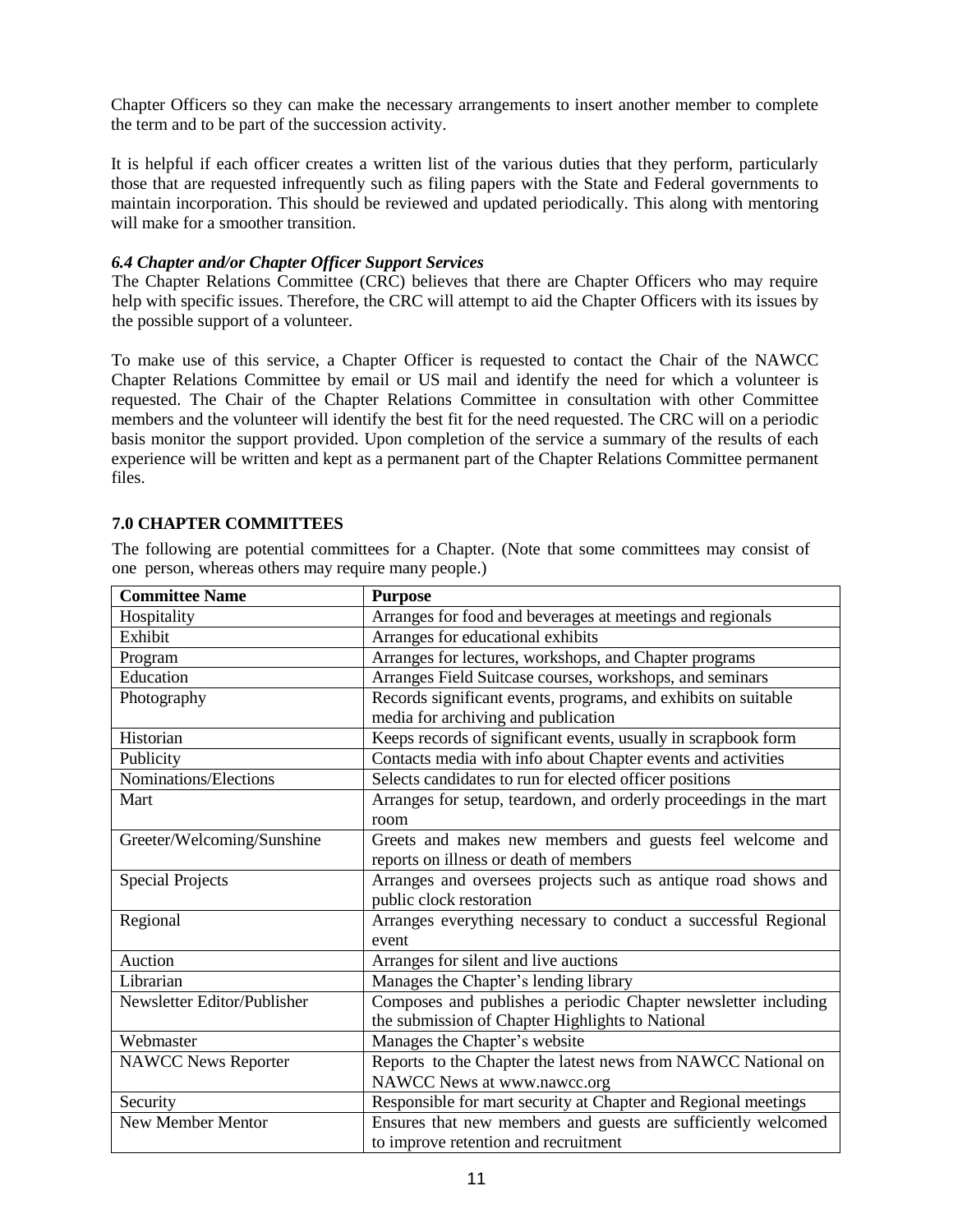Chapter officers and/or Chapter committees should meet at regular intervals—before or after regularly scheduled Chapter meetings or at separate meetings—to plan and organize Chapter activities to effectively manage the Chapter. Formal committees are not necessary as long as the necessary function/purpose is accomplished. The Chapter President may call on fellow officers to serve a necessary function should a volunteer fail to be available.

#### **8.0 CHAPTER MEMBERSHIP**

#### *8.1 NAWCC National Membership Requirements*

A potential Chapter member may be admitted to membership of the Chapter if he or she is: (1) a member in good standing of the NAWCC and (2) has paid current dues as specified by the Chapter. Membership shall be denied or revoked as defined in the Bylaws of the Chapter. All revoked memberships should be reported to National.

#### *8.2 Recruiting and Mentoring New Members*

Recruiting and retaining new members are essential to the NAWCC and its Chapters. Chapters should encourage members to bring friends and family as guests to Chapter meetings to interest them in becoming members. Every two (2) months, National sends each geographic Chapter a list of new members in their area (as has been defined by the zip code). A Chapter officer or designated member(s) should contact the new members in their area, tell them about Chapter activities, and invite them to upcoming Chapter meetings. Many new members have email addresses, and adding their name to the Chapter's meeting email reminder notice improves the likelihood they will attend Chapter meetings. Chapters should identify several members who would volunteer to mentor new members.

Surveys have shown that new members have a lower dropout rate if they are involved in Chapter activities and are learning about their new horological hobby. Mentoring—assigning an experienced member to contact a new member and extend a friendly hand, provide information, etc.—is a great way to "grow" enthusiasm and membership satisfaction as the new member becomes familiar with the Chapter and its activities. Continued contacts and follow-up by the mentor should take place for six months to a year. This is an important step to improve membership retention and to keep a Chapter thriving.

One tool that may be helpful to increase Chapter membership is to contact all NAWCC members within a specific radius of a given Chapter's meeting location. This can be accomplished through the use of a program entitled "Searchbug.com." The details are provided in Appendix H hereto.

#### *8.3 Annual Chapter Awards*

Chapters should annually review and identify Chapter members who have contributed to various Chapter activities and recognize these contributions through awards. Annually, the NAWCC Awards Committee accepts from each Chapter nominations for individuals whom the Chapter recommends for awards. These awards have many levels: National Certificate of Appreciation, Gold Certificate**,** Fellow Award, etc. Presenting these awards publicly at a picnic, banquet, or holiday gathering acknowledges a member's contributions and helps foster other members' participation.

#### **9.0 CHAPTER MEETINGS**

#### *9.1 Meetings and Meeting Notification*

Geographic Chapters should meet regularly at a place easily accessible to its members. Chapters usually meet monthly, every two months, quarterly, or another agreed upon schedule. Special Interest and Non-Geographic Chapters usually meet at Regionals and at the NAWCC National Convention or through their Website Message Boards or other Internet venues.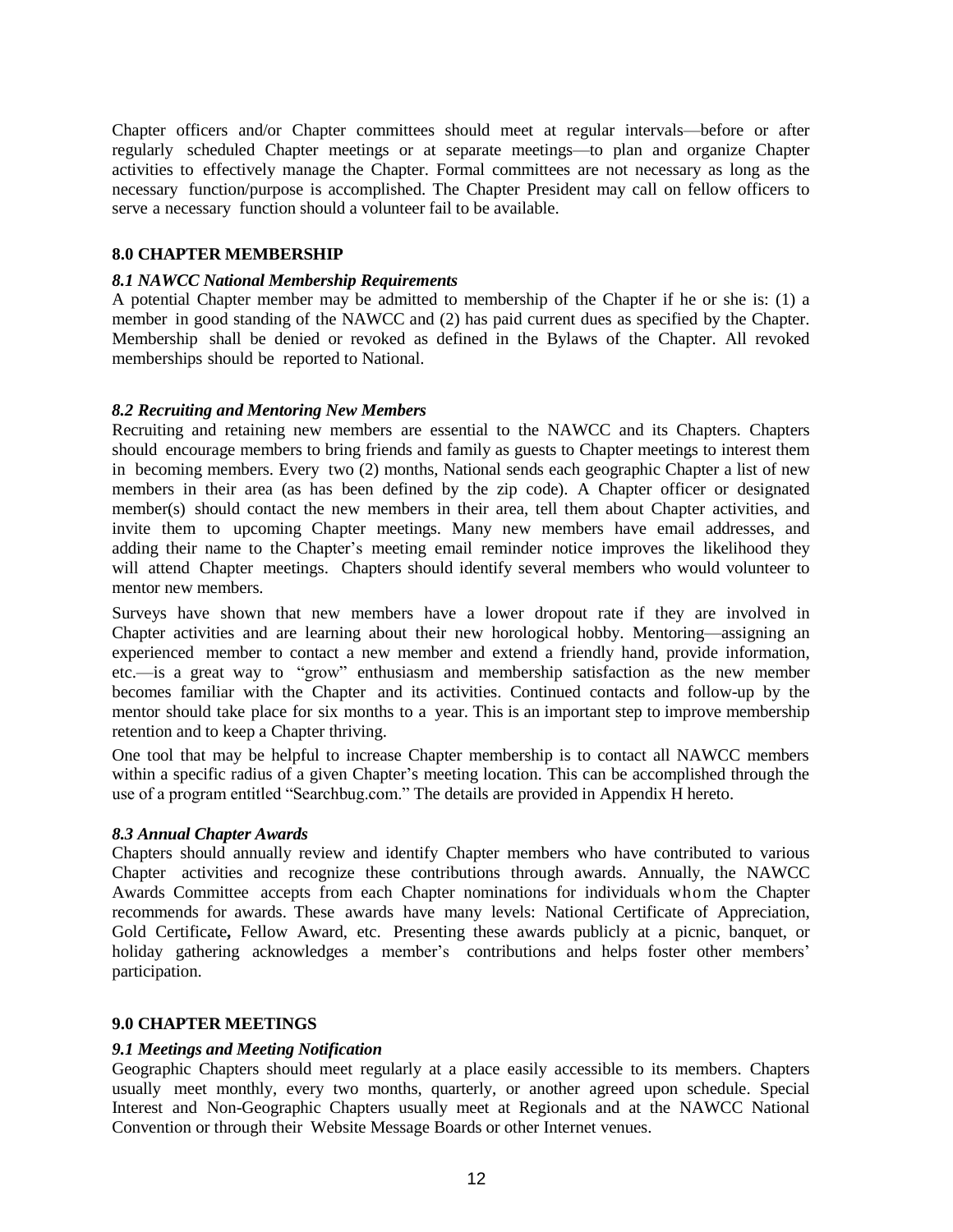The Geographic Chapter meeting location should be chosen on the basis of the expected attendance; desired meeting time; and the cost and extent of facilities needed, such as tables, kitchen, etc. The ability to carry clocks and boxes into the meeting room also is important; firstfloor rooms without steps are preferable. Small Chapters often meet in members' homes, churches, or restaurants. Larger Chapters meet in hotel or convention facilities, VFW halls, municipal recreation centers, etc. Chapter officers need to examine what is available and determine what fits the Chapter's needs and finances. Investigating potential meeting locations should be an ongoing effort as conditions change (e.g., the economy, Chapter size, and the suitability of the current meeting facility). Senior citizen, community, fraternal, or religious organizations often provide rental rooms for minimal fees, especially if a member belongs to the organization.

Occasional multi-Chapter meetings are encouraged to promote interaction and cooperation between Chapters, share horological interests, and enhance fellowship.

Members should be informed about Chapter meetings and activities (place, time, date, and driving instructions) with sufficient lead time to promote good membership attendance and participation. Meeting notices can take various formats: postcard, newsletter, or email.

#### *9.2 Name Badges*

Members are encouraged to bring guests to Chapter meetings. For that reason, members should be issued badges or name tags at each meeting, and guests should receive special name tags denoting non-member status.

#### *9.3 Guests*

Guests (non-members), including Friends and Family of Members as well as members of the general public, may be present at any NAWCC activity subject to the conditions stated in Appendix A.

#### *9.4 Suggestions for Chapter Meeting Programs*

A typical Chapter meeting should include the following activities:

- A formal meeting to discuss the Chapter's business, including finances, activity planning, etc.
- One or more educational programs, including workshops, lectures, and other presentations.

A recent survey showed that members were most interested in repair and restoration, so workshops on those topics (especially the type that includes some hands-on activities) work well. For meetings when no live program is presented, various media presentations may be borrowed from the NAWCC Lending Library.

Chapter meetings also may include the following activities:

- A Mart where members may buy and sell; items for purchase or sale must be "horologically related" (e.g., barometers, music boxes, or items with clockwork mechanisms such as roasting jacks, clockwork toys, or dolls) in addition to traditional clocks, pocket watches, wristwatches, sundials, etc.
- Live and/or silent auctions.
- A meal and/or refreshments.
- A lending library where members may borrow books, videotapes, DVDs, etc.
- An exhibit or "Show and Tell" of members' horological treasures.
- An annual picnic, banquet, or holiday gathering, which promotes fellowship among Chapter members and their families.

#### *9.5 Educational Programs*

Chapters should provide a wide variety of educational programs to its members. The following are program suggestions:

 Have a guest speaker or a Chapter member, another NAWCC member (use the NAWCC's Speakers Bureau for a list of speakers throughout the country and their topics), or someone who works in the watch or clock industry.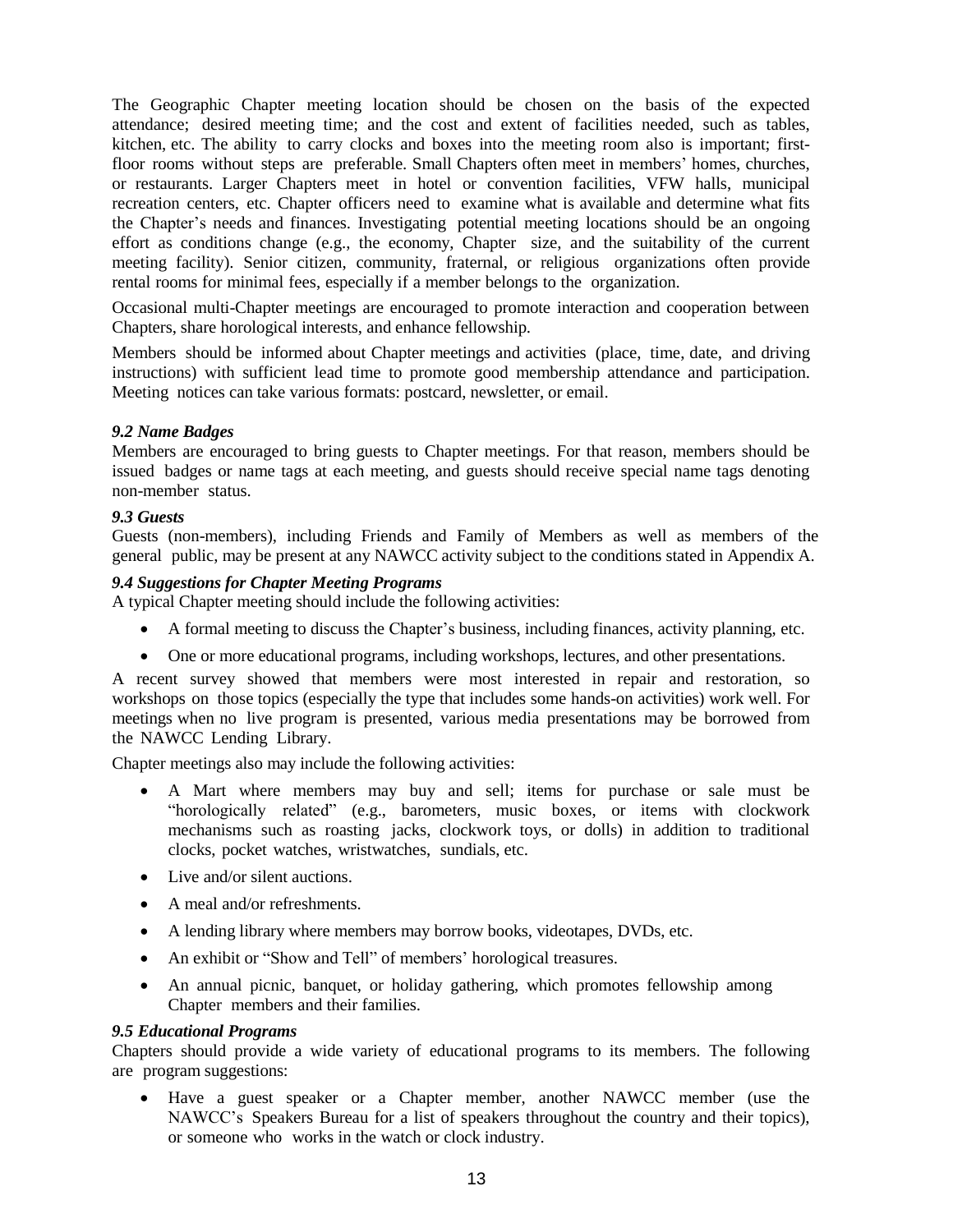- Borrow a slide/tape program, a video, or a DVD program from the NAWCC Lending Library (see website for up-to-date list of available programs).
- Hold a Field Suitcase Workshop or have a Chapter member teach a workshop on a topic that interests your members.
- Have a Chapter member demonstrate how to repair common watch or clock problems.
- Hold a youth event to encourage interest in horology among students (e.g., a Grandparents Day memory clock for kids and grandparents to work together to make a simple clock). Contact the NAWCC Education Department for further information. Host an "antiques road show" event for community members to learn more about their timepieces and the Chapter and the NAWCC.

#### *9.6Exhibits and Displays*

Exhibits of clocks, watches, tools, and other horological items are an important part of each Chapter meeting. Members should be encouraged to display items from their collections.

#### *9.7Conducting a Mart during a Chapter Meeting*

The opening of the Mart at any Chapter meeting is governed by one of two systems:

- 1. A time prior to the opening of the Mart to membership is set aside for unloading and setting up Mart tables.
- 2. No setup time is allowed and the Mart is opened, at the previously announced time, to all members.

Items of a non-horological nature should not be displayed or offered for sale or trade in a Mart room. It is the responsibility of Chapter officers and all NAWCC members to adhere to this rule.

The Mart should be closed for the business meeting and programs. However, the decision about the Mart remaining open or closed during minor talks, workshop demonstrations, or similar activities will remain with the Chapter.

Any person who enters a Mart room shall be governed by this rule of Mart conduct: Mart participants, on both sides of the table, are expected to conduct themselves in an ethical and responsible manner at all times. Boorish, vulgar, racial, and offensive conduct or language shall not be condoned at any time.

NAWCC shall maintain the position that participation in a Mart is entirely voluntary, and neither NAWCC, Chapters, nor Officers and Members thereof assume any responsibility for damages, losses, or misunderstandings arising from the operation of a Mart.

#### *9.8 Satellite Meetings*

From time to time your Chapter may choose to hold a special Satellite meeting at a different time and place to stimulate new member interest. Many Chapters hold weekend meetings in a major city near the center of the Chapter's area. Having a Satellite meeting on a weekday evening at another location may encourage new members to participate. Once these new members discover how enjoyable a Chapter meeting is, they may attend regular Chapter meetings.

#### **10.0 COMMUNICATING VIA NEWSLETTER, EMAIL, AND WEBSITE**

Chapters are encouraged to publish a Newsletter, in printed or electronic format, to provide detailed information to members about Chapter activities and other horological news. For Special Interest Chapters this may be the primary means of communication, and articles about common interests are encouraged. In all types of Chapters this communication will promote an informed membership and greater member interest and involvement.

Chapters should routinely contact all NAWCC members within their geographic areas regarding Chapter activities. A geographic member list is available from National.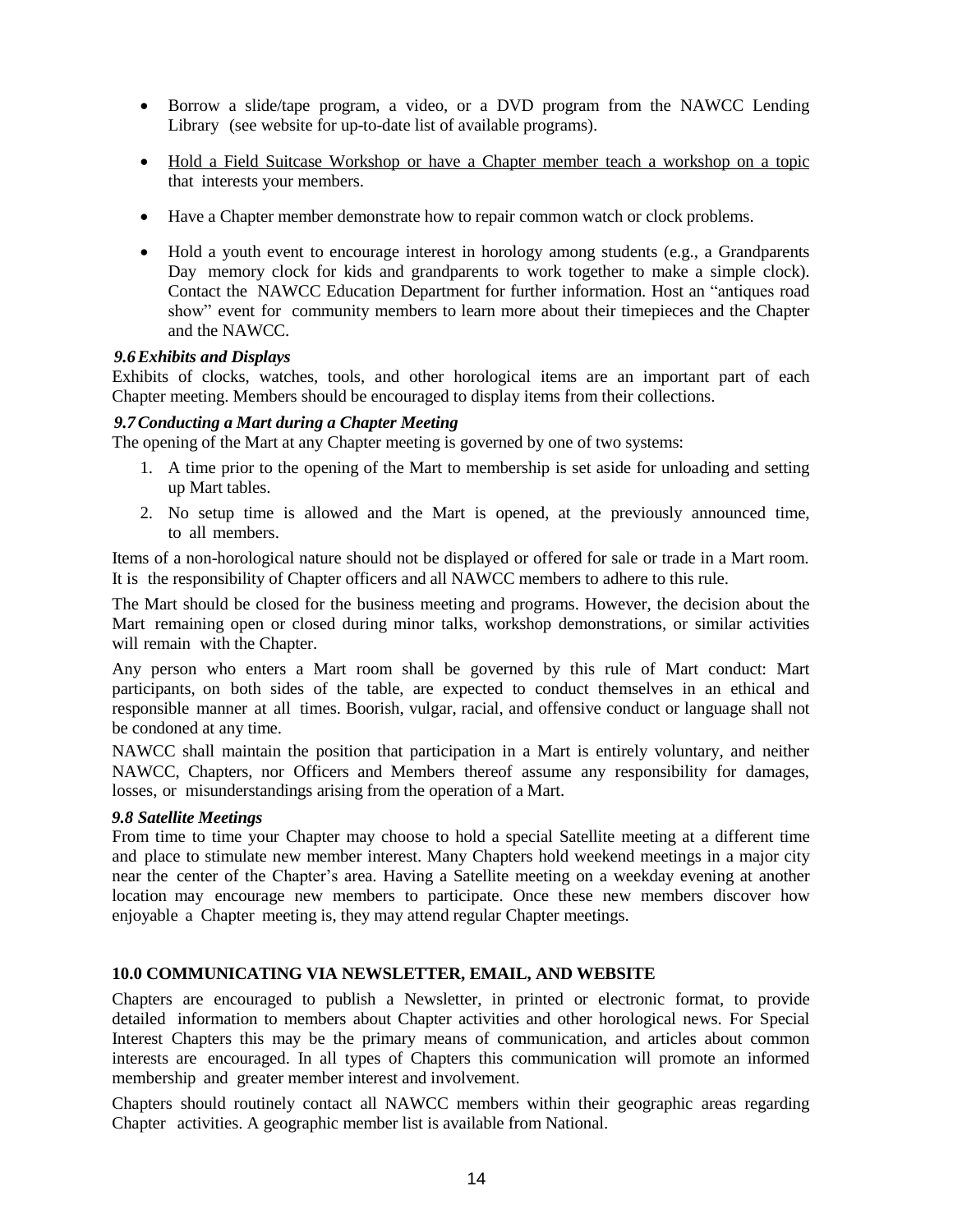A Chapter website is an inexpensive route to provide members with an updated schedule of Chapter activities as well as a means of online communications and information exchange via a message board. Email lists are also available from National for regular communications. Chapter websites will be linked to [www.nawcc.org](http://www.nawcc.org/) on the Chapter Info pages, making it easier for potential new members to locate Chapters. Websites may also be hosted on the NAWCC's servers.

### **11.0 SPECIAL CHAPTER PROJECTS**

Special programs or projects promote member involvement and public awareness of the NAWCC and the local Chapter. Providing interesting activities and educational opportunities is one of the most important things a Chapter does. The following are some examples:

- Restore a public clock.
- Display horological items at a local library or historical society.
- Hold a horological lecture at another organization's meeting.
- Advertise and offer a public watch or clock exhibit, which may include but is not limited to demonstrations, repairs, and estimated values; "Horological Antiques Road Show" is the name used by some Chapters.
- Set up a display and distribute information at local antiques shows or historical group meetings.
- Sponsor multi-Chapter Regional Meetings with mart, exhibit, workshops or seminars, or separate horological seminar with multiple workshops or presentations.
- Sponsor a regularly scheduled educational or repair class outside of Chapter meetings.
- Arrange a Field Suitcase Workshop course through National; Field Suitcase Workshop courses are a tremendous recruiting tool for new members.
- Plan a Chapter road trip to a related museum, exhibit, etc.

#### *11.1 Junior Horologists*

The National Watch and Clock Museum developed a Junior Horologist Club for children aged 7-15. The Club's purpose is to excite children about the field of horology. Members in the Club receive quarterly newsletters with timekeeping activities to try and information about how different timepieces work, an official Junior Horologist T-shirt, membership card, and the opportunity to visit over 250 science centers for free through the ASTC program. Junior Horologists live throughout the country and are encouraged to contact local NAWCC Chapters for information about Chapter activities and educational opportunities.

Chapters may host their own Junior Horologist Club for youth in their area to promote the NAWCC's mission of education and to encourage future NAWCC members. Contact the NAWCC Education Department for more information.

#### **12.0 OTHER RESOURCES**

#### *12.1 Field Suitcase Workshops*

The Field Suitcase Workshop (FSW) program was developed by the NAWCC ad hoc Education Committee and approved by the Board:

- To provide technical repair and restoration training to those collectors who do not have access to workshops in Columbia, PA.
- To encourage members' efforts to maintain and upgrade their collection by offering technical repair and restoration training at an affordable cost and within a reasonable distance from their homes.

The FSW program currently offers clock repair, lathe, and pocket watch courses. Local Chapters generally organize Field Suitcase Workshop classes (usually 4 days). The local coordinator enrolls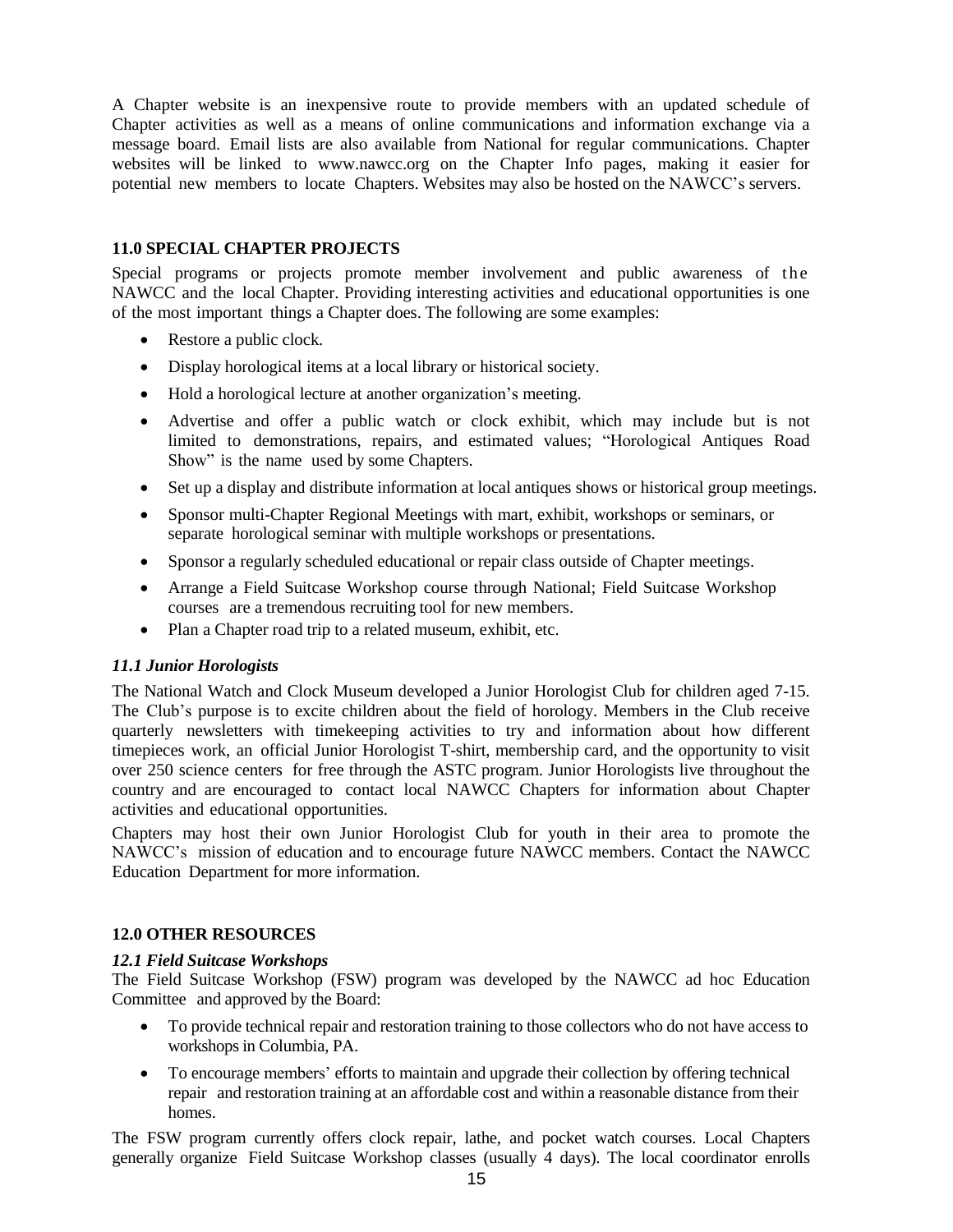the students, collects the tuition, locates an appropriate classroom, pays the classroom rental, and schedules the class with the Field Suitcase Workshop Administrator. The Administrator confirms the date and assigns an instructor. The instructor travels to the class site and conducts the course. The Chapter or coordinator is responsible for providing free or low-cost classrooms. The NAWCC Education Committee uses revenue from the courses to purchase tools and supplies, to pay the instructors' travel expenses, and to train and certify instructors. There are a limited number of scholarships available for this program. Contact the Education Committee for scholarship information.

#### *12.2 Exhibit Support Materials*

Whether hosting an exhibit at a local Chapter meeting, Regional, or area museum/library, the National Watch and Clock Museum has available interpretive display panels from several past special exhibits to enhance your exhibit. Topics will be added as exhibits are created; a sampling of current exhibit subjects follows:

- Parts of a Tallcase Clock
- American Watchmaking
- Pillar & Scroll Clocks
- Anniversary or 400-Day Clocks
- Clocks of Delaware

These panels were made in-house and by outside vendors and are in excellent, ready-to-exhibit condition. The panels include history of the manufacture of the related timepieces, timepiece identification, and many other subjects.

**12.2.1 Availability and Cost:** A complete list of all exhibit topics and accompanying panels can be obtained by contacting the NAWCC Education Department. There is no charge to borrow exhibit panels, but the Chapter will be billed for the shipping costs.

#### *12.3 Time Travel Trunk Programs*

The Time Travel Trunk Program enables your Chapter to bring to your local area some of the resources that the National Watch and Clock Museum offers to schools and educational groups in S outh Central Pennsylvania. Each trunk focuses on a different theme of timekeeping and is intended for use with groups of children from preschool to middle school. Each trunk includes user guidelines, theme-related activities and lessons, props, artifacts, and other related materials. Visit the NAWCC website [www.nawcc.org](http://www.nawcc.org/) to discover the current trunks available

**12.3.1 Availability and Cost:** Time Travel Trunks can be checked out for two weeks at a time, with reservations needed at least one week in advance. Trunks can either be picked up at the Museum during regular hours or shipped to your local Chapter. (Your Chapter will be billed for the shipping charges.)

#### **13.0 CHAPTER LIBRARY**

A Chapter may have a library where books and periodicals may be read or checked out. Such an effort requires a librarian and strict control to prevent losses. A Chapter library is a great place for members to donate copies of horological magazines.

#### **14.0 CHAPTER PUBLICITY & RELATIONSHIPS WITH NEWS MEDIA**

An important function of publicity is to inform your members and others of your Chapter's activities. Three ways to do this are through Chapter newsletters, photo albums, and the "Chapter Highlights" section of the *Mart & Highlights*. Procedures for submitting Chapter Highlights are in guidelines available on our website. The success of these three methods is enhanced by quality photographs. Chapter newsletters may be separate or combined with meeting notification. Whichever method(s) the Chapter uses, it is important to let members know about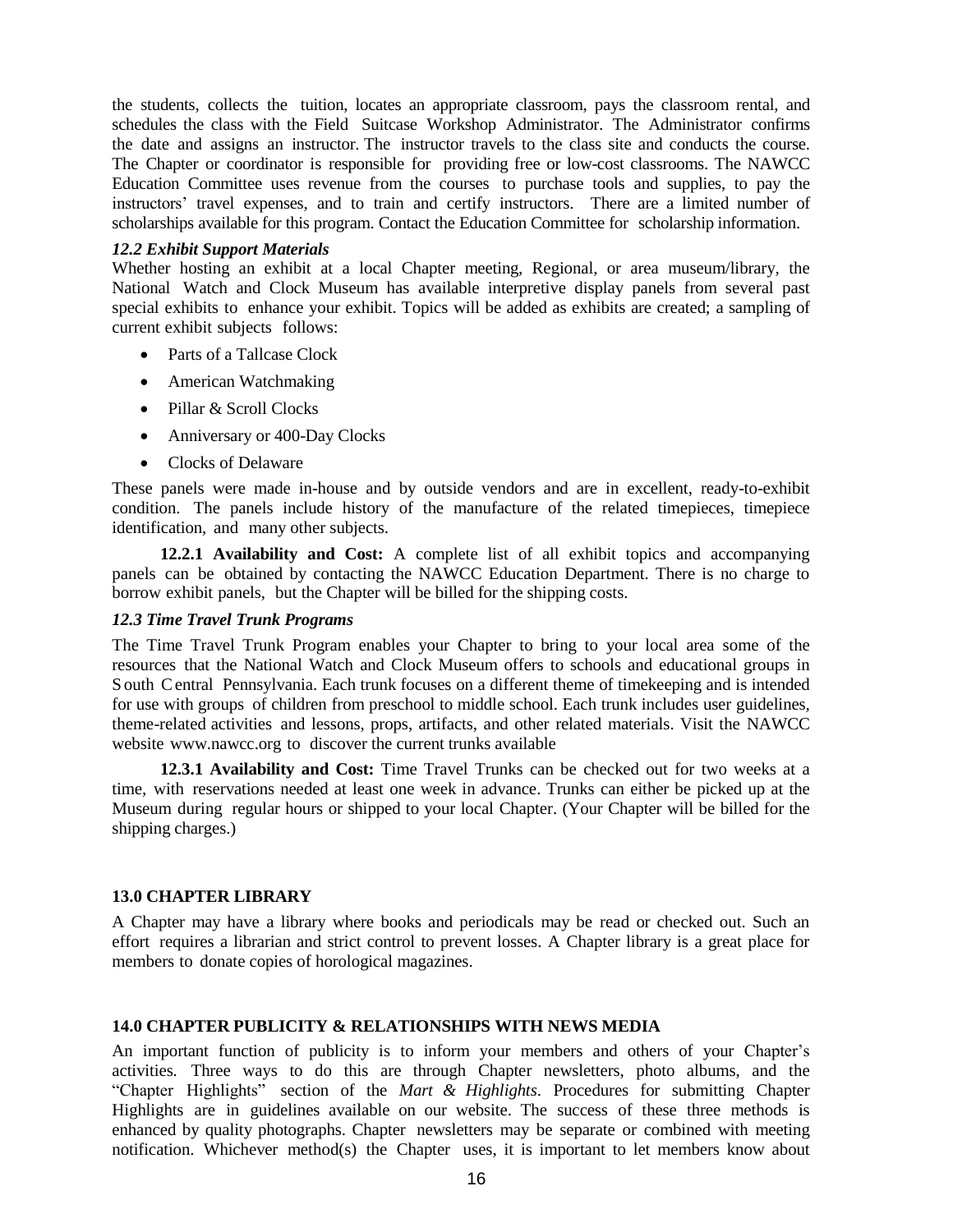NAWCC activities and how much fun they can be, which will attract new members.

Representatives of the press, radio, TV, etc. should be encouraged to visit exhibits, workshops, lectures, and events with proper security arrangements. Special programs or projects provide an opportunity to publicize the Chapter and the NAWCC. Local Cable TV Public Access Programs give individuals or groups visibility. Feature stories on members and their collections are popular. National can assist Chapters with guidelines and sample news releases.

#### **15.0 REGIONAL MEETINGS**

Participation in any Mart and/or Auction activity occurring at Regional and National Conventions shall be governed by the following: **Members**, and/or immediate Family members, shall be permitted to be present at such activities on payment of appropriate fees, if any, established by each Convention*.*

#### *15.1 Guests, Visitors, and General Public*

Guests (non-members), including Friends and Family of Members as well as members of the general public, may be present at any NAWCC activity subject to the conditions stated in Appendix A.

#### *15.2 Host Chapter Regional Reports*

If a Chapter is the primary host for a Regional, a report shall be submitted to the Convention Committee, as required in the Convention Handbook. The details associated with this report are provided in the Convention Handbook.

#### **16.0 CHAPTER RESPONSIBILITIES RELATED TO NAWCC NATIONAL**

#### *16.1 Creating and Filing Governing Documents*

Each Chapter should have sufficient governing documents that give procedures to ensure smooth operation, to select officers, and to set up its financial procedures. Typically, these documents include Bylaws and Articles of Incorporation, and/or Constitution, and other similar documents.

Chapter Bylaws can be as simple or complex as the Chapter chooses; however, Chapter Bylaws and regulations may not be in conflict with the Articles of Incorporation, Bylaws, and Standing Rules of the NAWCC. If a Chapter's Bylaws are silent on a subject or open to interpretation, NAWCC's Bylaws will govern.

From time to time Chapter documents should be reviewed and updated as needed. All revisions to Chapter-governing documents need to be submitted to National for review and placement in the Chapter file.

Chapters should designate a member to attend the annual business meeting and Chapter representative meeting when one or more of their members plan to attend the National Convention.

#### *16.2 Maintaining Membership and Membership Roster/Database*

All NAWCC Lifetime, Regular, Business, and Associate members are eligible for Chapter membership. Chapter members may attend Chapter activities, become officers, or accept appointments in the Chapter.

An individual NAWCC member may belong to more than one Chapter. Members, guests, and family members must abide by the Constitution, Bylaws, and Standing Rules of the NAWCC and the Bylaws of the Chapter.

Maintenance of a Membership Roster is vital so that the Chapter has this information to send membership renewal reminders and other notifications as appropriate. In addition, knowing how many of our members belong to Chapters allows National to plan programs for members who are not Chapter members.

The Chapter Roster can be created and easily maintained on the completely secure and confidential NAWCC database. When both Chapter officers and National know who the Chapter members are, National staff can help find new members and provide information to all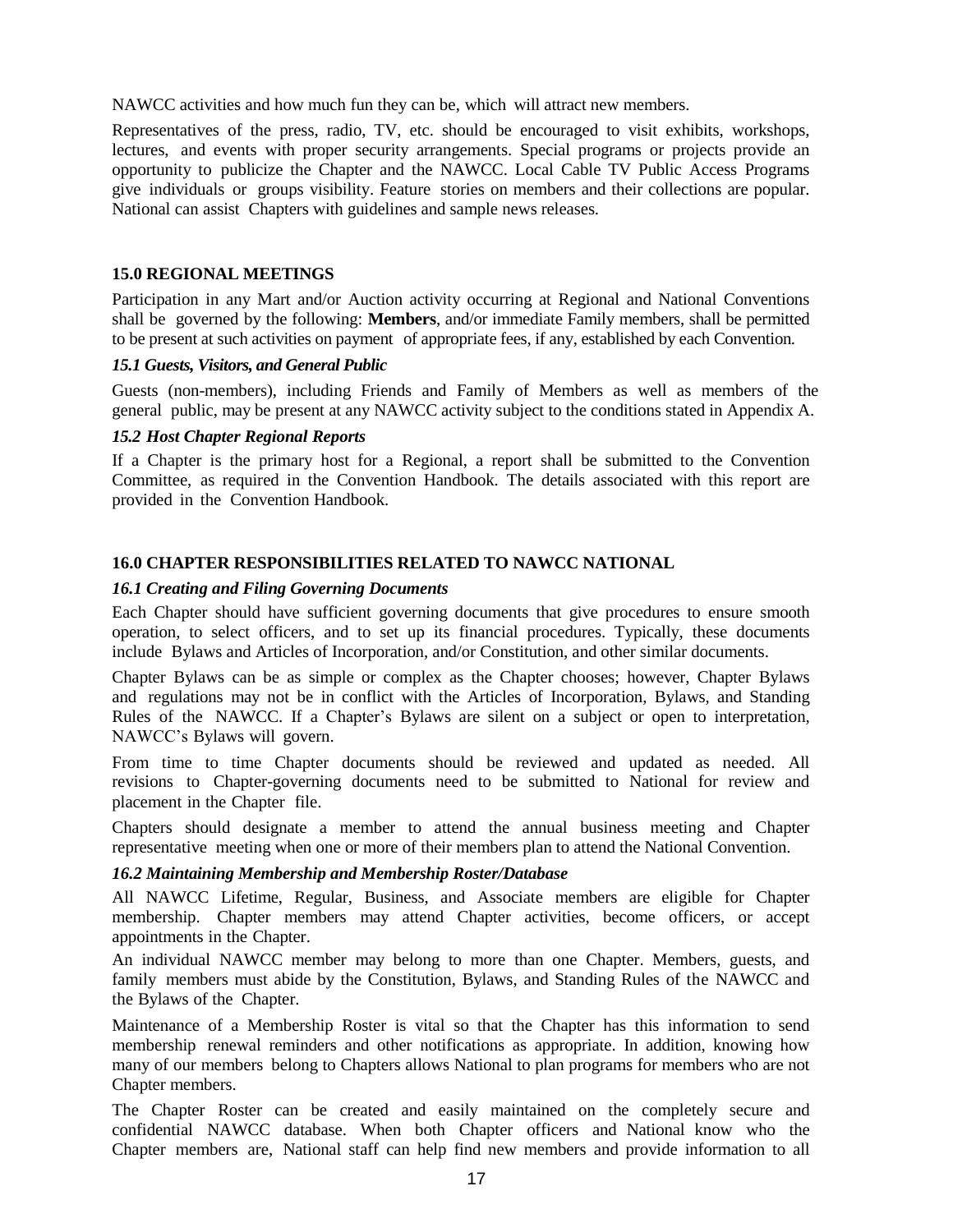members in your area. It will also enable National staff to notify a Chapter if a Chapter member has not renewed NAWCC membership.

Every two months, all Chapters, with the exception of Special Interest Chapters will be notified by National staff through a Membership Activity Report of members who have ceased membership in the NAWCC and, thus, the local Chapter. This report also provides changes to addresses and other contact data.

By March 31 each year, a Chapter Roster should be reviewed, corrected, and submitted to National. The Chapter Roster should include NAWCC membership numbers and officer or committee positions held for all current members.

#### *16.3 Managing Chapter Assets*

Some Chapters have few assets and need only simple controls to manage them. A regularly updated inventory list and a statement of where Chapter assets are located, including financial assets and who is authorized to manage the assets, are needed.

Other Chapters have considerable property and equipment that require more extensive oversight by Chapter officers and members.

Protection of copyrights and intellectual property does not apply to every Chapter, but it will apply to those who have published original educational material or who manage extensive material on the Internet. For assistance, contact National.

#### *16.4 Handling Chapter Finances and Dues*

Chapter meetings will naturally incur expenses (e.g., rental of room and/or tables; food; and purchase of equipment, supplies, and speaker), and the Chapter needs to determine how to finance those operations. Typically, Chapter activities are funded through one or more of the following methods:

- 1. Members are charged an annual Chapter membership fee.
- 2. Members and guests are charged a nominal entrance (registration) fee and mart table(s) fee (if offered).
- 3. The Chapter co-hosts a Regional event or other event and uses the surplus to finance operations throughout the year.

Chapters will also incur ongoing operating expenses (office supplies, postage, telephone expenses, newsletter publication, website fees, etc.). These expenses need to be factored in when preparing an annual budget and establishing Chapter meeting or membership fees.

Usually, there is an initial adjustment period for the Chapter to find the right rates to charge for fees, based on attendance revenues and Chapter expenses.

Chapters will keep a written record of their ongoing operating expenses and income. Simple computer programs to maintain these records and prepare reports are available, although a simple ledger will be sufficient.

The Chapter Treasurer will prepare and publish an annual financial report, which shall be available to the Chapter members, upon request. This report is necessary and should be reviewed with the Chapter officers prior to release. A short presentation at a Chapter meeting and a simple report on Chapter financial status in the newsletter are helpful. A review of the Treasurer's report by a Chapter officer or a designated alternate shall be conducted prior to the release of the report and whenever a treasurer change occurs. A copy of the annual financial report should also be submitted to National for the Chapter file as part of the Chapter survey. A typical financial report should include both a Balance Sheet (statement of assets and liabilities) and an Income Statement, or a Combined Operating Statement only. The specific form or forms to use can be determined by the Chapter consistent with the nature of its activities. A brief narrative may also be appropriate to highlight significant happenings and appropriate information. Refer to Appendix D for sample operating, balance, and income statements.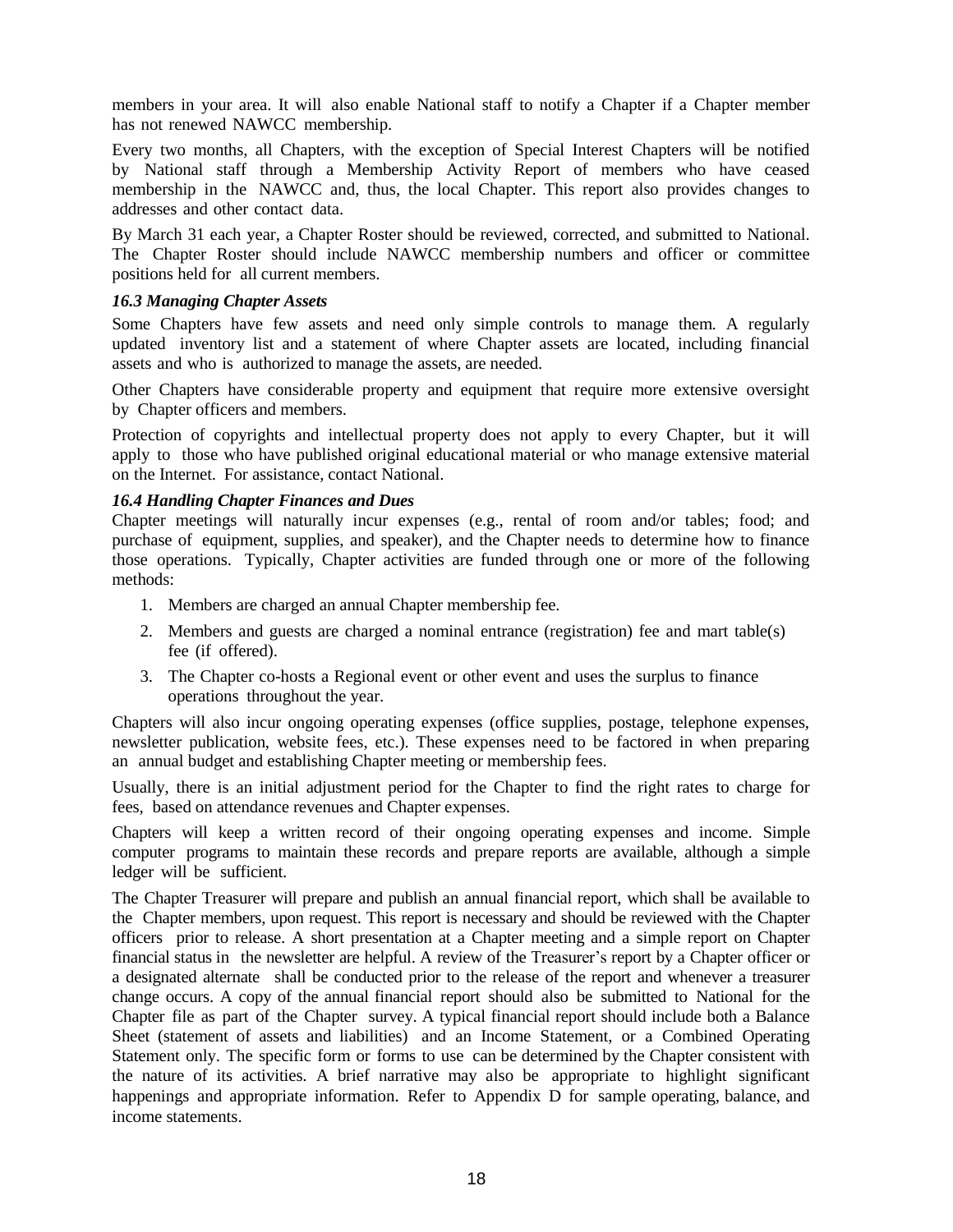If a Chapter's Charter is recalled based upon direction by the NAWCC and/or the Chapter is dissolved, all remaining funds and assets must be transferred to the NAWCC or a similar not-forprofit organization as defined in Article 4.4 above. No individual member is at any time entitled to funds or assets of a Chapter except for the reimbursement of legitimate expenses.

#### *16.5 Annual Report/Chapter Survey*

Annually, each Chapter President and Secretary will receive from National staff an "Annual Chapter Report/Chapter Survey" to learn of the Chapter successes, concerns, problems, and creative ideas for programs and events. It is necessary to provide the requested information for the most recent fiscal year and return it to the NAWCC Chapter Relations Committee by date specified. A current Chapter Membership Roster is to be included with the survey. Survey findings will be provided to all Chapters to strengthen the Chapter network and promote stronger Chapters. It is important that all Chapters comply with this procedure to ensure resolution of issues and promote the growth of the overall organization. Appendix D provides sample templates that can be used to provide financial information.

#### *16.6 Reporting to Government Entities*

Chapters are required to complete any reports, registrations, or forms that may be required by their respective national, state or province, or local governments.

#### **17.0 CHAPTER PRIVILEGES**

#### *17.1 Use of NAWCC Name, Acronym, and Logo*

The NAWCC Name, Acronym, and Logo are owned and trademarked by the National Association of Watch and Clock Collectors, consistent with applicable U.S. laws and regulations, and may only be used by the Chapter, with limited license, in the furtherance of the NAWCC's objectives and goals. Copies of all usage shall be provided to National for information purposes. Chapters may create and use their specific logo without any NAWCC restriction/approval.

#### *17.2 Use of Membership Information*

The NAWCC and the Chapter shall be joint owners of the list of names, mailing addresses, email addresses, and phone numbers of individuals who are members of both the NAWCC and a Chapter. Neither the Chapter nor the NAWCC will use membership information for personal solicitation or provide membership information to any third party to solicit, license, offer, or advertise the products or services to NAWCC members. A Chapter has the right to use this list of NAWCC Chapter member names and addresses only for the internal purposes of the Chapter, which does not include providing membership information to any third party to solicit, license, offer, or advertise the products or services to NAWCC members. The NAWCC is the exclusive owner of the names, mailing addresses, email addresses, and telephone numbers of members who do not belong to a Chapter.

#### **18.0 SERVICES FROM NAWCC NATIONAL**

One of the primary functions of National is to assist the Chapters in carrying out their mission. National not only provides lists of members in a given geographic area and other information about the formation of a new Chapter but also stands ready, once the Chapter is chartered, to assist the new Chapter in maintaining and increasing its membership. The following list of services is current as of publication, but changes may occur in available services and fees charged.

#### *18.1 Insurance*

The NAWCC annually negotiates a group policy that is available to individual Chapters at the group rate. In most cases this reduces the cost of insurance to the Chapter. Contact the Controller at National for further information. Insurance is not required, but it does provide additional protection to Chapter officers and members.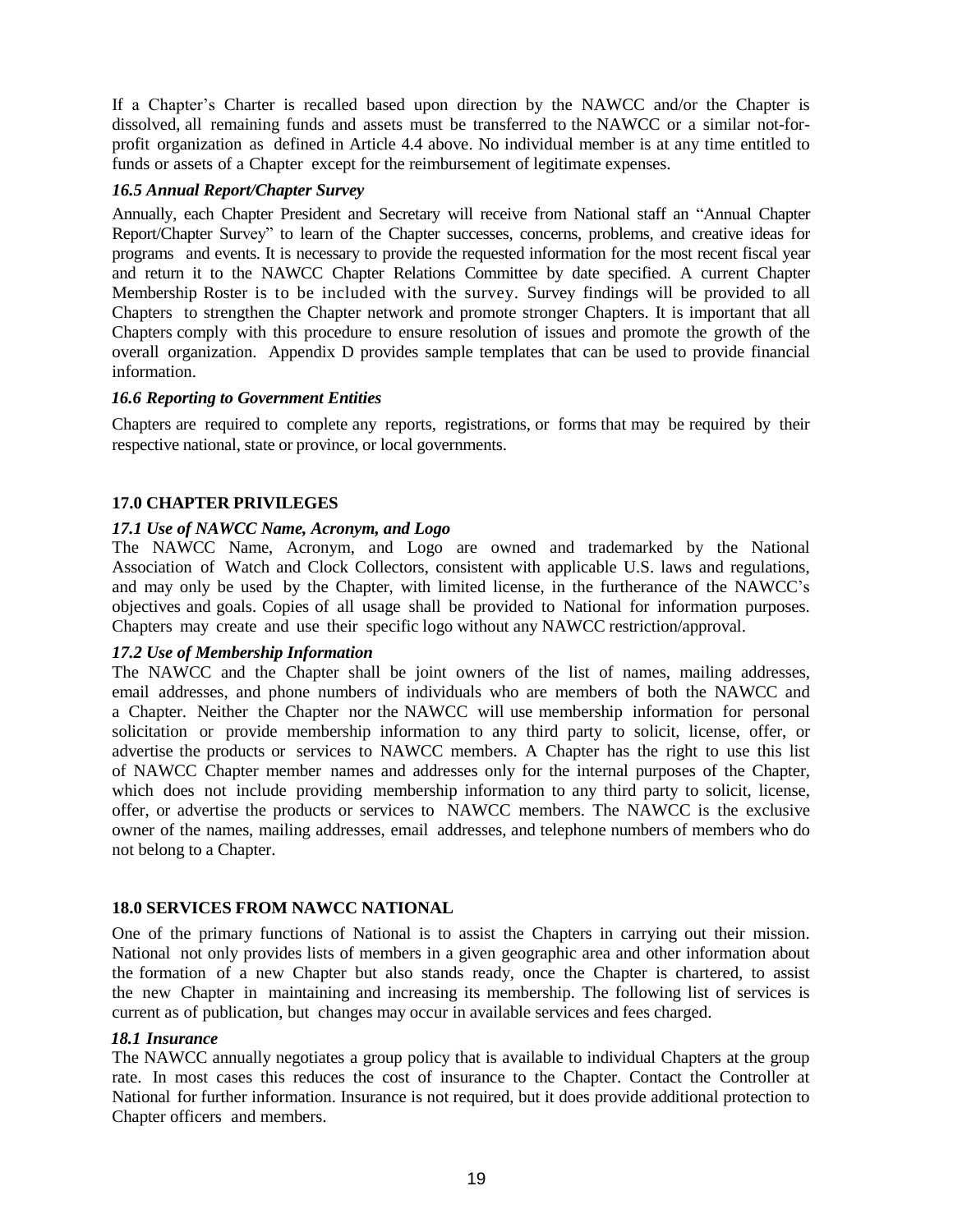#### *18.2 Services Available at No Charge*

- 1. Providing, to a designated Chapter officer, bimonthly computer printouts (Membership Activity Report) of names and mailing addresses of new members and members who have moved into the Chapter's area; members dropped from membership due to death, nonpayment of dues, and moving to or from the Chapter's area.
- 2. Maintenance of a Chapter's membership file.
- 3. Providing, through the National staff, publications, electronic newsletters, and website as a forum for sharing ideas with other Chapters, the NAWCC Standing Committee Chair, and NAWCC National.
- 4. Providing, during scheduled working hours, assistance from National staff by telephone. The number is 717-684-8261.
- 5. Publications Department: the publication of current Chapter Highlights, as received, in every issue of the *Mart and Highlights* publication. Guidelines and fill-in report forms that can be emailed are available upon request. Email: [chaphi@nawcc.org](mailto:chaphi@nawcc.org) or call 717-684-8261 ext. 207.
- 6. Publications Department: a current list of Chapter officers (presidents and secretaries) in the May, July, and November *Watch & Clock Bulletins*. NAWCC Chapter Events are listed, as received, at no cost in every issue of the *Mart & Highlights* under NAWCC Chapter Events.

#### *18.3 Services Provided for a Nominal Fee*

- 1. Providing, at cost, mailing labels and email list for Chapters to distribute their newsletters and/or meeting notices. Such labels and list can be based on the Chapter's input or contain all NAWCC members in the Chapter's geographic area (by zip code or by counties).
- 2. Publication and distribution of online Chapter eNewsletters.
- 3. Publication, printing, and mailing of hard copy newsletters to accepted distribution lists.
- 4. Printing and mailing of Chapter letters and notices to accepted distribution lists.
- 5. Providing, at return cost only, audiovisual programs for Chapter use.

A nominal fee is defined as the approximate cost to produce and supply the service. National tries to keep fees as reasonable as possible but needs to cover the supplies, labor, and other direct costs for services that are provided upon request.

#### *18.4 Chapter Support*

During the course of operation Chapters may run into difficulty in the operation, administration, and even the viability of continuing operation. The CRC is charged with the responsibility to help these Chapters regain their strength through any combination of the following:

#### *18.4.1 Assistance Chapter Hotline*

In the interest of aiding Chapters with their unique issues, it is suggested that the Chapter officer contact the current Chapter Relations Committee Chair who will work w ith the Chapter officer in the solution of the defined issues at no cost to the Chapter. The aid provided can be in the form of but not limited to: telephonic assistance, emails, visits, and workshop data packages.

#### *18.4.2 Telephonic Assistance*

The designated CRC representative will work with the Chapter representative in an attempt to revitalize the Chapter by the possible introduction of new ideas, which will increase the interest in the Chapter, possible relocation of meetings, participation in local fairs, and/or events, which are open to the public.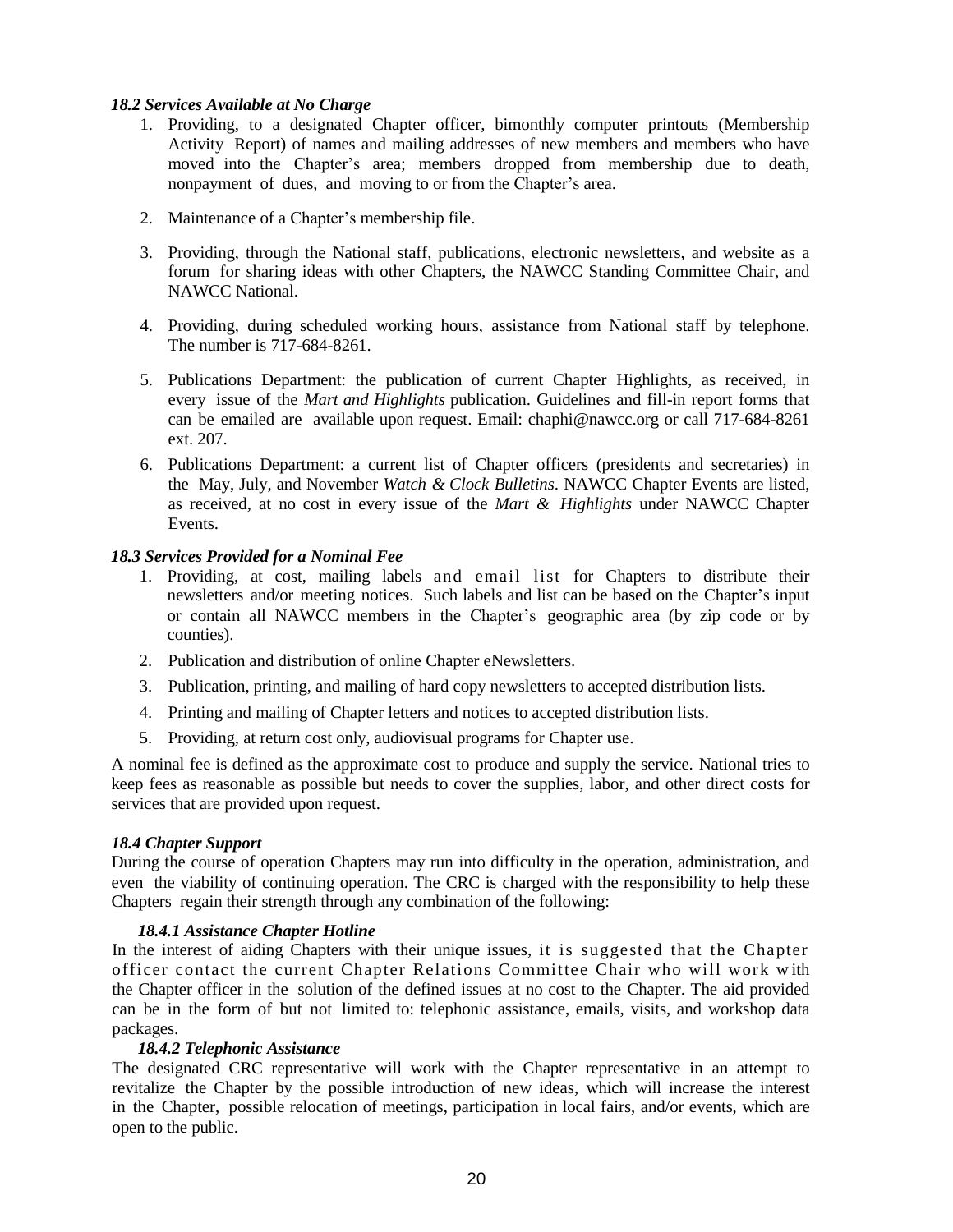#### *18.4.3 Workshop Data and Presentation Material*

The NAWCC makes available to each Chapter numerous workshops and presentations, which can be used to enhance meeting participation. This feature can be utilized from the NAWCC website [\(www.nawcc.org\)](http://www.nawcc.org/) and opening the corresponding tabs entitled Library, Lending Library, and Education, Field Suitcase Workshops.

#### *18.4.4 Aid from Local Organizations*

The NAWCC is a recognized  $501(c)(3)$  organization and as such local civic organizations can be encouraged to help support the existence of the local Chapter through possible grants, participation in fairs and craft shows, workshops, and lectures. If necessary and upon request, the CRC will make available the documentation necessary to support the Chapter in the participation in these functions.

#### **19.0 NAWCC NATIONAL STAFF, BOARD, AND COMMITTEE CONTACTS**

Up-to-date contact information for the NAWCC Board of Directors, Committees, and staff is available on the [www.nawcc.org](http://www.nawcc.org/) website and the *Watch & Clock Bulletin*. National office's main phone number is 717-684-8261 and the fax number is 717-684-0878.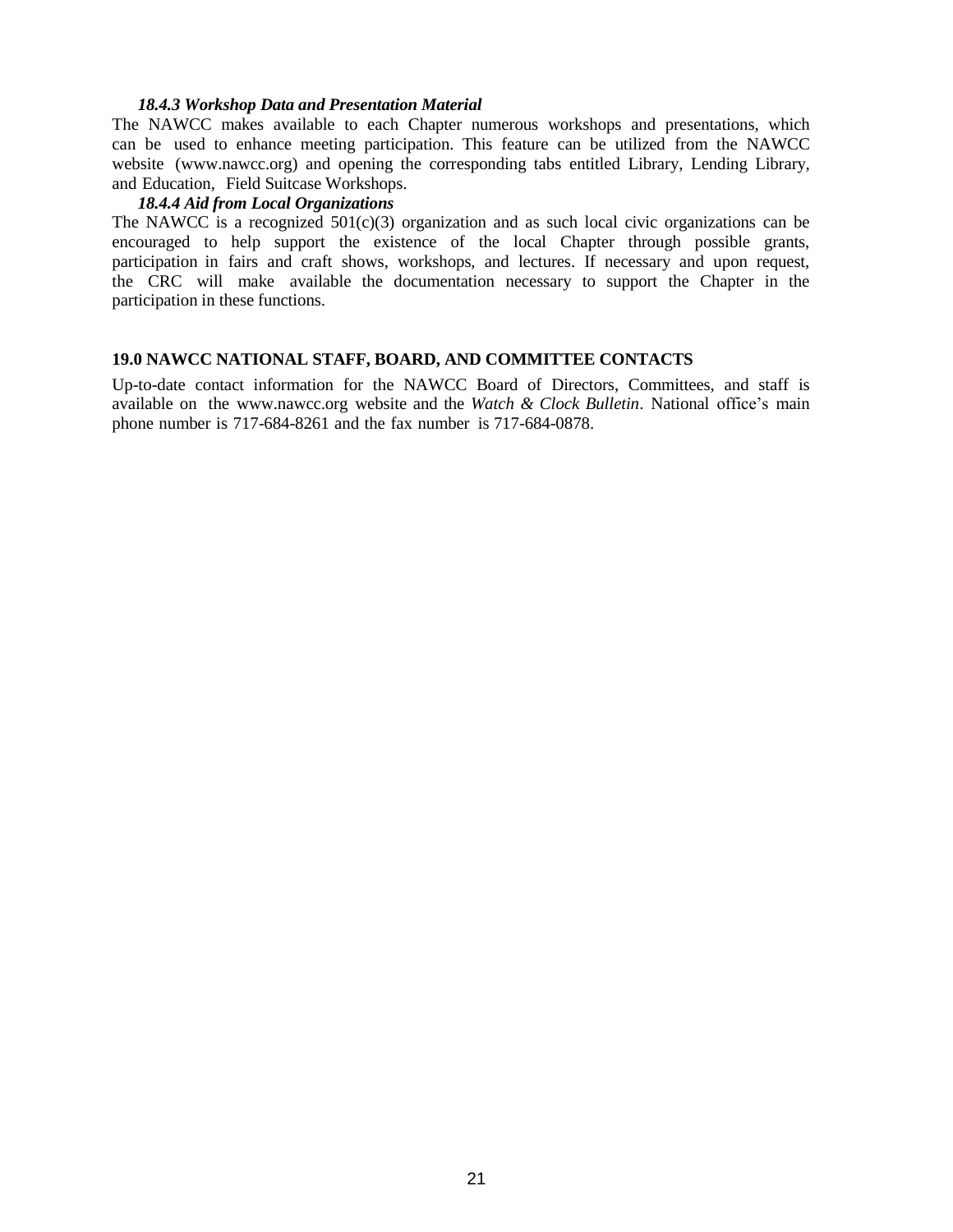# APPENDIX

- A. Definitions of Members and Guests at Meetings, Regionals, and National Conventions
- B. Chapter Constitution
- C. Chapter Bylaws Templates
- D. Financial Statement Templates
- E. Sample Chapter Charter
- F. Procedures
- G. Petition
- H. Mechanism to Help Increase Chapter Membership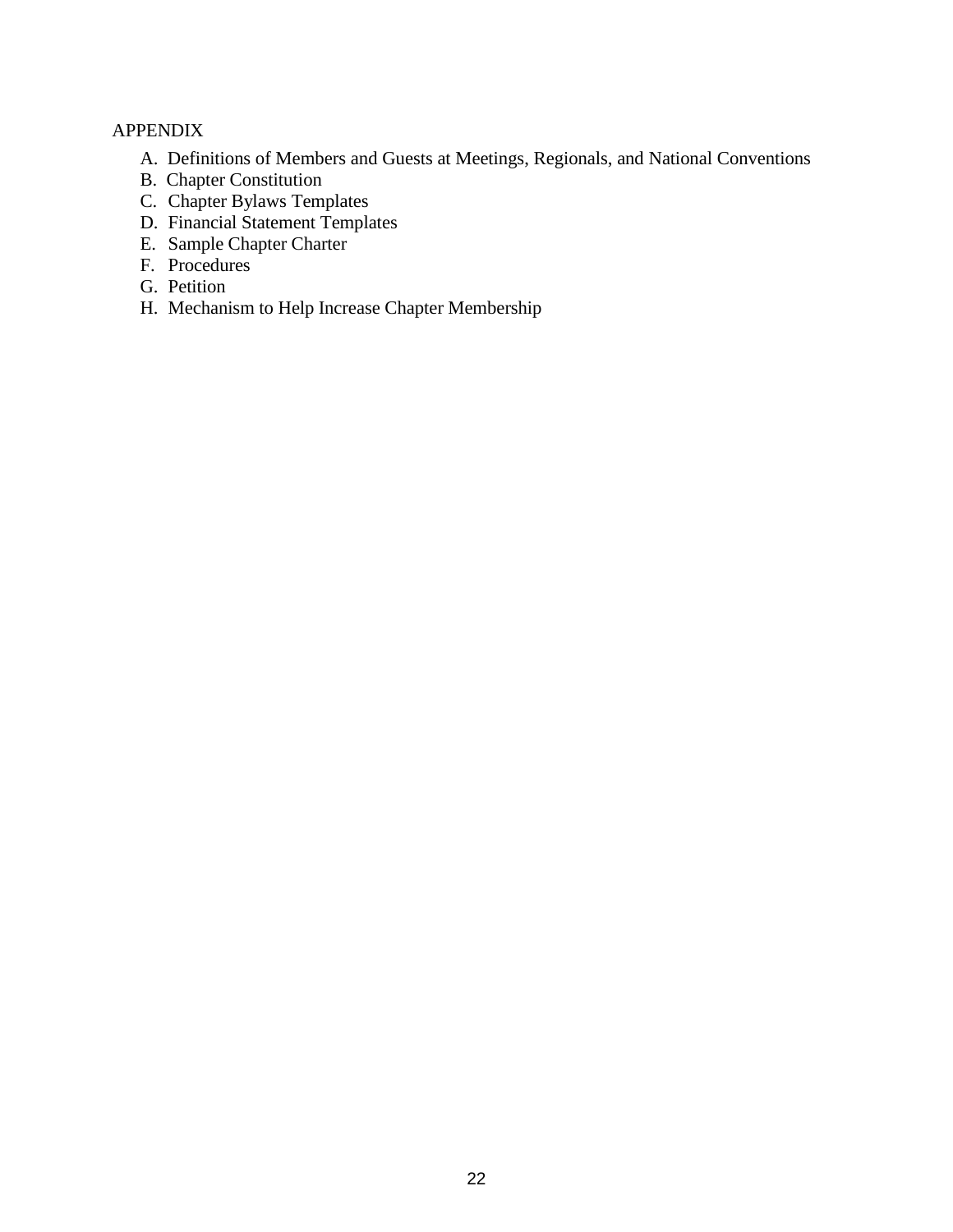# **APPENDIX A**

#### **DEFINITIONS OF MEMBERS AND GUESTS AT MEETINGS, REGIONALS, AND NATIONAL CONVENTIONS**

#### **Guests**

**1.0** Guests (non-members), including Friends and Family of Members as well as members of the general public, may be present at any NAWCC activity subject to the conditions stated herein. They shall have such privileges as granted herein but not those that are limited exclusively to Members and immediate Family.

#### **Definitions:**

**Regular members** are those who pay the standard membership fee and receive all the standard benefits.

**Introductory members** pay a reduced membership fee and receive all the standard benefits for a four-month period.

**Associate** (spouse or significant other residing in the same household as regular member), **Youth** (under 18; not eligible to vote or hold NAWCC offices), **Student** (full-time student, age 18 or older), pay a reduced fee as set by the Board and have all the rights and privileges of regular members except they do not receive publications because of the reduced rate.

**Contributory members** are regular members who make an additional contribution as part of their membership and receive additional benefits.

**Life members** are regular members who have paid a one-time (prepaid) membership fee as set by the Board for lifetime membership.

**Business members** are memberships for businesses, which include one regular individual membership plus additional benefits such as online business listing, the use of an NAWCC business logo, etc.

**Immediate Family** shall include a spouse (or "significant other") and children under the age of 18, all who reside in the same household as the Regular, Associate, or Lifetime Member.

**Friends** are non-members known personally to the inviting Member, who are not Family.

**Family** includes relatives of the inviting Member, who are not part of his immediate Family.

**The General Public** includes any non-member not known to an inviting Member or part of any Family as defined herein.

**(a) Exclusion:** No person who has been removed from membership under Article IX of the Bylaws shall be permitted to be a guest at any NAWCC function or activity, including those sponsored by Chapters.

#### **(b) Chapter Meetings, Marts, and Auctions**

#### **1) Friends and Family**

At the discretion of the Chapter, guests (non-members) at Chapter meetings who are Friends and Family of Members may be invited to participate in all activities conducted at those meetings,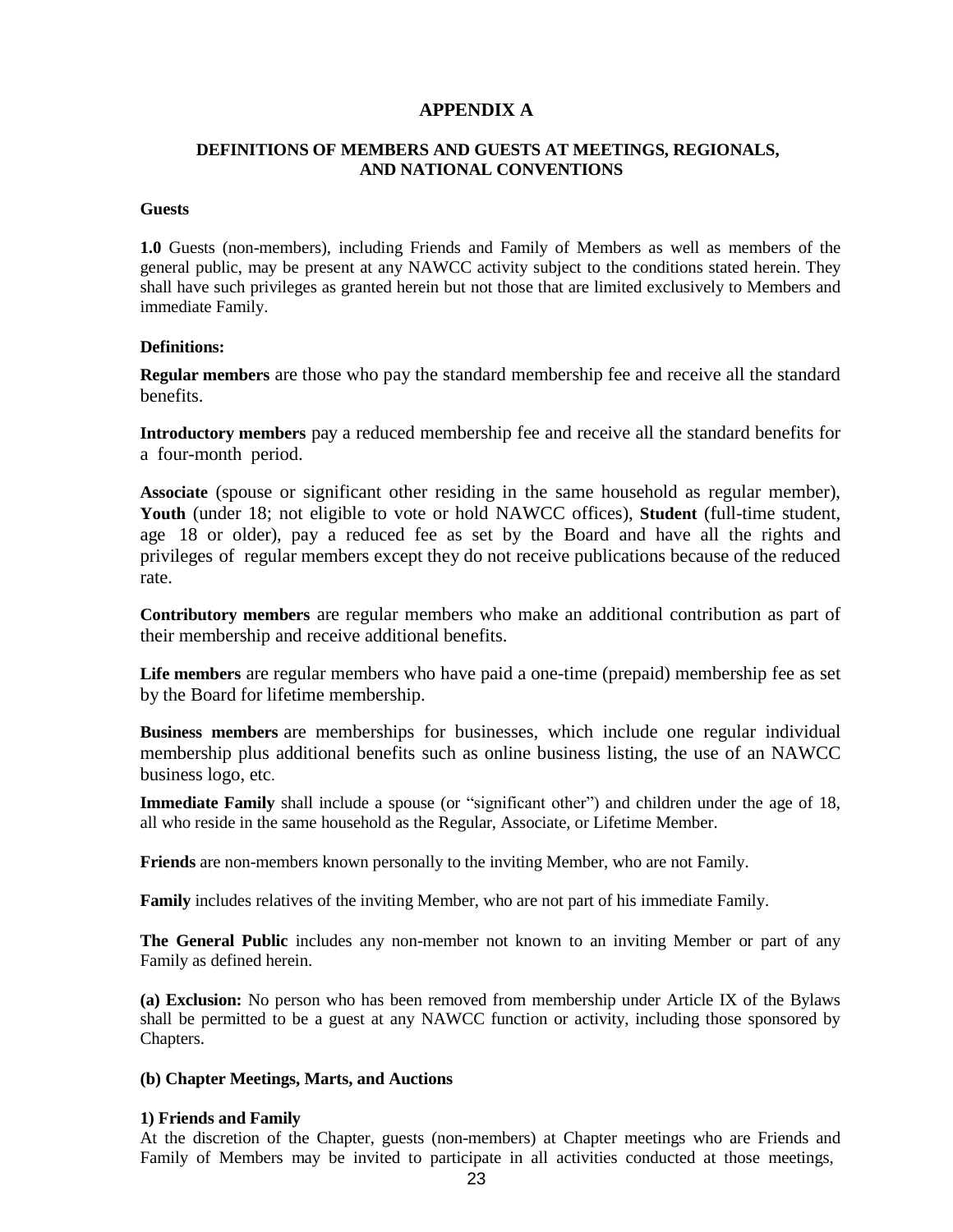including the Mart and Auction if held, on payment of the usual and appropriate fee (if any) charged by the Chapter.

#### **2) Other Guests**

**i) Visiting NAWCC Members:** NAWCC Members who are not Chapter members shall have all privileges of any NAWCC Member, including participation in the Mart and Auction on payment of the usual and appropriate entrance fee charged by the Chapter. The Chapter may set a limit on the number of visits made before the visiting NAWCC Member is required to join the Chapter, not to exceed that required for non-member guests.

**ii) The General Public**: Guests (non-members) who are members of the general public and do not fall within the definition of Friends and Family may be present in the Mart or Auction room if and only if the educational program, meetings, or banquet facilities are located in the same room and division by a physical barrier is impractical. Such guests are not permitted to participate in Mart or Auction activities.

**3) Registration and Identification:** All guests must be registered, clearly marked with special badges, and accompanied by a responsible Chapter member while at the meeting. Chapter officers shall be responsible for enforcing this rule.

**4) Limitation on Visits:** All Guests (non-members), whether Friends and Family or the general public, may attend no more than three (3) Chapter meetings without joining NAWCC. Chapters may set a lower number of visits if desired.

#### **(c) Regional and National Convention Marts and Auctions:**

Participation in any Mart and/or Auction activity occurring at Regional and National Conventions shall be governed by the following:

**1) Members, including immediate Family** who qualify for such privileges, shall be permitted to be present at such activities on payment of appropriate fees established by each Convention, if any.

**2) The general public** may be allowed into the Mart room on one day of an event if prior permission is obtained from the Convention Committee.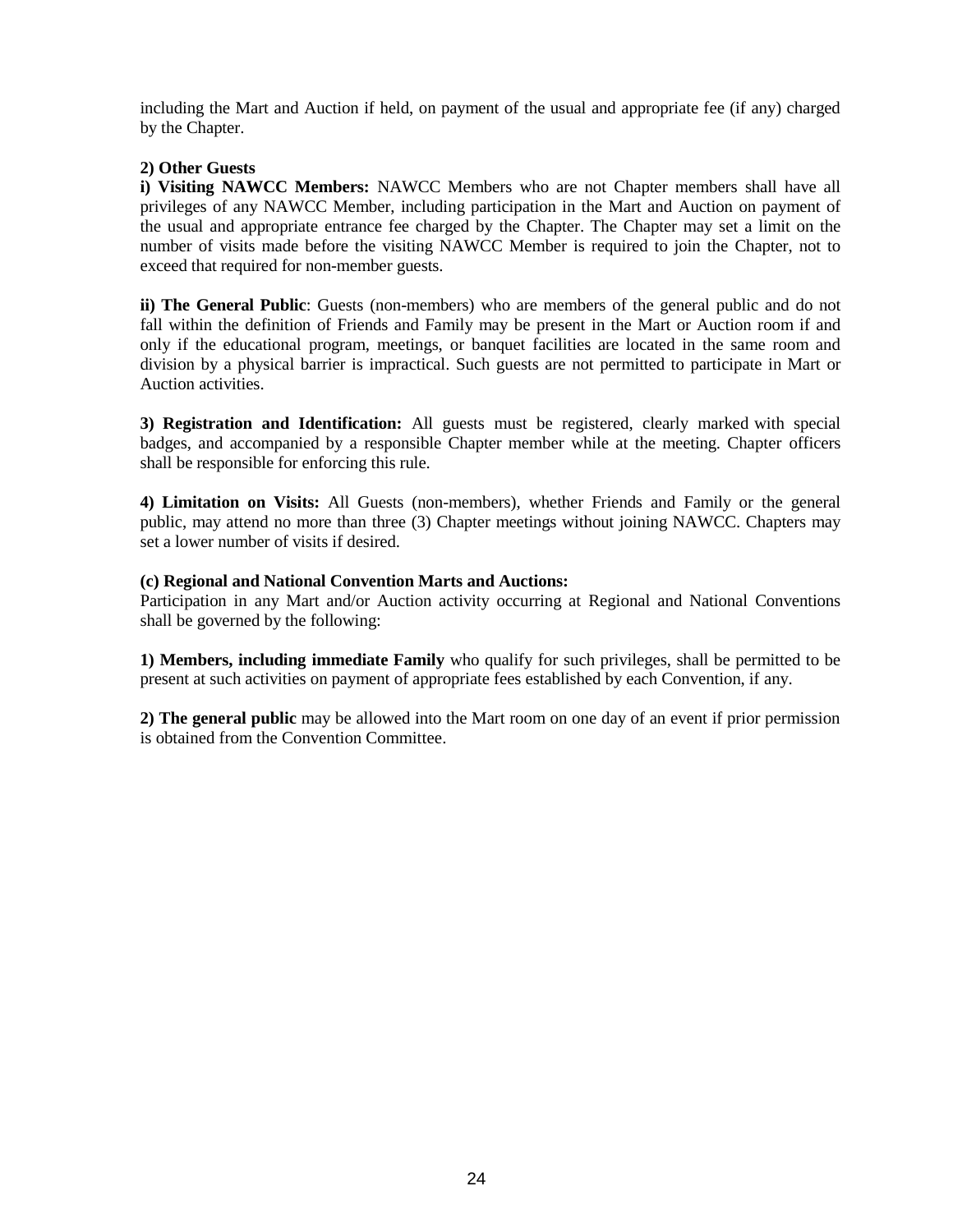# **APPENDIX B**

# **CHAPTER CONSTITUTION TEMPLATE**

# **CHAPTER CONSTITUTION**

#### **Article 1: Chapter Name**

The name of the chapter shall be the \_\_\_\_\_\_\_\_\_\_\_\_\_\_\_\_\_\_\_\_\_\_\_\_\_\_\_\_\_Chapter ### of the National Association of Watch and Clock Collectors, Inc. and designated NAWCC Chapter ###.

#### **Article 2: Purpose**

The Chapter shall operate and exist for the purpose of encouraging and stimulating interest in the art and science of horology for the benefit of the public and its members, by taking active measures to:

- Promote and provide education and research in the art and science of horology,
- Foster a genuine interest in collecting timepieces, literature, data, and tools all related to the field of horology,
- Cooperate with individuals, other Chapters, other institutions, and the public to stimulate genuine interest in the collection, conservation, interpretation, and exhibition of timepieces and other horological items,
- Promote and provide opportunities for volunteerism and camaraderie in interests related to horology,
- Provide Chapter members the opportunities to buy, sell, trade, evaluate, and/or exhibit horological items and materials,
- Participate in and support the purposes, activities, and programs of the National Association of Watch and Clock Collectors, Inc.

#### **Article 3: Non-Profit**

The Chapter is organized for pleasure, recreation, and other similar purposes under section 501(c)(7) of the U.S. Internal Revenue Code and as such will abide by the following IRS requirements:

- a. The Chapter will not discriminate against any person based on race, color, or religion.
- b. The Chapter is organized for exempt purposes as defined by the Internal Revenue Code. Substantially all of its activities must further its exempt purposes.
- c. The Chapter will not exceed 35 percent of its gross receipts from non-member sources, including investment income.
- d. The Chapter will provide an opportunity for personal contact among members, and membership will be limited.
- e. The Chapter will be primarily supported by membership fees, dues, and assessments.
- f. The Chapter's net earnings will not inure to the benefit of any person having a personal and private interest in its activities.

#### **Article 4: Bylaws**

The Chapter shall, by the enactment of Bylaws, provide for the election of officers, the length of term, the conduct of meetings, the determination of dues, and any other matters as may be necessary.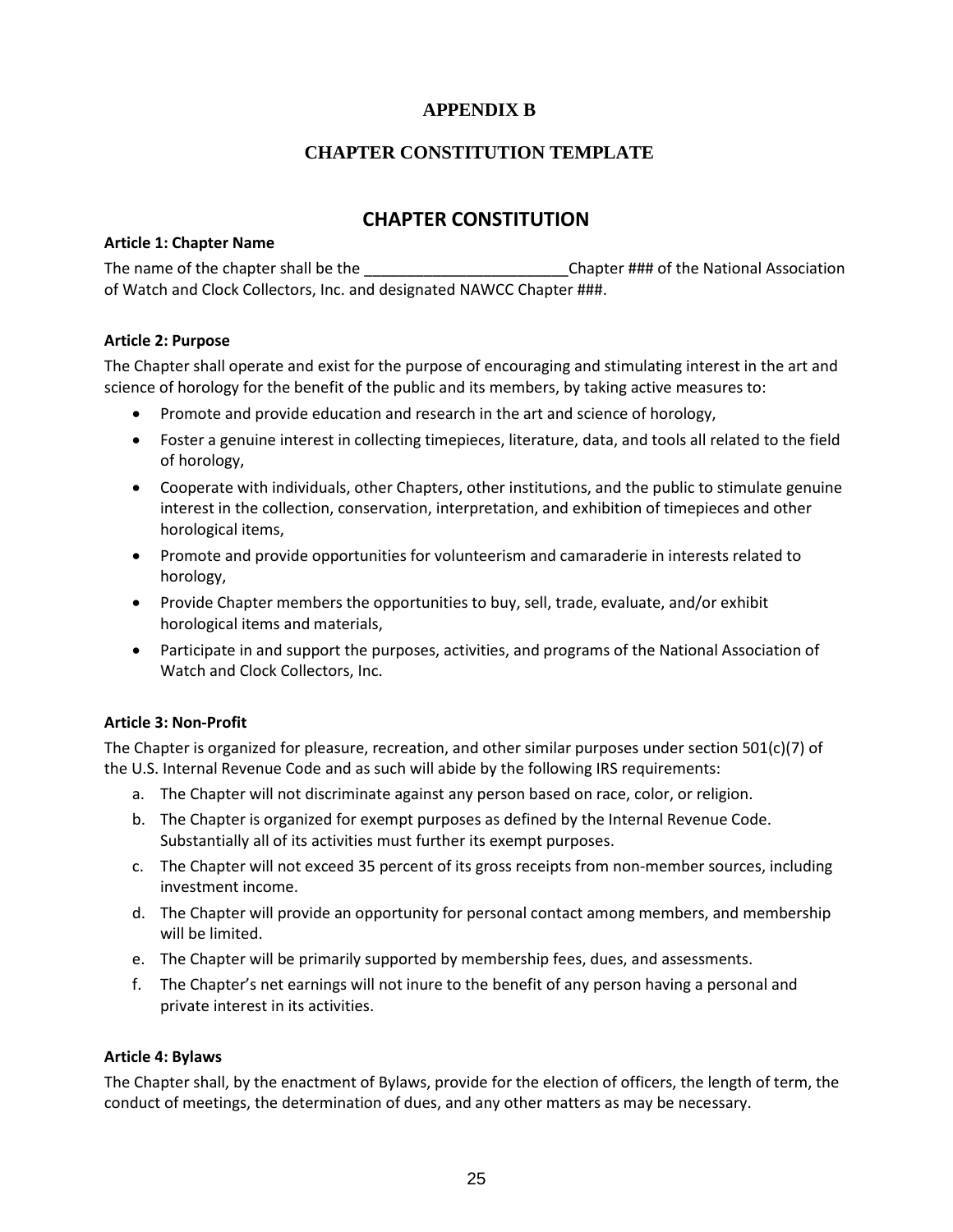# **Article 5: Membership**

Any person or institution who is a member in good standing of the National Association of Watch and Clock Collectors, Inc. is eligible for membership in this Chapter upon paying an annual membership fee to be specified by the Chapter's Board of Directors.

#### **Article 6: Officers and Board of Directors**

The governing authorities of the Chapter shall consist of the following:

- a. The Chapter officers shall consist of a President, Vice President, Secretary, and Treasurer. The Secretary and Treasurer positions may be combined into one position.
- b. The Immediate Past President shall be a member of the Board of Directors (Board) of the Chapter.
- c. The Directors shall be selected as provided for in the Bylaws. The number of Directors shall be as determined in the Bylaws.
- d. The Chapter officers, together with the Immediate Past President and the Directors, shall constitute the Board of Directors (Board) of the Chapter. The Board shall have full authority in all matters as defined in this Constitution or the Bylaws and shall manage and control the business and property of the Chapter.
- e. The Chapter officers shall constitute an Executive Committee for the purpose of conducting business of the Chapter between meetings of the Board.

#### **Article 7: Use of Earnings**

No part of the net earnings of the Chapter shall inure to the benefit of, or be distributable to, its members, directors, officers, or other private persons, except that the Chapter shall be authorized and empowered to pay reasonable compensation for services rendered and to make payments and distributions in furtherance of the purposes set forth in the purpose clause hereof. Inurement is not limited to overt distributions; even undistributed earnings may benefit members by decreasing membership dues or increasing the services the Chapter makes available to its members without a corresponding increase in dues or other fees paid for Chapter support.

No substantial part of the activities of the Chapter shall be the carrying on of propaganda, or otherwise attempting to influence legislation, and the Chapter shall not participate in, or intervene in (including the publishing or distribution of statements) any political campaign on behalf of any candidate for public office. Notwithstanding any other provision of this document, the Chapter shall not carry on any other activities not permitted to be carried on (a) by an organization exempt from federal income tax under section 501(c)(7) of the Internal Revenue Code, or corresponding section of any future federal tax code.

#### **Article 8: Dissolution**

Upon the dissolution of the Chapter, assets shall be distributed to the National Association of Watch and Clock Collectors, Inc. or other eligible 501(c)(3) organization for one or more exempt purposes within the meaning of section 501(c)(3) of the Internal Revenue Code, or corresponding section of any future federal tax code, or shall be distributed to the federal government, or to a state or local government, for a public purpose. Any such assets not disposed of shall be disposed of by the Court of the county in which the principal office of the organization is then located, exclusively for such purposes or to such organization or organizations, as said Court shall determine, which are organized and operated exclusively for such purposes.

In the case of a merger with another NAWCC Chapter, the assets may be transferred to the merged entity upon approval of the merger by the NAWCC Chapter Relations Committee.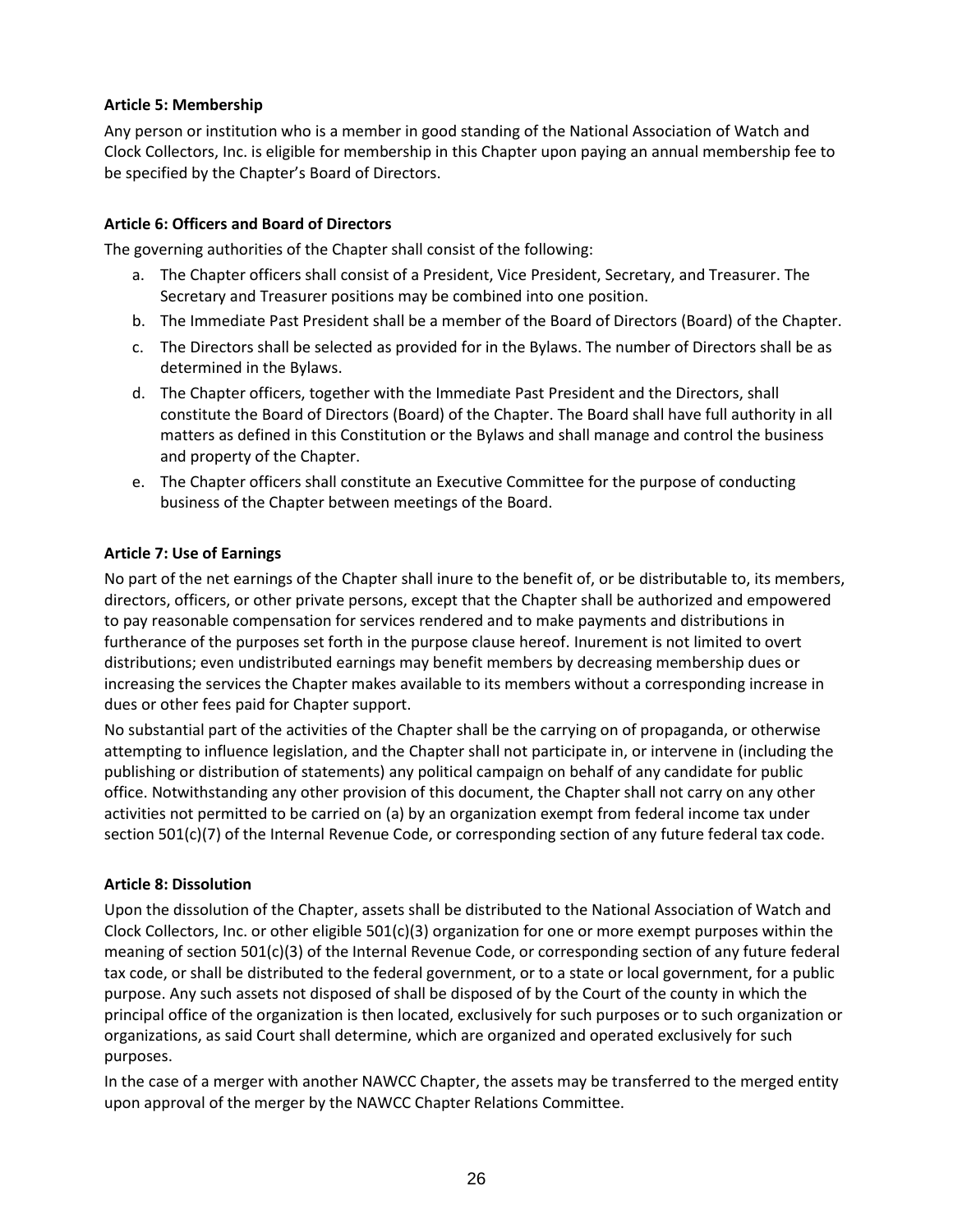#### **Article 9: Amendments**

Amendments of the Constitution may be proposed and adopted by the following manner:

- a. By proposal for an amendment at a regular Chapter Board meeting.
- b. By proposal for an amendment at a regular Chapter meeting by any member.

Ratification and adoption of the amendment shall be by a two-thirds majority vote of the full Chapter Board, a quorum being present at a Board meeting designated for that purpose. If a proposal for an amendment is made and adopted in accordance with this Article 9, the same shall be published and made known to all Chapter members.

### **Article 10: Fiscal Year**

The Fiscal year for the Chapter shall begin \_\_\_\_\_\_\_\_\_\_\_\_\_.

Date adopted (or amended) \_\_\_\_\_\_\_\_\_\_\_\_\_\_\_\_\_\_\_\_\_\_\_\_\_\_\_\_

We certify that this is a copy of the constitution adopted (or amended) on the above date.

\_\_\_\_\_\_\_\_\_\_\_\_\_\_\_\_\_\_\_\_\_\_\_\_\_\_\_\_\_\_\_\_ \_\_\_\_\_\_\_\_\_\_\_\_\_\_\_\_\_\_\_\_\_\_\_\_\_\_\_\_\_\_\_

President or Vice President Secretary or Treasurer

#### Notes

This sample constitution may be utilized as a template for chapters organized in the United States. Chapters will need to check state regulations to determine if any additional language is required by the state where they are located. International chapters will need to alter Articles 3, 7, and 8 to comply with the laws of the country where your chapter is located.

The naming of officers President versus Chair, inclusion of past president and other organizational matters covered in Article 6 may be altered to meet the needs of the Chapter.

References and requirements concerning the Internal Revenue Service are based on IRS documents. All non-profit entities, regardless of c3, c7 or other status, are required to file an annual electronic return (990-N) with contact information if gross receipts are under \$50,000 or if gross receipts are over \$50,000, then a form 990 or 990-EZ, which requires financial and other detailed information.

Additional information regarding the operations of a Chapter can be found in the NAWCC Chapter Handbook and additional information regarding Internal Revenue Service requirements can be found on the NAWCC website in the Chapter Documents area and on the IRS website at [www.irs.gov/Charities-&-](http://www.irs.gov/Charities-&-Non-Profits) [Non-Profits.](http://www.irs.gov/Charities-&-Non-Profits) For an online presentation from the IRS explaining IRS 501(c)(7) organizations, go to [http://www.stayexempt.irs.gov/Play.aspx?ID=Social Clubs\\_Phone\\_Forumec15dc9b-b151-4981-9c2b-](http://www.stayexempt.irs.gov/Play.aspx?ID=Social%20Clubs_Phone_Forumec15dc9b-b151-4981-9c2b-0d2e3a6b0980.swf)[0d2e3a6b0980.swf.](http://www.stayexempt.irs.gov/Play.aspx?ID=Social%20Clubs_Phone_Forumec15dc9b-b151-4981-9c2b-0d2e3a6b0980.swf)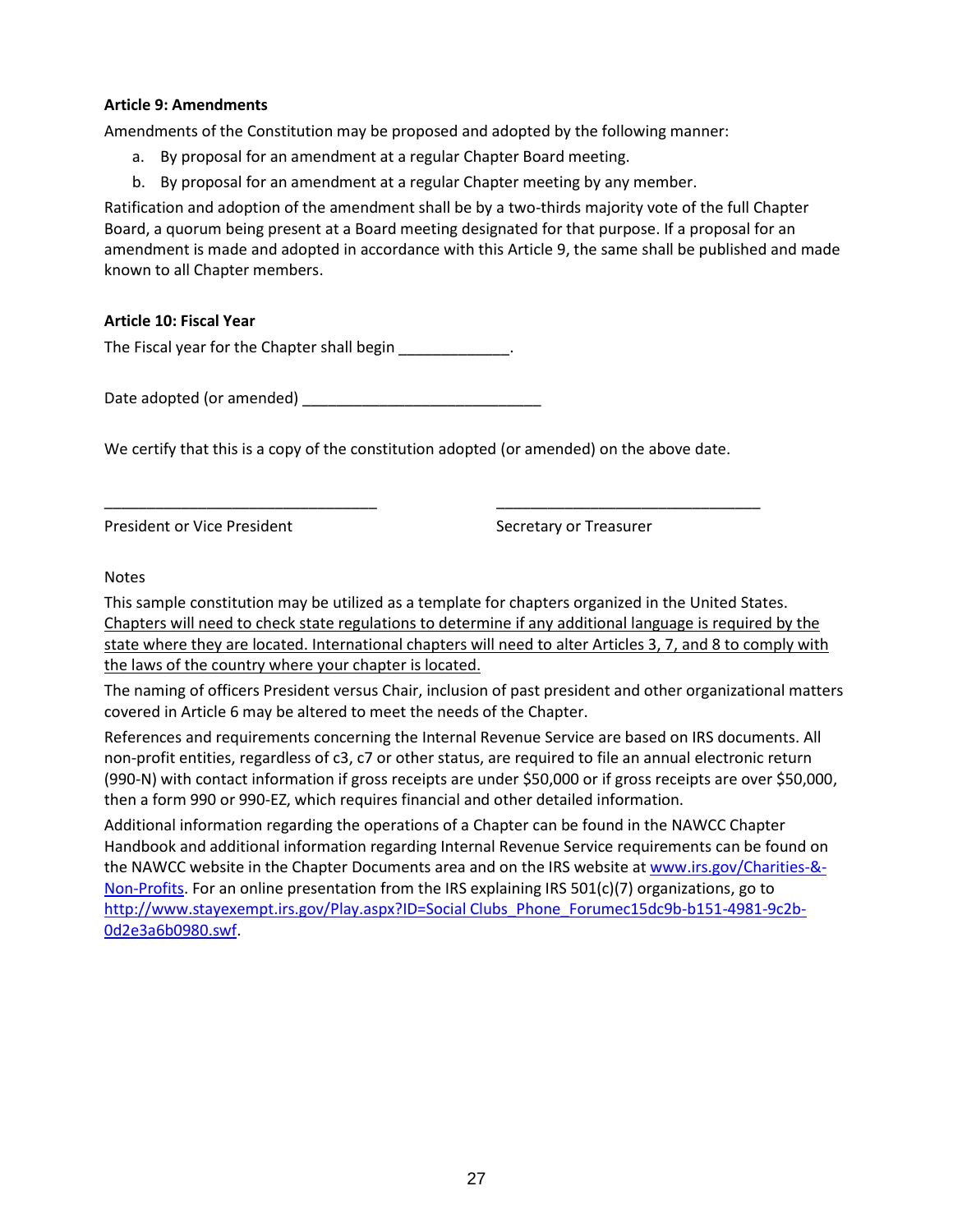# **APPENDIX C**

# **CHAPTER BYLAWS TEMPLATE**

# **Article 1**: **Officers, Directors, and Chairs**

#### **Section 1: Officers**

The duties of the officers shall be the usual duties pertaining to these offices. The officers shall constitute the Executive Committee of the Chapter, which shall have authority to carry out the business of the Chapter between meetings of the Board. They shall also perform such other duties as may be assigned to them by a majority vote of the full Board. General duties of the officers shall include but not be limited to the following:

### **President**

The President shall provide active and responsible leadership to the Chapter. The President shall conduct regular meetings of the Board and the membership. He/she shall coordinate activities of the other officers and Directors and appoint members to Regular or Special Committees. The President shall be the chair of the Executive Committee and an ex-officio member of all committees except the Nominating Committee.

### **Vice President**

The Vice President shall serve as Program Chair and make all necessary arrangements for programs of membership meetings. The Vice President shall serve in the capacity of President in the absence of the President.

#### **Secretary**

The Secretary shall record the minutes of the Chapter Board and membership meetings. The Secretary shall maintain all previous Chapter minutes and incorporation documents. The Secretary shall oversee the Chapter's correspondence including Chapter Highlights to NAWCC *Mart & Highlights*.

#### **Treasurer**

The Treasurer shall be responsible for all Chapter funds, maintaining checking and saving accounts as directed by the Board. The Treasurer shall pay all normal operating expenses and other necessary expenses as directed by the Board. The Treasurer shall make regular reports to the Board and an annual report to the members. The Treasurer shall collect entrance fees at membership meetings.

#### **Section 2: Immediate Past President**

The Immediate Past President shall be a voting member of the Board and chair the Nominating Committee. In addition to his other duties the Immediate Past President shall conduct an audit of the Treasurer's report.

# **Section 3: Directors**

Directors are appointed by the Board and shall include but not be limited to the positions described in this Section 3. The duties of the Directors shall be determined at the beginning of each administration as agreed upon by the Board. These duties may include, but are not limited to: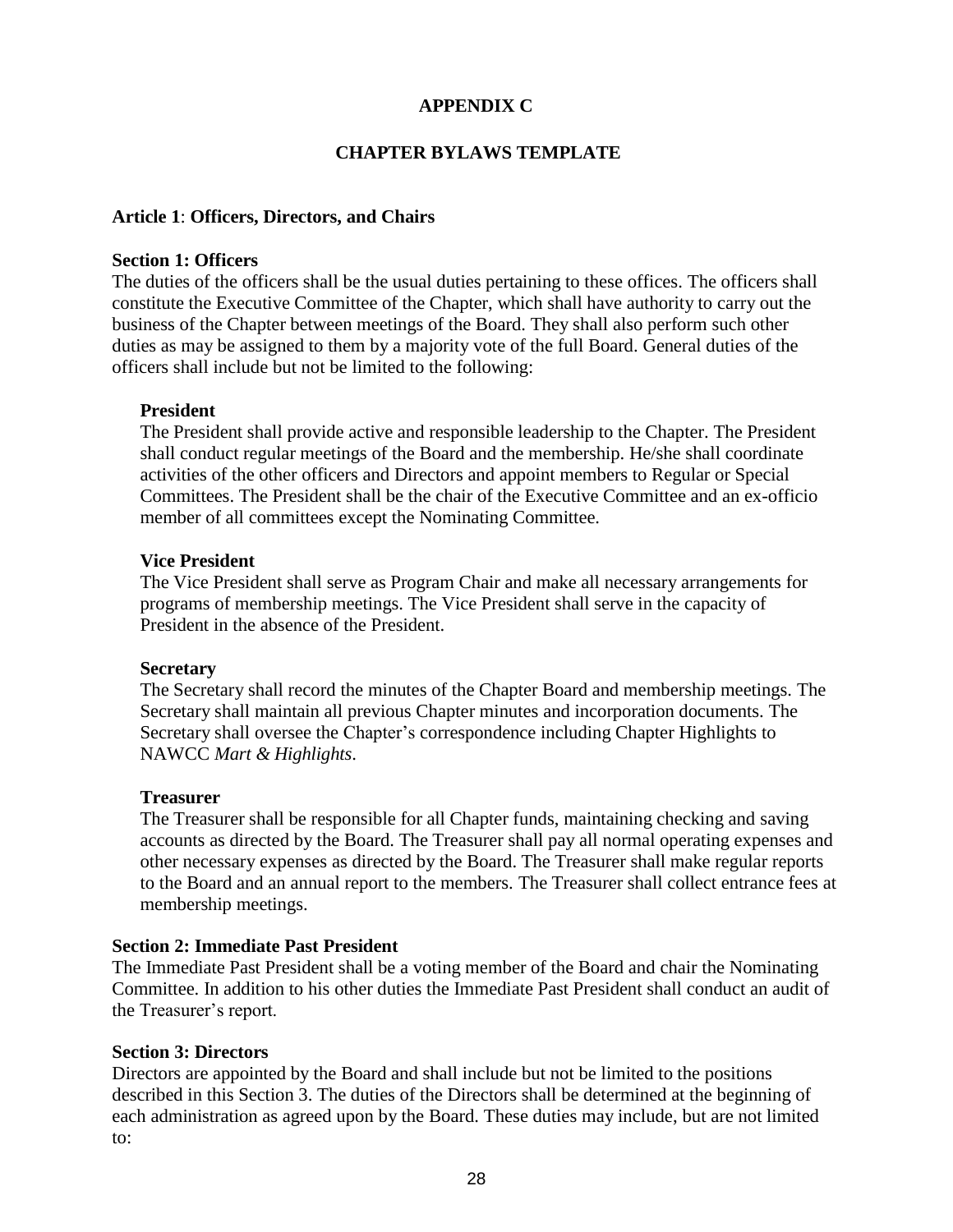# **Mart Director**

The Mart Director shall supervise and conduct all activities of the Mart. The Mart Director shall ensure all activities are confined to horological items.

# **Membership Director**

The Membership Director shall be charged with conducting all membership activities, including solicitation of members, the welcome of new local members and guests, the collection of dues, and the maintenance of membership records. The Membership Director shall also prepare labels for monthly newsletter.

# **Publicity Director**

The Publicity Director shall be charged with providing general information and publicity concerning the Chapter, its members, and their collections to newspapers, magazines, and radio and television. The Publicity Director shall act as Chapter Photographer or arrange for a photographer and provide photographs of Chapter activities to the Secretary for NAWCC *Watch & Clock Bulletin*.

# **Section 4: Chairs**

The President may appoint specific chairs at any time as may be required for the welfare of the Chapter. These chairs may serve as advisory members of the Board, but they are not voting members. The chairs may include but are not limited to:

Door Prize Chair Exhibit Chair Hospitality Chair Mart Chair Program Chair Regional Chair Security Chair Webmaster Chair Workshop Chair

# **Section 5: Compensation**

No officer, Director, or other member of this Chapter shall receive any compensation for his/her services to the Chapter.

Reimbursement of expenses for purchases made at the request of the Chapter or to conduct Chapter business as authorized by these Bylaws or by the Board may be obtained by submitting an expense statement with all receipts submitted to the Treasurer. Expenses incurred by the Treasurer may be reimbursed on approval by the President.

# **Section 6: Term of Office**

The term of office for Officers and Directors shall be two years. No member shall serve more than six consecutive years (three terms) in any one office. Any Director position is considered an office. Officers and Board members shall commence their duties after adjournment of the meeting at which they are installed.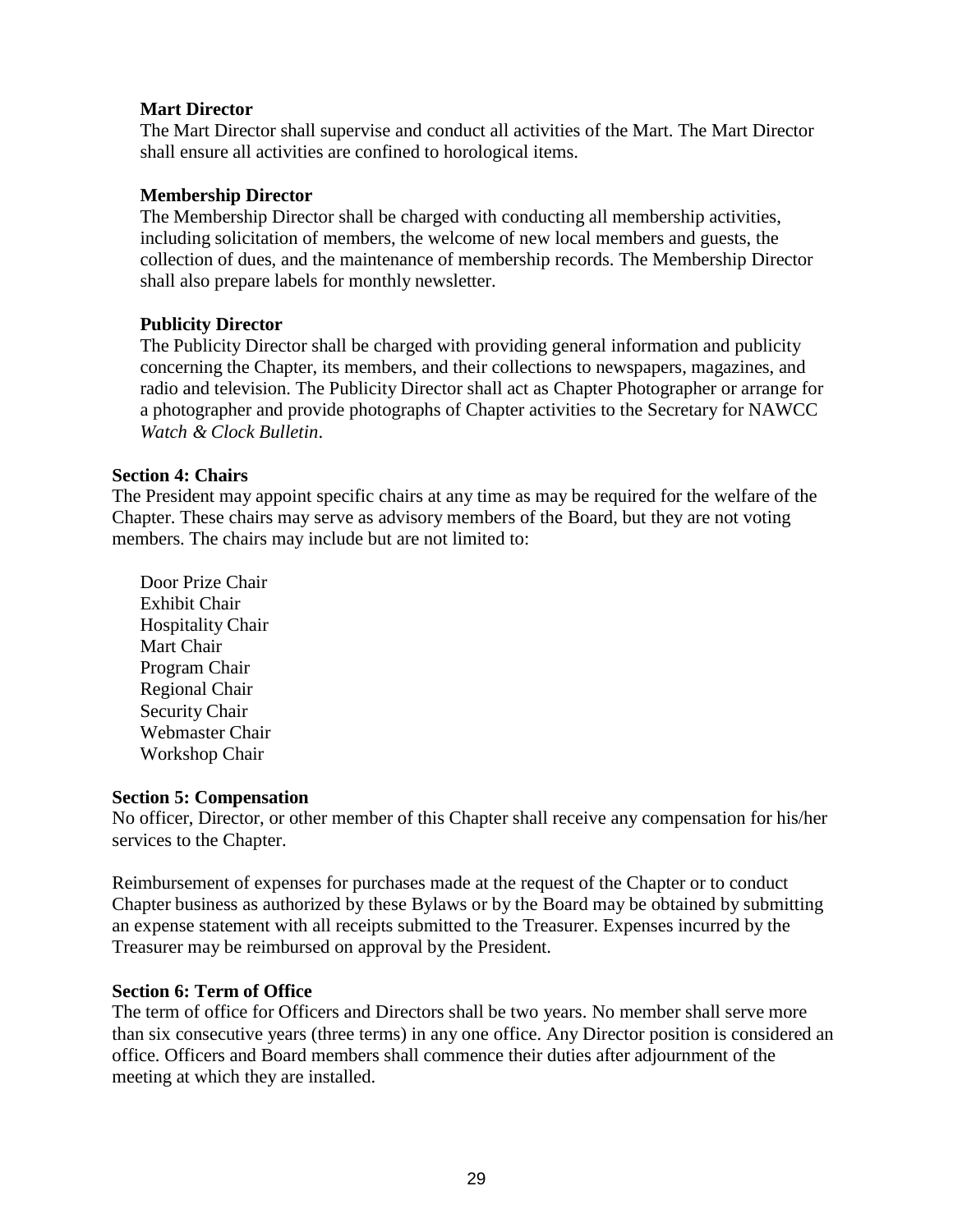# **Article 2: Board of Directors**

# **Section 1: Composition**

The Board of Directors (Board) of the Chapter shall consist of the Officers, Directors, and the immediate Past President.

# **Section 2: Duties**

The Board shall be the governing authority of this Chapter. The Board may delegate to the elected officers any special duties and assignments. The Board shall have final decisions in all disputed matters, subject to ratification by membership. The Board shall be the custodian of any and all property of the Chapter. The Board shall have full and final authority to determine all questions of policy not otherwise provided for in the Constitution and Bylaws.

# **Article 3: Meetings and Elections**

# **Section 1: Time and Place**

Membership meetings shall be held at regular intervals as established by the Board. The Board may also designate special meetings as needed. Members shall be sent notices of all membership meetings in sufficient time to encourage good attendance. The Board shall hold separate meetings to plan and organize Chapter activities in order to effectively manage the Chapter. These meetings should be open to interested Chapter members and should be posted in the newsletter.

Annual elections shall be held in a designated month, and installation of officers shall be done at the next regular Chapter meeting.

# **Section 2: Nominations**

A nominating committee of three members appointed by the Board and chaired by the immediate Past President shall place in nomination the names of candidates proposed for each vacant office at a designated membership meeting. Other nominations may be made by any member from the floor. Whenever possible, at least two candidates shall be nominated for each vacant office, subject to the limitation of willingness to serve.

# **Section 3: Elections**

An election ballot shall be published in the designated newsletter. The vote shall be taken by secret ballot. Ballots may be delivered to the Nominating Committee at any time prior to the designated date. Ballots must contain the voter's NAWCC number. Each member is entitled to one vote. The candidate receiving the majority of votes shall be declared to that office.

# **Section 4: Vacancies**

Should a vacancy occur in any office, the Board shall appoint a successor to fill the unexpired term.

# **Article 4: Quorum**

# **Section 1: Membership Requirement**

At any meeting of the Chapter, ten members shall constitute a quorum for the transaction of business.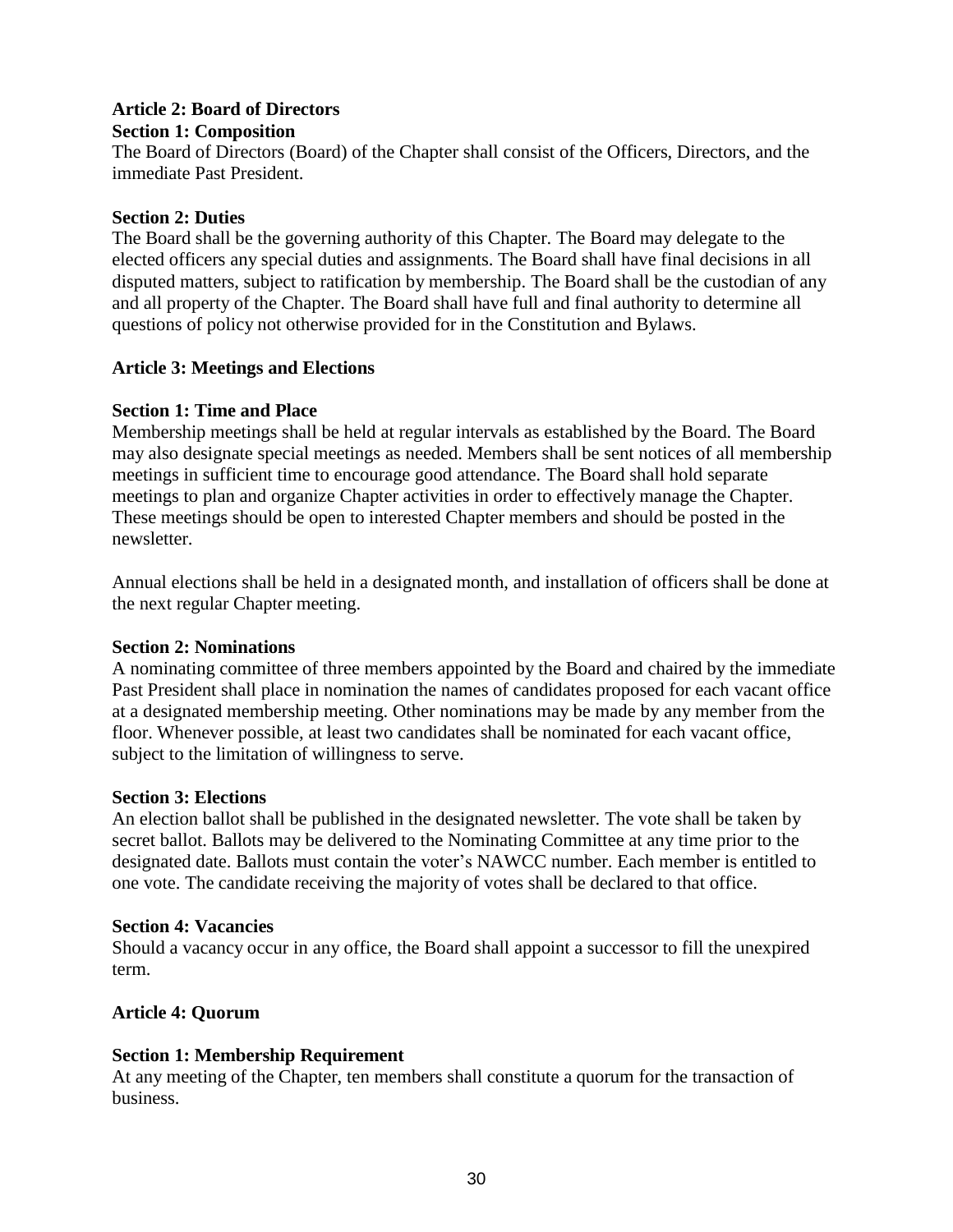# **Section 2: Board Requirement**

A majority of the full Board shall constitute a quorum for the transaction of business.

# **Article 5: Membership and Guests**

# **Section 1: Membership**

A Candidate may be admitted to membership of the Chapter provided (1) he/she is a member in good standing of the NAWCC and (2) has paid current dues as specified from time to time by the Board. Dues are payable on January 1 of each year. Members who are delinquent after April 1 shall be dropped from active membership and will no longer receive the Chapter newsletter. Membership shall be denied or revoked only upon a two-thirds majority vote of the full Board. Such decisions may be appealed to general membership at any Chapter meeting; a majority of votes cast (quorum applies) will be sufficient to restore membership.

# **Section 2: Guests**

Guests are welcome to any meeting of the Chapter except special meetings for which the Council has directed otherwise and members have been advised in writing in advance of the meeting. Guests, including NAWCC members from other Chapters and spousal mates or significant others, are permitted to participate in the Mart in accordance with the NAWCC National Friends and Family Policy, when adopted by the Chapter. An individual may be limited to guest status on three occasions only.

# **Section 3: Honoree Lifetime Membership**

An Honoree Lifetime Membership may be granted by a majority vote of the full Board to individuals who, in the opinion of the Board, have advanced the goals of the Chapter in an exemplary manner, and further provided the individual understands that he/she must maintain his/her membership in the NAWCC to retain the Honoree Lifetime Membership in the Chapter. The Honoree Lifetime Membership has all the benefits and privileges of Chapter membership at no cost to the honoree.

# **Article 6: Amendments**

Amendments of these Bylaws may be proposed in the following manner:

- a. By proposal for an amendment at a regular Board meeting.
- b. By proposal for an amendment at a regular Chapter meeting by any member.

Ratification and adoption of the amendment shall be by a two-thirds majority vote of the full Board, a quorum being present at a Board meeting designated for that purpose. If a proposal for an amendment is made and adopted in accordance with this Article 6, the same shall be published and made known to all Chapter members through the Chapter newsletter.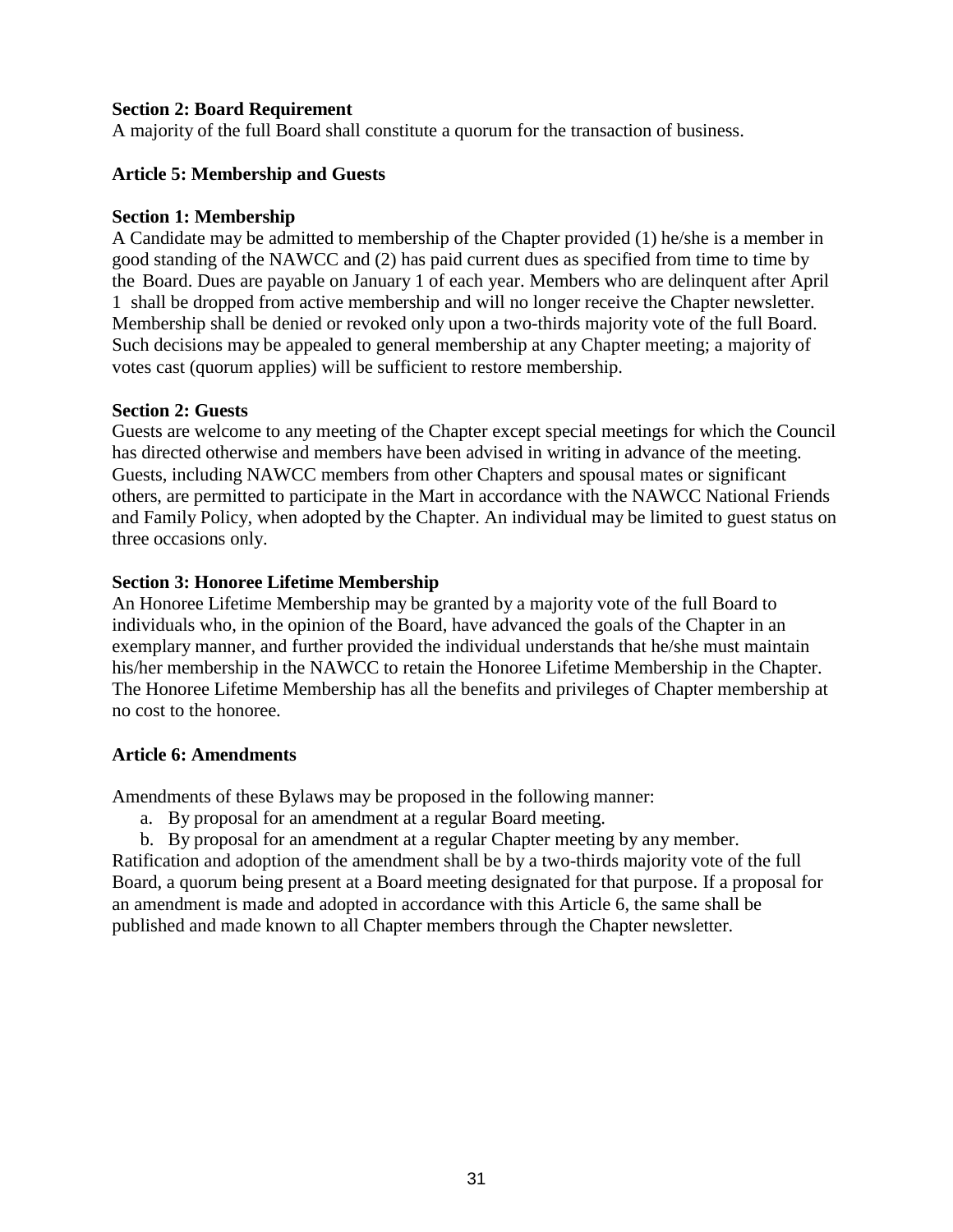# **APPENDIX D**

# **FINANCIAL STATEMENT TEMPLATES**

To meet the requirements of the Chapter Survey and Member Reporting as outlined in Section 16.4, a simple set of Financial Templates are provided for consideration and use. Chapters are free to modify these templates or use a different set to suit their own conditions.

### Operating Statement (Attachment A):

The example below of an Operating Statement is provided for Chapters that have only one asset, which consists of only cash, and does not have to file a tax return, a very simple one-statement approach, referred to as an Operating Statement might be used. It is estimated that the majority of the Chapters will utilize this Operating Statement.

#### Balance Sheet and Income Statement (Attachment B):

The Balance Sheet is of course a statement of financial condition as of any given date or simply a statement of assets and liabilities. The Income Statement is a statement of financial results of operations for any given period. They can be prepared from whatever set of "books" that are used to do the Chapter accounting, such as a checkbook or a spreadsheet. They can be prepared either on a cash basis, which simply is the result of cash income and expenditures, or an accrual basis, which follows more generally accepted rules of accounting. Most, if not all, Chapters will probably use the cash basis b e c a u s e it is simpler and depends less on accounting knowledge. Cash basis is accepted for tax purposes. If a Chapter acquires assets that it wishes to capitalize or wishes to use accrual accounting to sort out the timing of payments from the proper accounting for them, it is recommend that someone with accounting experience be engaged either from within the Chapter or outside.

These templates are readily adaptable to spreadsheets done by hand or computer-based software. Templates can be provided for MS Excel or Open Office programs, and assistance can be given by simply contacting the Chapter Relations Committee.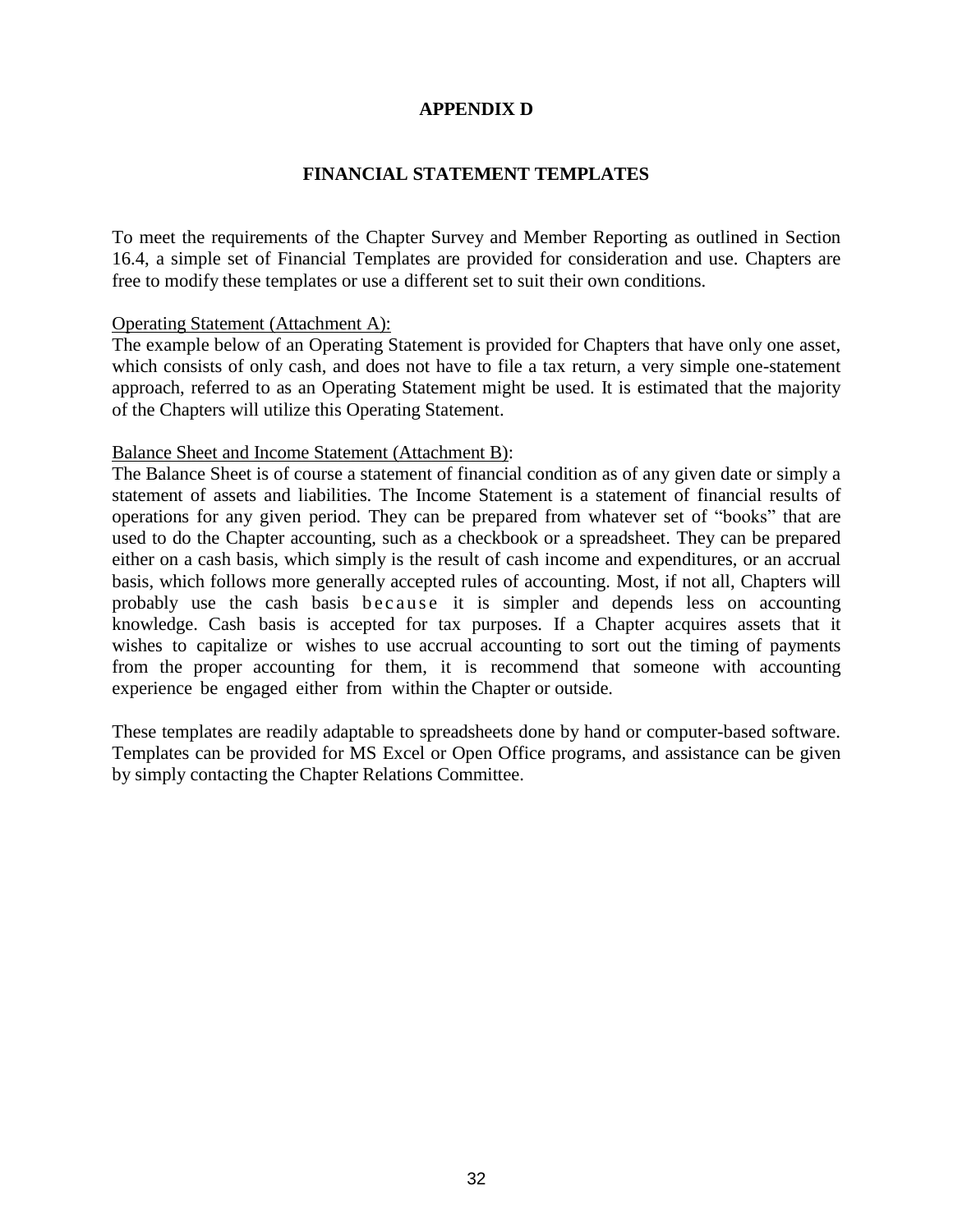# ATTACHMENT A TO APPENDIX D

# **OPERATING STATEMENT TEMPLATE FOR CHAPTERS WITH ONLY ONE ASSET**

# CHAPTER Name, Chapter No. of the NAWCC, Inc. Operating Report

| Cash at the beginning of the Period (State period)     | xxxx         |
|--------------------------------------------------------|--------------|
| <b>INCOME:</b>                                         |              |
| Income (List as required)                              | <b>XXXXX</b> |
| Total Income:                                          | XXXXX        |
| <b>EXPENSES:</b>                                       |              |
| Expenses (List as required)                            | XXXXX        |
| <b>Total Expenses:</b>                                 | XXXXX        |
| Excess of Income over Expenses                         | XXXXX        |
| Cash at End of Period (State period)                   | XXXXX        |
| LIST OF CASH ACCOUNTS:                                 |              |
| XYZ Bank Checking Account                              | XXXXX        |
| XYZ Bank Savings Account                               | XXXXX        |
| <b>TOTAL</b> (Should be equal to Cash at End of Period | XXXXX        |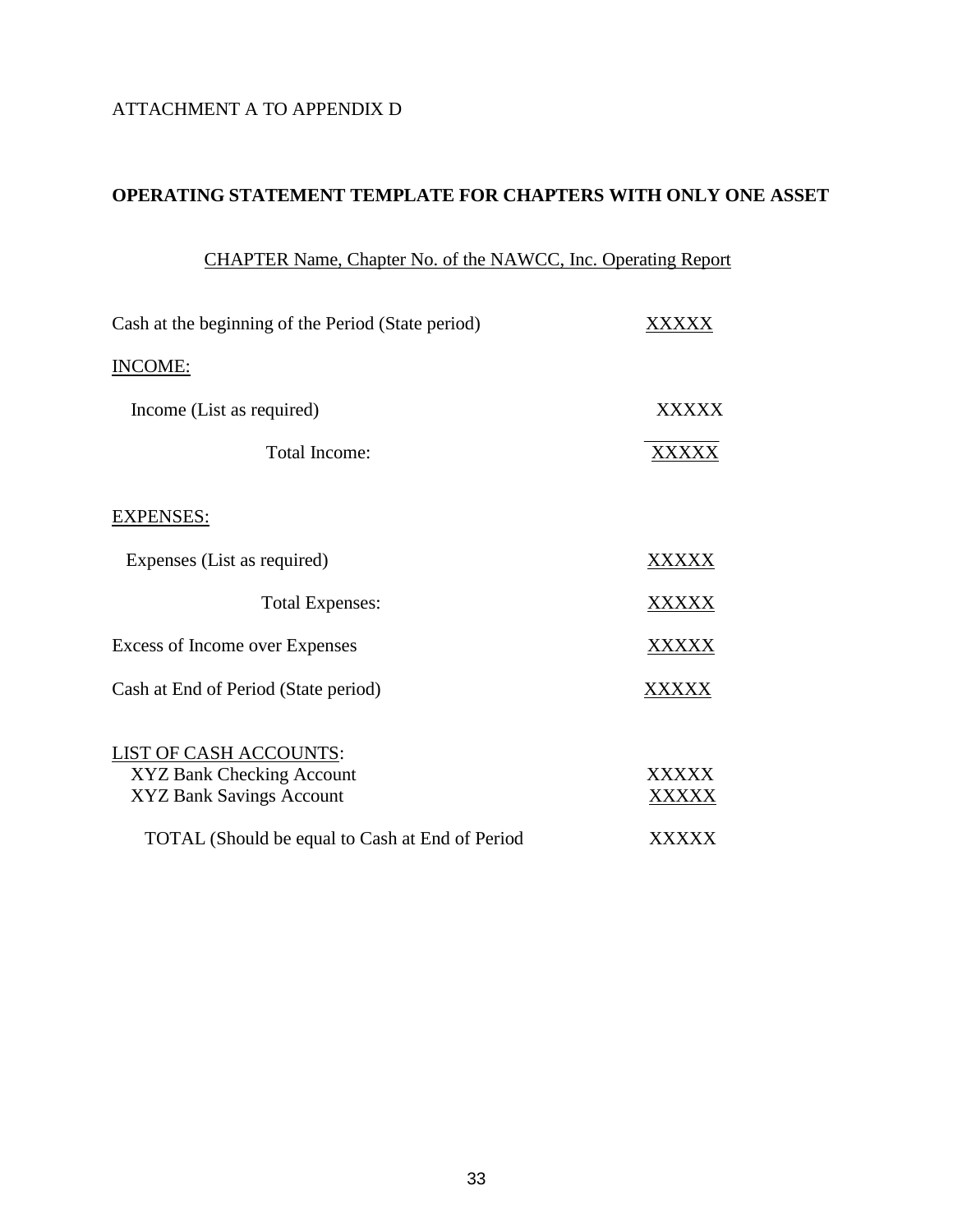# ATTACHMENT B TO APPENDIX D Page 1 of 2

#### **BALANCE SHEET TEMPLATE**

CHAPTER NAME BALANCE SHEET DATE PERIOD COVERED (Example, Year Ended 12/31/2008)

### ASSETS

| Cash                                        | XXXXX          |  |
|---------------------------------------------|----------------|--|
| Other Assets (List as required)             | XXXXX          |  |
| <b>Total Assets</b>                         |                |  |
| <b>LIABILITIES AND NET WORTH</b>            |                |  |
|                                             |                |  |
|                                             |                |  |
| Liabilities (List as required)              |                |  |
| <b>Total Liabilities</b>                    |                |  |
|                                             |                |  |
| Net Worth                                   |                |  |
|                                             |                |  |
| Net Worth Beginning of Period<br>Net Income | XXXXX<br>XXXXX |  |
|                                             |                |  |
| Net Worth End of Period                     |                |  |
| <b>Total Liabilities and Net Worth</b>      |                |  |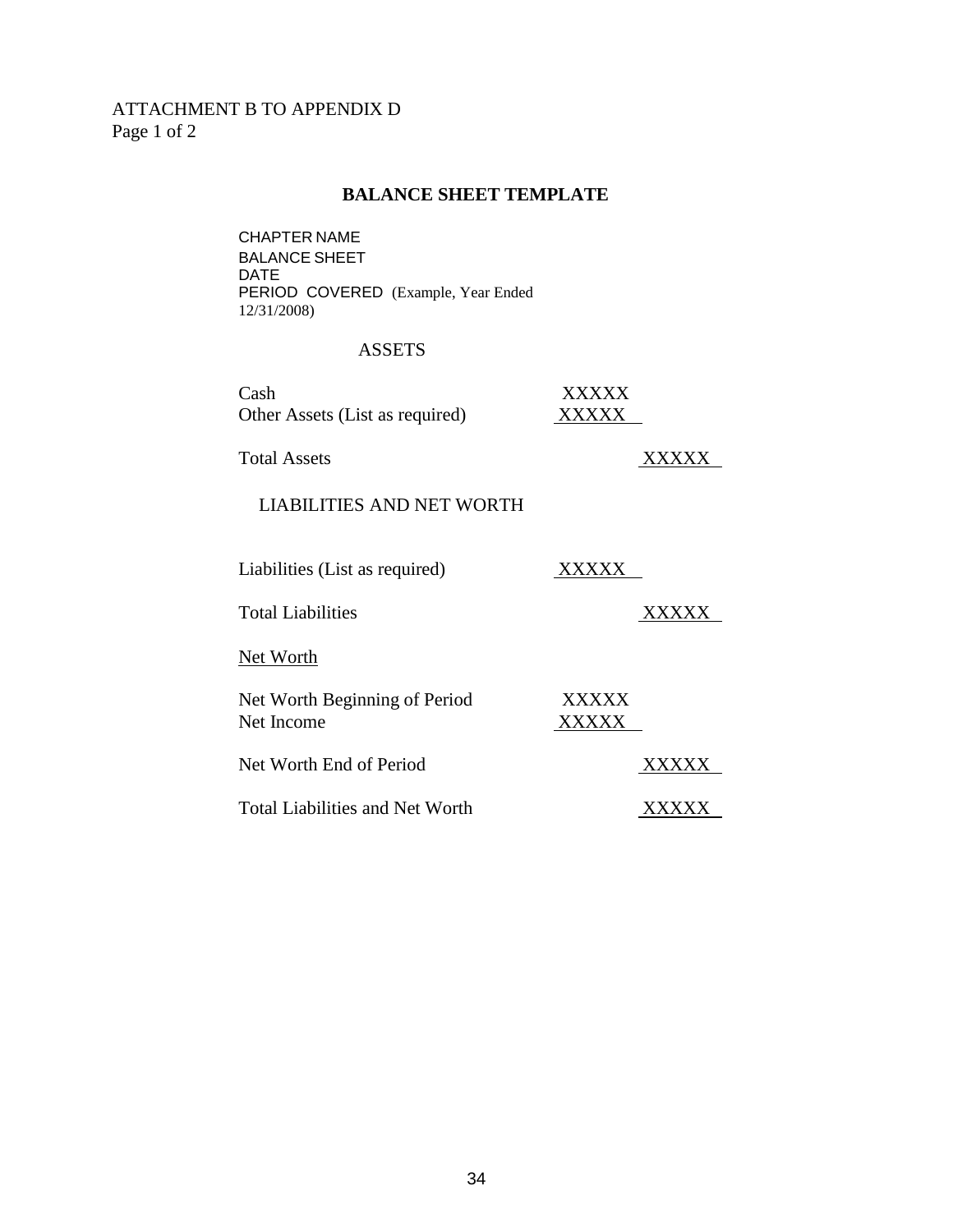# ATTACHMENT B TO APPENDIX D Page 2 of 2

### **INCOME STATEMENT TEMPLATE**

CHAPTER NAME INCOME STATEMENT PERIOD COVERED (Example, Year Ended 12/31/2008)

|                            | Current<br>Year | Last Year<br>(i f)<br>desirable) |
|----------------------------|-----------------|----------------------------------|
| Revenues                   |                 |                                  |
| Income (List as necessary) | <b>XXXXX</b>    | XXXXX                            |
| <b>Total Revenues</b>      |                 | XXXXX XXXXX                      |
| Expenses                   |                 |                                  |
| Expense (List as required) | XXXXX           | <b>XXXXX</b>                     |
| <b>Total Expenses</b>      | XXXXX           | XXXXX                            |
| Net Income                 |                 |                                  |

| LIST OF CASH ACCOUNTS:                          |              |
|-------------------------------------------------|--------------|
| XYZ Bank Checking Account                       | <b>XXXXX</b> |
| XYZ Bank Savings Account                        | <b>XXXXX</b> |
| TOTAL (Should be equal to Cash at End of Period | <b>XXXXX</b> |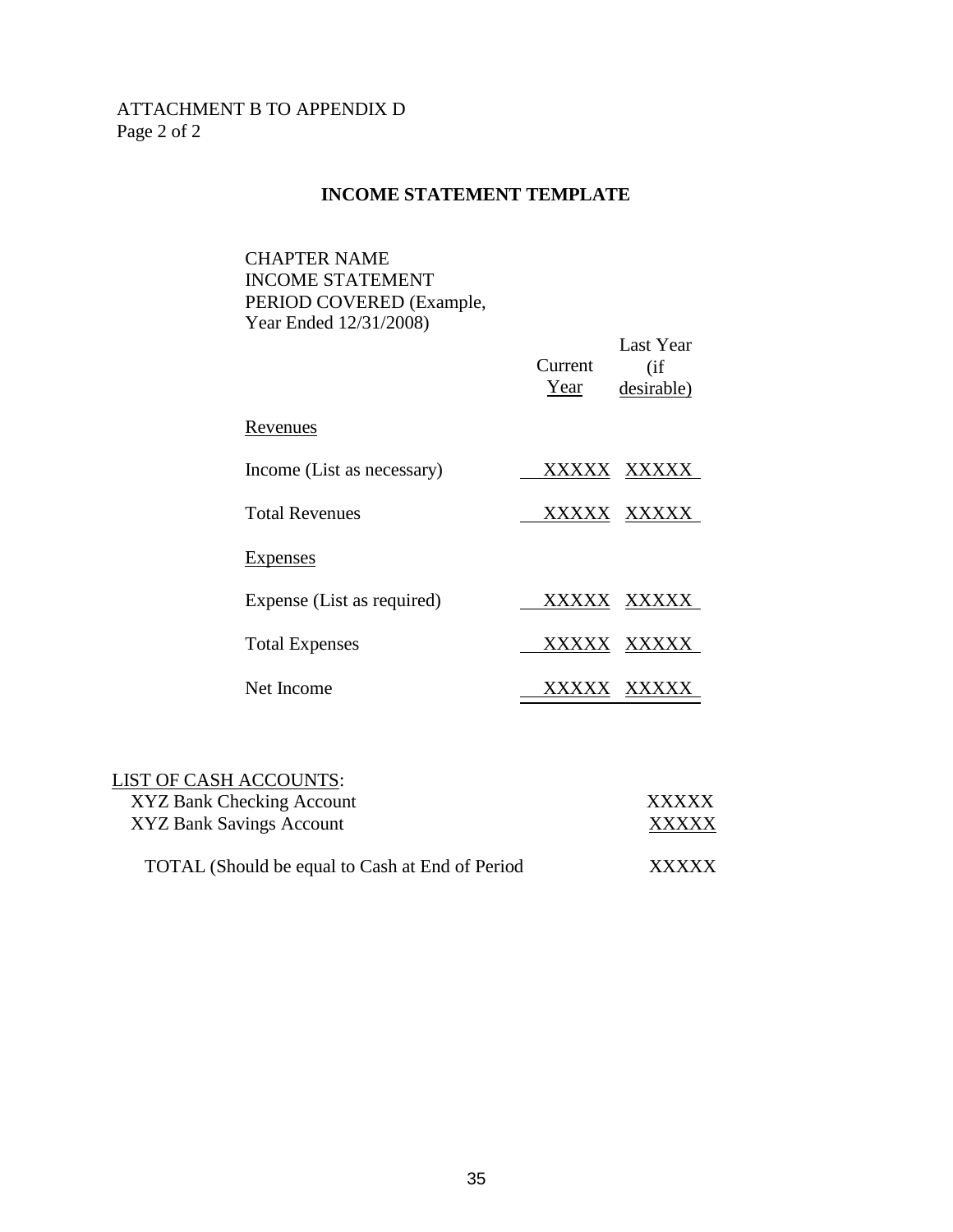# **APPENDIX E**

# **SAMPLE CHAPTER CHARTER**

#### NATIONAL ASSOCIATION OF WATCH AND CLOCK COLLECTORS, INC.

Having met the requirements to become a Chapter of the National Association of Watch and Clock Collectors, Inc. (hereinafter NAWCC), in accordance with Article VIII of the NAWCC Bylaws, the NAWCC Board of Directors herewith grants this Charter to Chapter ###, NAWCC, Inc., also known as the *(CHAPTER NAME)* Chapter ###, NAWCC, Inc. to be effective upon acceptance by the Chapter and a signed copy returned to the NAWCC.

# **PREAMBLE**

The NAWCC, a 501(c)(3) not-for-profit educational organization, encourages the development of affiliated Chapters to provide a means for furthering its horological and educational purposes as defined in the NAWCC Articles of Incorporation, Bylaws, and Standing Rules. Each Chapter is an individual entity and has responsibilities for its programs and the development of individual Chapter interests within the field of horology, under the umbrella of the NAWCC's core purposes. The NAWCC, as the chartering authority, has a responsibility to support its Chapters. This Charter provides evidence of that support and further establishes an agreed basis for Chapter operations in support of NAWCC purposes while protecting the interests of the NAWCC, the Chapter, and Chapter members.

#### **GENERAL AGREEMENT**

The NAWCC and the Chapter, by this Charter, agree that:

- 1) The membership of the Chapter will be composed of NAWCC members in good standing.
- 2) The Chapter will not take any action that violates the NAWCC Articles of Incorporation, Bylaws, or Standing Rules. These may be found at <http://www.nawcc.org/> under Member's Documents.
- 3) The Chapter shall operate as a not-for-profit entity whether or not incorporated or officially holding not-for-profit status.
- 4) The NAWCC will not interfere, control, or otherwise involve itself in the governance or operations of the Chapter unless so requested by the Chapter, or after due process it is determined that the Chapter is in violation of Item 2 and suitable corrective action is not being taken.
- 5) The Chapter will provide meetings, programs, and other functions that further the horological interest of members of the Chapter and the general public. The NAWCC will provide program services that are available to further the Chapter's interests.
- 6) The Chapter will maintain a positive working relationship within the Chapter, with other Chapters, and with the NAWCC.
- 7) All Chapter assets belong solely to the Chapter and will remain under the control of Chapter members while chartered. Should the Chapter be dissolved, remaining assets are to be distributed to a qualified not-for-profit entity such as the NAWCC, or as may otherwise be required by local laws and regulations.
- 8) A written financial report showing all assets, revenues, and expenditures shall be provided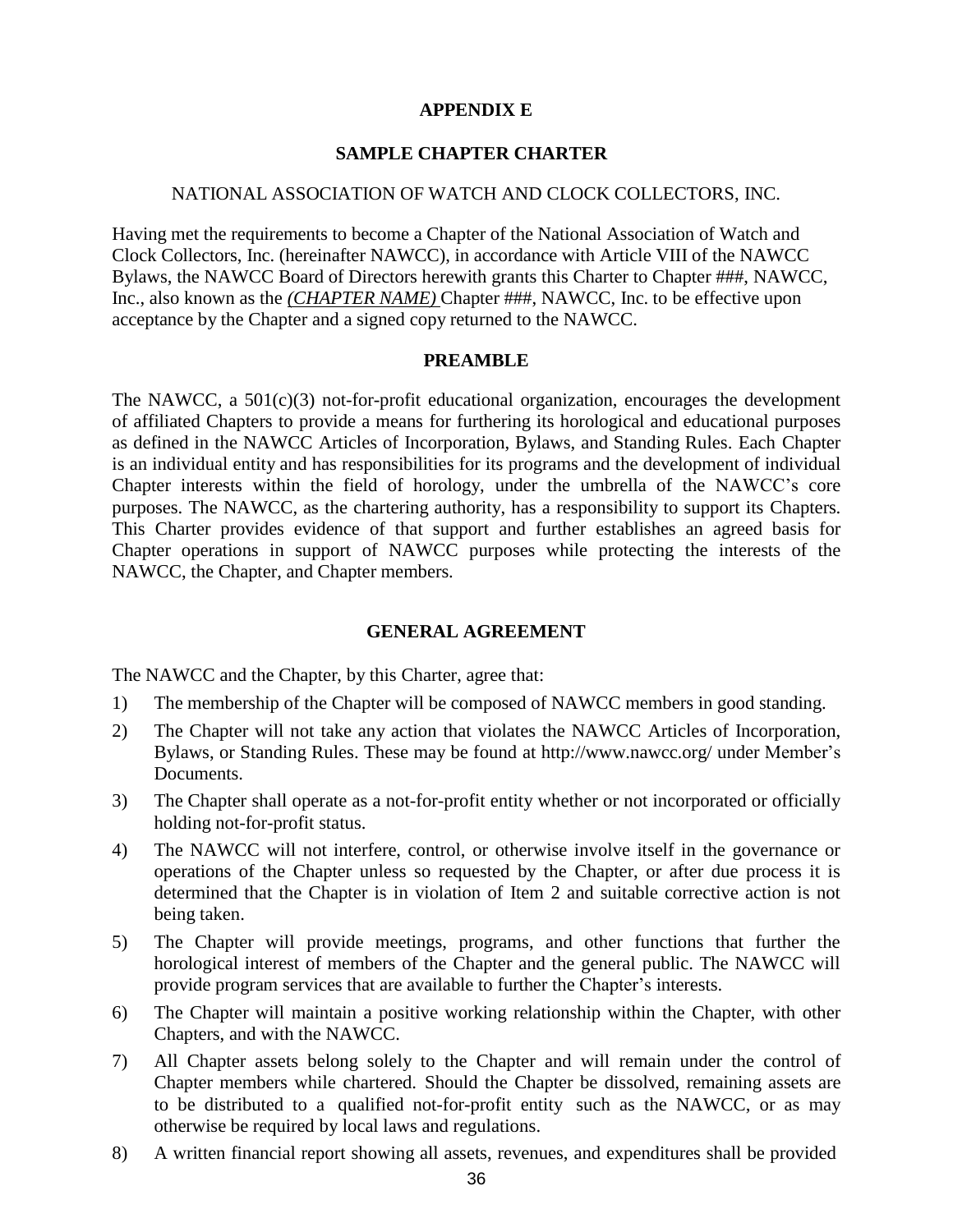to Chapter members at least annually, in a format suitable to the Chapter's individual status and local requirements, if any. The NAWCC may request this information for purposes of the annual Chapter survey and archival in the Chapter's permanent file.

- 9) No part of Chapter assets may be paid as compensation to any Chapter member, or certain others as defined in Article VIII of the NAWCC Bylaws. However, reimbursement of expenses incurred on Chapter business is permitted.
- 10) The NAWCC will provide all available membership information of interest to the Chapter upon request. Should the Chapter maintain its membership interactively on the NAWCC electronic database, the NAWCC will provide, at no charge, the capability to download valuable information. Chapters not maintaining membership data on the NAWCC database will have limited access to membership data; to assist the NAWCC's support of membership and Chapter services, the Chapter will provide the NAWCC annually a copy of its membership roster, which includes the name and NAWCC number of each member.
- 11) The Chapter will promptly notify the NAWCC in writing of all changes in Chapter officers, bylaws, incorporation status, and not-for-profit status.
- 12) The Chapter shall not have the power to act for or on behalf of NAWCC in any way.

# **CHAPTER HANDBOOK**

The NAWCC will maintain a Chapter Handbook for the benefit of the Chapters:

The Chapter Handbook will provide current information regarding NAWCC operations and support of its Chapters, and many additional items that will help Chapters to know of the services available from the NAWCC. It will also provide information relative to topics that Chapters will find useful in its ongoing operations and carrying out its purposes. This information is subject to change and is therefore appropriately contained in the Chapter Handbook to enable prompt modification and distribution. The information contained in the Handbook will include such topics as:

- 1) Chapter organization and operations, including officers and committees, meeting formats, program ideas, and general subjects of interest.
- 2) Maintaining the Chapter membership database and information contained in the NAWCC membership database.
- 3) Chapter incorporation advantages and disadvantages.
- 4) The meaning of "not-for-profit" status, how it is obtained if desired, and how it relates to Chapter operations.
- 5) Insurance available from the NAWCC for normal Chapter operations and hosted Regional meetings.
- 6) Services available to Chapters from the NAWCC and any associated costs.
- 7) Chapter Bylaws, if desired by Chapter, including sample documents.
- 8) Suggestions for financial management, including sample formats for financial and asset reporting, and definitions of Chapter income sources and allowable disbursements.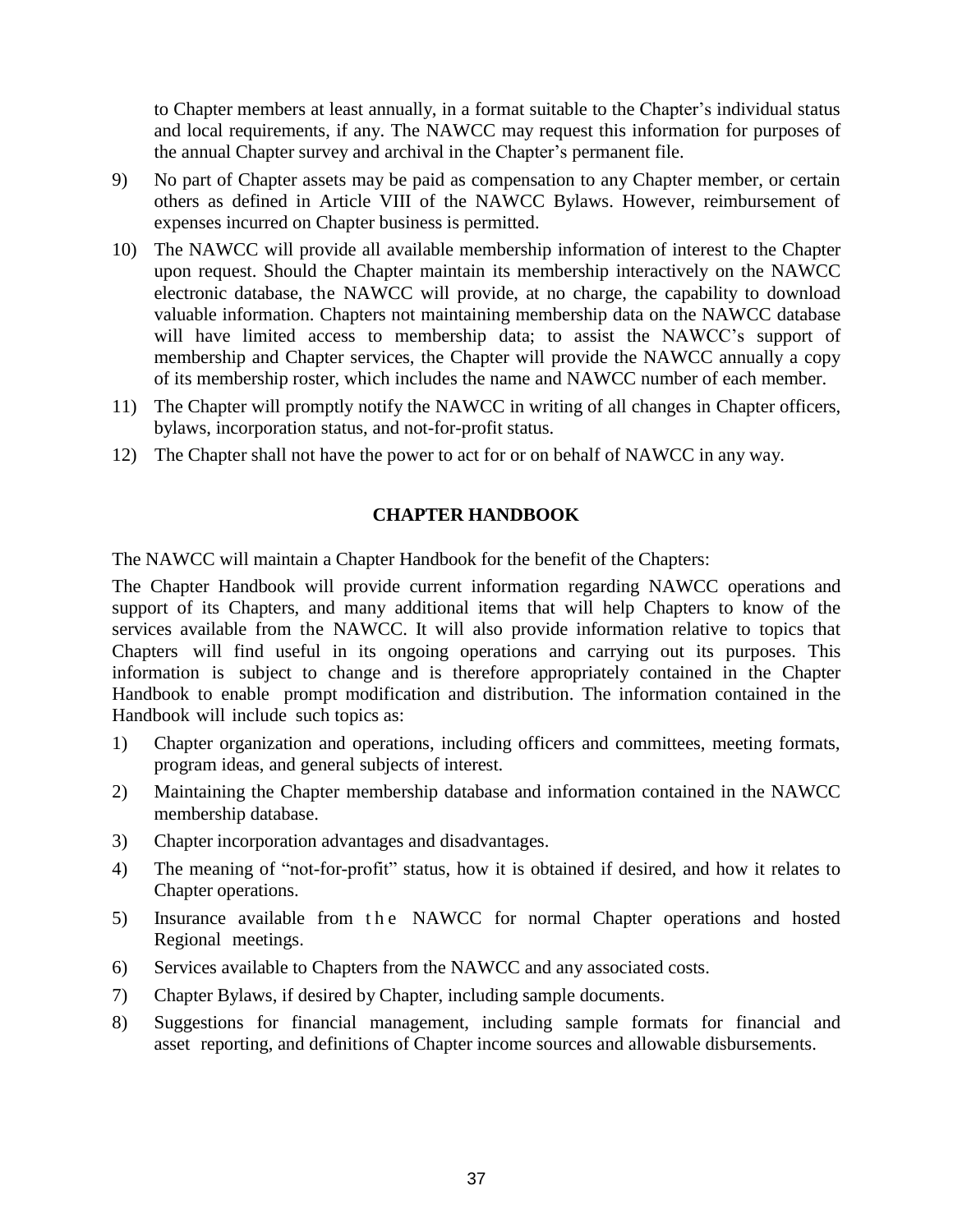NAME OF AUTHORIZED CHAPTER: *(CHAPTER NAME AND NUMBER)*

| Authorized by:                  |      | Accepted by:             |      |
|---------------------------------|------|--------------------------|------|
| Chair, NAWCC Board of Directors | Date | <b>Chapter President</b> | Date |
| <b>NAWCC</b> Executive Director | Date | <b>Chapter Secretary</b> | Date |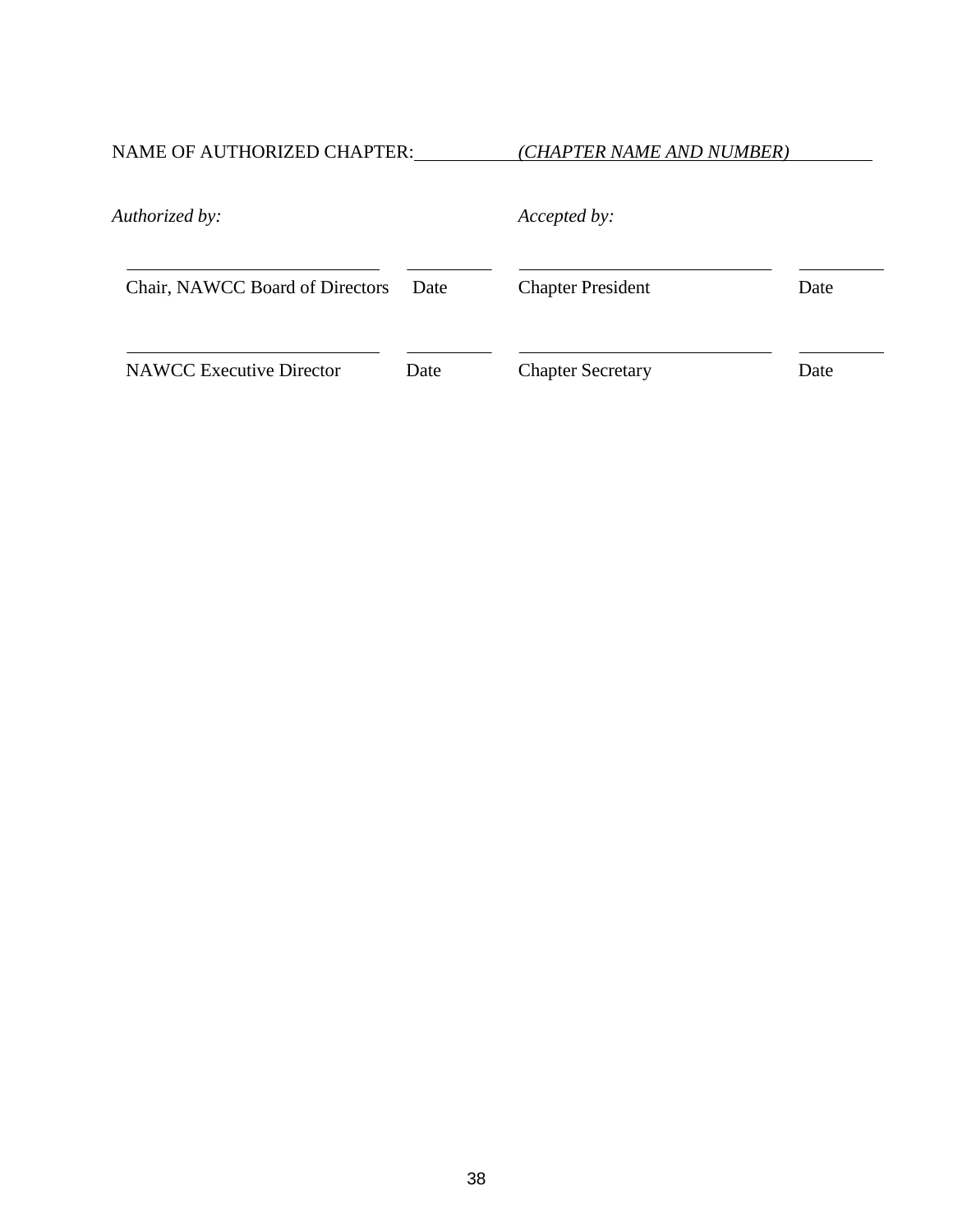# **APPENDIX F**

# **PROCEDURES**

| Procedure No. | <b>Description</b>                 | <b>Revision</b> | Data |
|---------------|------------------------------------|-----------------|------|
| <b>P0001</b>  | <b>Chapter Recall or Surrender</b> |                 |      |

# CHAPTER RELATIONS COMMITTEE PROCEDURE NO. P0001

### CHAPTER RECALL or SURRENDER

### 1.0 Purpose

Over the course of operation a time may come when the officers of a specific Chapter may determine that it has no option but to dissolve the Chapter and return its Charter to the NAWCC. This procedure is designed to identify the steps to be taken by the Chapter and the Chapter Relations Committee (CRC) to ensure the proper handling of this process.

### 2.0 Definitions

2.1: Chapter Relations Committee (CRC): A committee established by the NAWCC to act as an intermediary between the individual Chapters and the NAWCC. In addition, it is responsible upon request to aid the individual Chapter in ensuring its viability, vitality, and growth. 2.2: NAWCC: National Association of Watch and Clock Collectors, Inc., Columbia, PA

### 3.0 Chapter Action

3.1: Intent to Dissolve: The Executive Council of the Chapter shall call a meeting of its officers, identify the specific rationale for the action, and conduct a formal vote to dissolve. A majority vote by the officers is necessary in order for the vote to be binding.

3.2: Notice to Chapter Members: After the majority vote is obtained, as described in paragraph

3.1 herein, the Chapter members, in good standing, shall be notified in writing of the intent to dissolve citing the specific rationale and provide the membership with an opportunity to revitalize the Chapter.

3.3: Revitalization of the Chapter: Should the Chapter membership establish a viable plan to avoid the dissolving of the Chapter, the existing Executive Council shall resign in total and a new Executive Council shall be established and gain control over the Chapter. The CRC shall be advised of the change in leadership along with the identification of the replacing officers.

3.4: Failure to Revitalize: Should the step identified in paragraph 3.3 herein result in a vote to dissolve, then the president of the Chapter shall notify the CRC, in writing, of the decision and provide the following:

- 3.4.1: Copy of the Notice to Chapter Members identified in paragraph 3.2
- 3.4.2: Results of the action identified in paragraph 3.4
- 3.4.3: List of all Chapter members in good standing, including NAWCC number
- 3.4.4: Identification of Chapter assets (bank and physical assets) along with a plan for distribution to another not-for-profit organization
- 3.4.5: A plan for the return of the Chapter Charter to the attention of XXXXX at the NAWCC

# 4.0 CRC Action

4.1: Revitalization of the Chapter: Upon receipt of the Chapter's revitalization letter the CRC shall contact the new Chapter President and provide the President with requested support, to the extent possible. In addition, the CRC shall advise the NAWCC of the change in the Chapter's Executive Council along with the names and number of the replacing officers.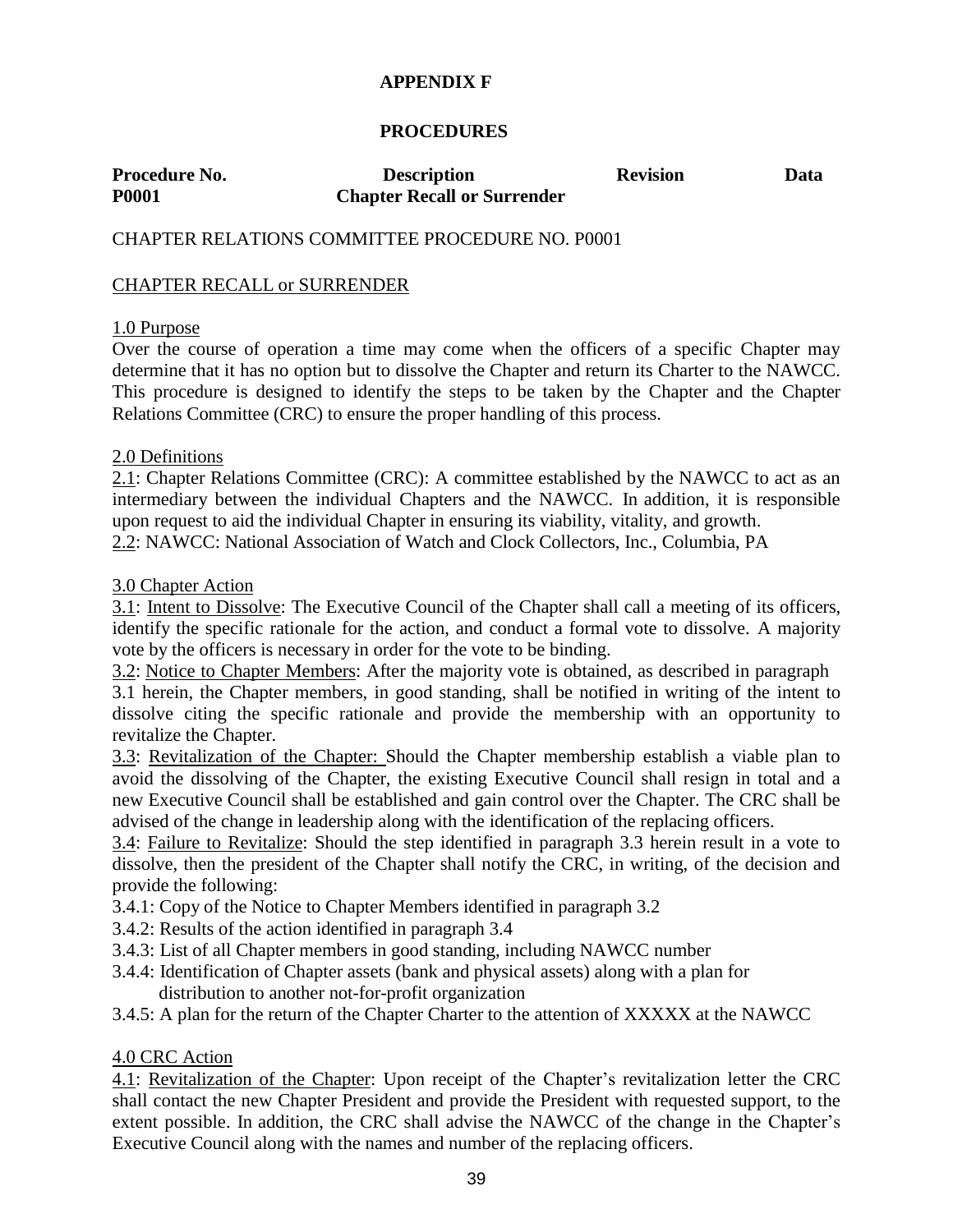4.2: Failure to Revitalize: Upon the CRC's receipt of the intent to dissolve, the CRC shall notify the NAWCC Board of Directors and suggest acceptance of the Chapter's intention along with the following.

4.2.1: Solicit and obtain approval for dissolving Chapter to combine with another Chapter in the area. This combining will include providing the receiving Chapter all the assets of the dissolving Chapter. Members in good standing, of the dissolving Chapter will automatically become members in good standing of the receiving Chapter.

4.3: Failure of Dissolving Chapter to Return Assets: The assets of the dissolving Chapter do not belong to any one or group of individuals. According to the Chapter Constitution, these assets are required to be turned over to another not-for profit organization. Should the officers of the dissolving Chapter refuse to comply with this requirement, those former officers shall be subject to any and not limited to the following:

- a. Expulsion from the NAWCC
- b. Applicable legal action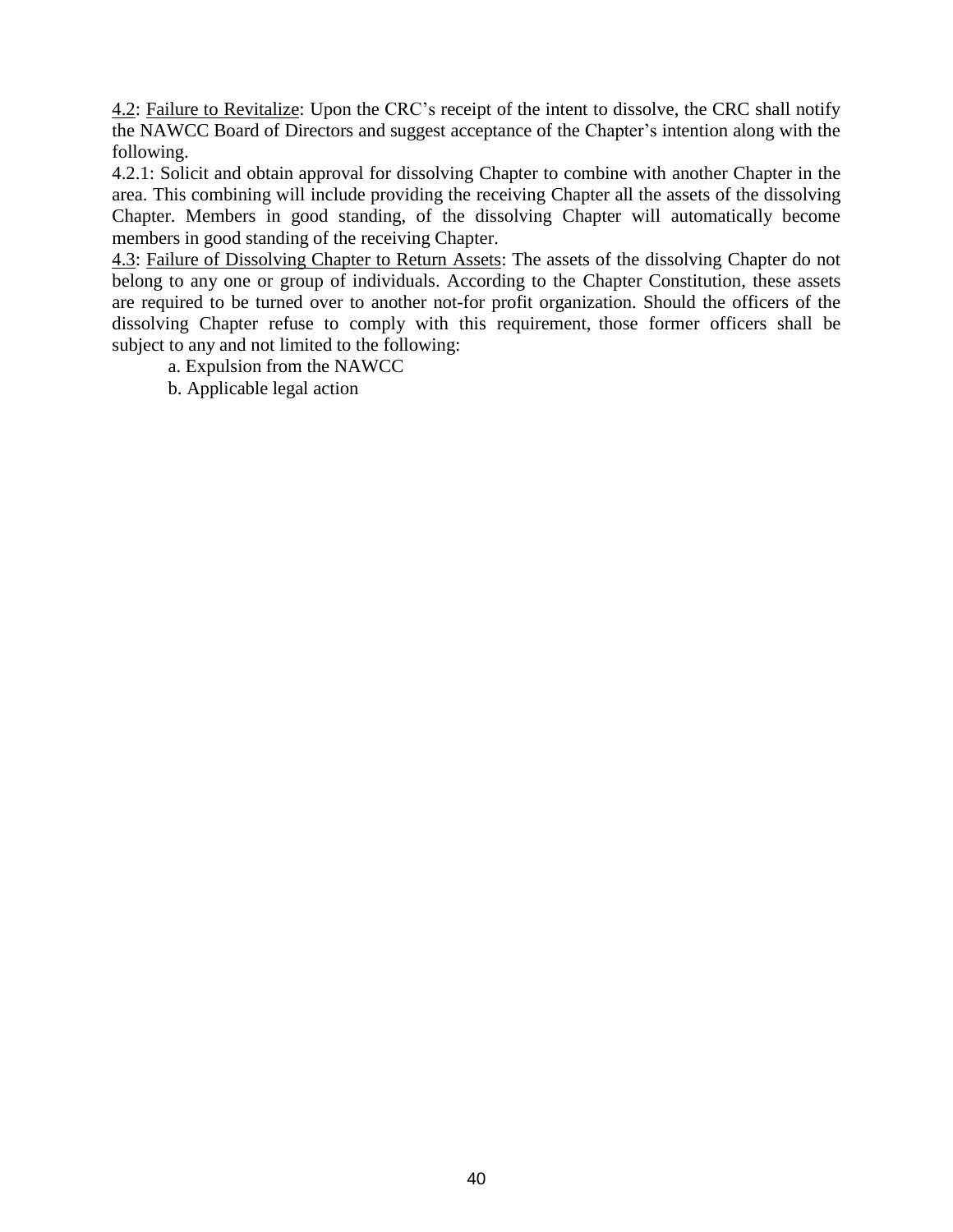

# **NAWCC Chapter Petition**

Chair, Chapter Relations Committee NAWCC, Inc. 514 Poplar St. Columbia, PA 17512-2130

# **ProposedChapterName:**

| City, State, (Country): |  |
|-------------------------|--|
| <b>Contact Person:</b>  |  |
| Mailing Address:        |  |
| Phone Number:           |  |
| Email:                  |  |

I, the undersigned, affirm that I am a member in good standing with the NAWCC, and respectfully petition the National Association of Watch and Clock Collectors, Inc. to be affiliated as a member of the above new CHAPTER. Further, I affirm that I, the undersigned, shall participate and support theproposed**CHAPTER.**

| Name:                                       |     |      | NAWCC#: |       | Valid Thru: |  |  |
|---------------------------------------------|-----|------|---------|-------|-------------|--|--|
| Mailing Address:                            |     |      |         |       |             |  |  |
| Phone:                                      |     |      | Email:  |       |             |  |  |
| I would prefer to meet on the following:    |     |      |         |       |             |  |  |
| <b>First Choice:</b>                        | Day | Week |         | Month |             |  |  |
| <b>Second Choice: Day</b>                   |     | Week |         | Month |             |  |  |
| I would prefer to meet (name of town/city): |     |      |         |       |             |  |  |

Please add any additional comments or suggestions that you think will help to make our new chapter a success and attract new members.

#### **Signature**

**Date**